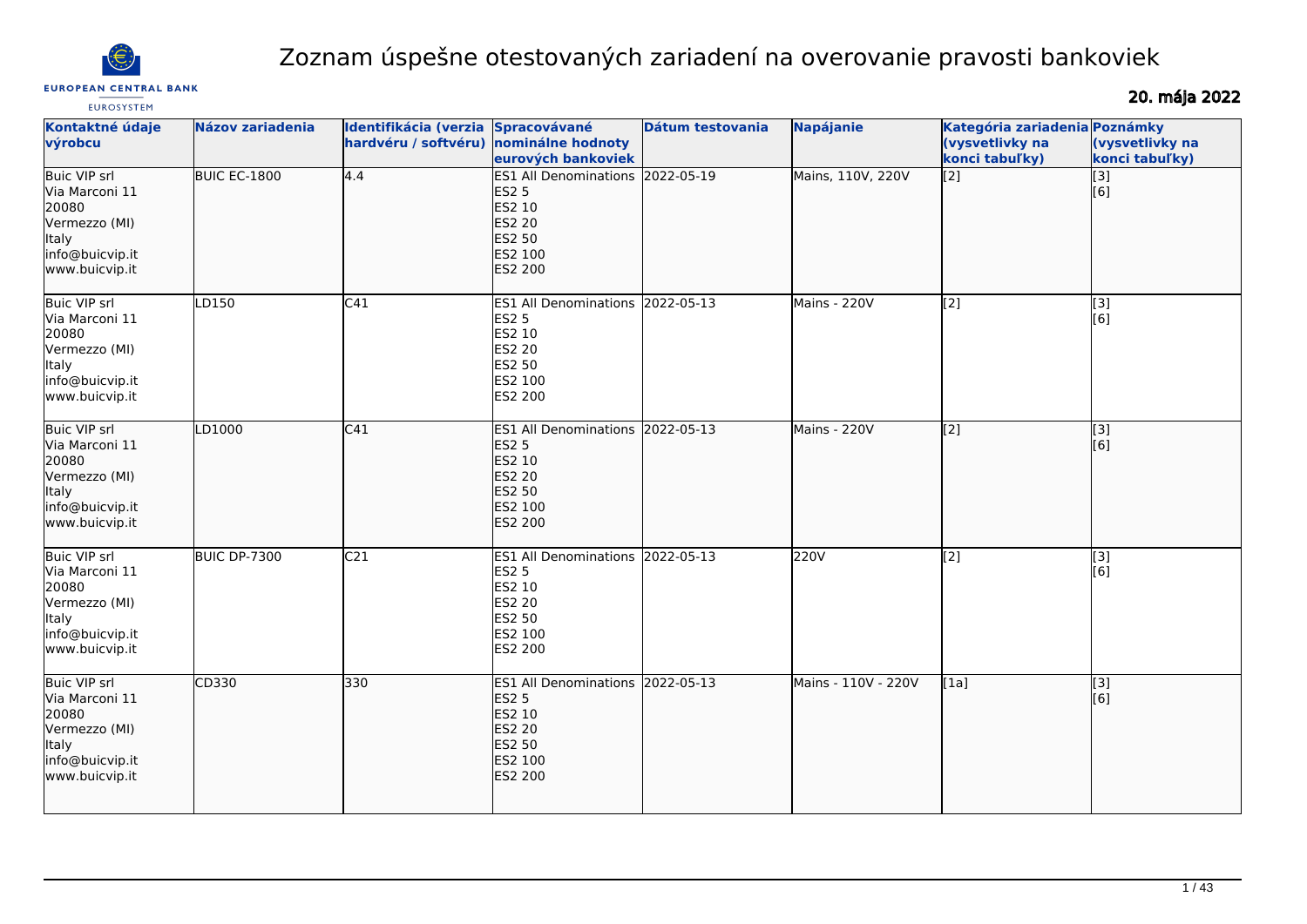

| Kontaktné údaje<br>výrobcu                                                                                                                              | <b>Názov zariadenia</b> | Identifikácia (verzia Spracovávané<br>hardvéru / softvéru) nominálne hodnoty | eurových bankoviek                                                                                                 | Dátum testovania | Napájanie | Kategória zariadenia Poznámky<br>(vysvetlivky na<br>konci tabuľky) | (vysvetlivky na<br>konci tabuľky) |
|---------------------------------------------------------------------------------------------------------------------------------------------------------|-------------------------|------------------------------------------------------------------------------|--------------------------------------------------------------------------------------------------------------------|------------------|-----------|--------------------------------------------------------------------|-----------------------------------|
| Lidix Co Ltd<br>505 Kolon Digital<br>Tower Billant 222-7,<br>Guro-Dong, Goro-Gu<br>152-777<br>Seoul<br>Korea<br>www.lidix.co.kr                         | $CL-2$                  | CL-MAIN_V05                                                                  | <b>ES1 All Denominations</b><br><b>ES2 5</b><br>ES2 10<br><b>ES2 20</b><br>ES2 50<br>ES2 100<br><b>ES2 200</b>     | 2022-05-12       | 100V-240V | $\overline{[2]}$                                                   | $\overline{[3]}$                  |
| Crane Payment<br>Innovations<br>109 Chemin du Pont-du-<br>Centenaire<br>CH-1228<br>Plan-les-Quates<br>Switzerland<br>www.CranePI.com                    | <b>BNR</b> series       | 481EUR05018                                                                  | ES1 All Denominations 2022-05-04<br><b>ES2 5</b><br>ES2 10<br>ES2 20<br><b>ES2 50</b><br>ES2 100<br>ES2 200        |                  | 24V, 220V | [1b]                                                               | $\overline{[}3]$<br>[6]           |
| <b>CM Europe GmbH</b><br>Mündelheimer Weg 60<br>40472<br>Düsseldorf<br>Germany<br>info@jcmglobal.eu<br>www.jcmglobal.eu                                 | <b>EBA-4x Series</b>    | $V1.56-41$                                                                   | ES1 All Denominations 2022-05-04<br><b>ES2 5</b><br>ES2 10<br><b>ES2 20</b><br>ES2 50<br>ES2 100<br>ES2 200        |                  | 12V/24V   | [1b]                                                               | $\overline{[3]}$                  |
| Kisan Electronics Co<br>Ltd<br>273-1 Sungsoo-Dong<br>2GA 3 Dong<br>Sungdong-Gu 133, 831<br>Seoul<br>South Korea<br>yshin21@kisane.com<br>www.kisane.com | NEWTON mini             | Main: v1.6, Reco: v1.6                                                       | ES1 All Denominations 2022-04-28<br><b>ES2 5</b><br>ES2 10<br><b>ES2 20</b><br>ES2 50<br>ES2 100<br><b>ES2 200</b> |                  | 110; 220V | $\overline{[2]}$                                                   | $\overline{[}3]$<br>[[6]          |
| CM Europe B.V.<br>Danzigweg 15<br>7418 EN<br>Deventer<br>Nederland<br>info@cmeurope.com<br>www.cmeurope.com                                             | <b>B110</b>             | $C21-1$                                                                      | ES1 All Denominations 2022-04-21<br><b>ES2 5</b><br>ES2 10<br><b>ES2 20</b><br>ES2 50<br>ES2 100<br>ES2 200        |                  | 100-240V  | $\overline{[2]}$                                                   | [3]<br>[6]                        |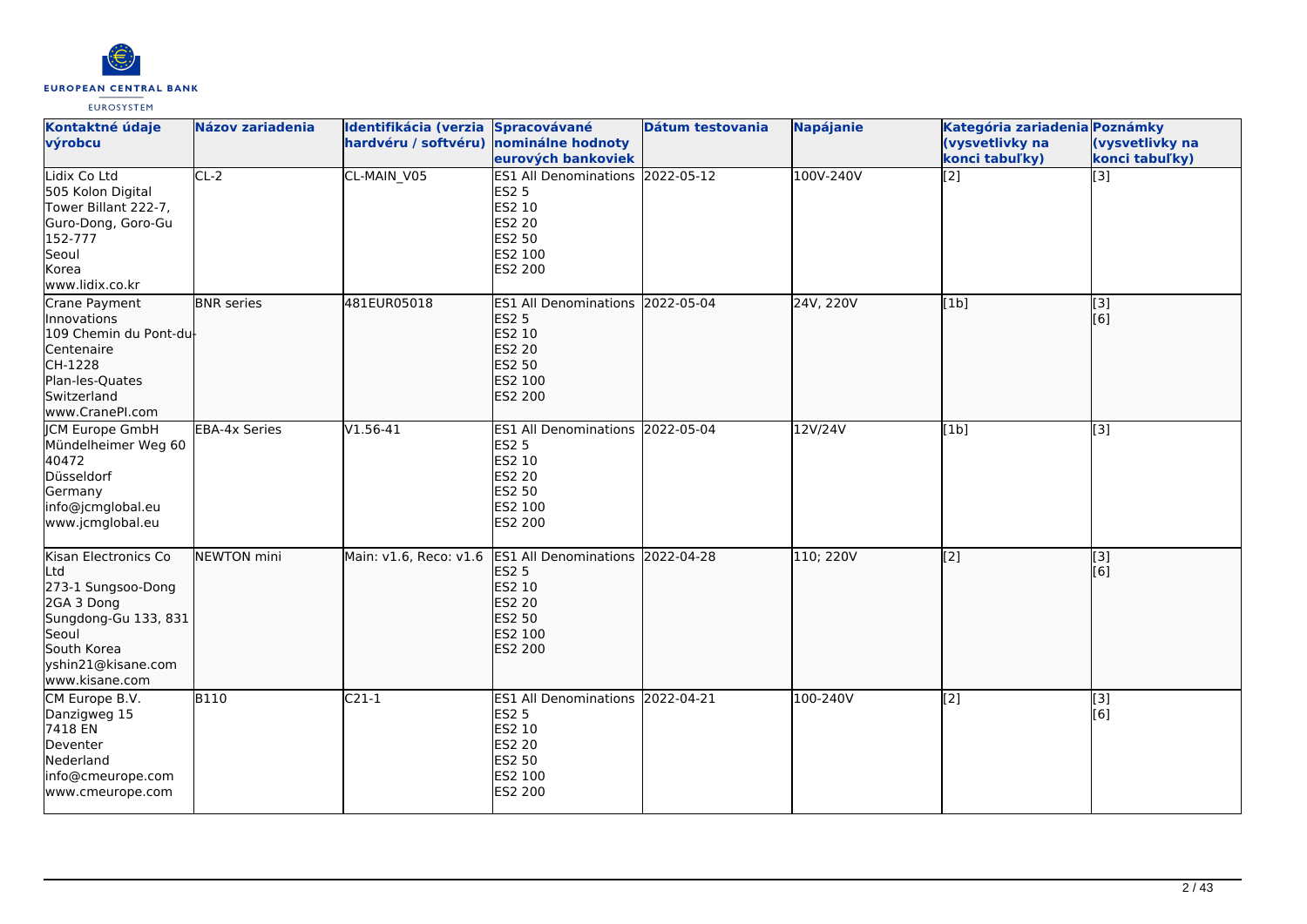

| Kontaktné údaje<br>výrobcu                                                                                                           | <b>Názov zariadenia</b> | Identifikácia (verzia Spracovávané<br>hardvéru / softvéru) nominálne hodnoty | eurových bankoviek                                                                                                 | Dátum testovania | <b>Napájanie</b>                                                                 | Kategória zariadenia Poznámky<br>(vysvetlivky na<br>konci tabuľky) | (vysvetlivky na<br>konci tabuľky) |
|--------------------------------------------------------------------------------------------------------------------------------------|-------------------------|------------------------------------------------------------------------------|--------------------------------------------------------------------------------------------------------------------|------------------|----------------------------------------------------------------------------------|--------------------------------------------------------------------|-----------------------------------|
| Iternet-European<br>Distribution<br>Via S. Merli 64/66<br>29122<br>Piacenza<br><b>Italy</b><br>www.iternet-<br>securitysystems.com   | HT-6070                 | V12                                                                          | ES1 All Denominations 2022-04-14<br><b>ES2 5</b><br>ES2 10<br><b>ES2 20</b><br><b>ES2 50</b><br>ES2 100<br>ES2 200 |                  | DC 12 Vdc                                                                        | [1a]                                                               | $\overline{[}3]$<br>[6]           |
| Iternet-European<br>Distribution<br>Via S. Merli 64/66<br>29122<br>Piacenza<br>Italy<br>www.iternet-<br>securitysystems.com          | <b>HT-7100</b>          | CO <sub>2</sub>                                                              | ES1 All Denominations 2022-04-14<br><b>ES2 5</b><br>ES2 10<br><b>ES2 20</b><br><b>ES2 50</b><br>ES2 100<br>ES2 200 |                  | Rechargeable battery - [1a]<br>Adapter (INPUT:100-24<br>0Vac-<br>OUTPUT:12Vdc/1A |                                                                    | $\overline{[}3]$<br>[6]           |
| Masterwork<br>Automodules<br>4F, 223, Chong Yang<br>Rd<br>115 Nangang<br>Taipei<br>Taiwan<br>www.automodules.com                     | CashPoint (OEM)         | EUR 002.110                                                                  | ES1 All Denominations 2022-04-14<br><b>ES2 5</b><br>ES2 10<br><b>ES2 20</b><br><b>ES2 50</b><br>ES2 100<br>ES2 200 |                  | 110V; 220V                                                                       | [1b]                                                               | $\overline{[3]}$<br>[[6]          |
| Cashtester/Amwit<br>Security B.V.<br>De Corridor 9<br>3621 ZA<br>Breukelen<br>Netherlands<br>mw@cashtester.com<br>www.cashtester.com | CT411                   | V1.81                                                                        | ES1 All Denominations 2022-04-12<br><b>ES2 5</b><br>ES2 10<br><b>ES2 20</b><br>ES2 50<br>ES2 100<br>ES2 200        |                  | Other: 12V                                                                       | [1a]                                                               | $\overline{[}3]$<br>[6]           |
| Masterwork<br>Automodules<br>4F, 223, Chong Yang<br>Rd<br>115 Nangang<br>Taipei<br>Taiwan<br>www.automodules.com                     | <b>BEAM</b>             | EUR 002.117                                                                  | ES1 All Denominations 2022-04-11<br><b>ES2 5</b><br>ES2 10<br>ES2 20<br>ES2 50<br>ES2 100<br>ES2 200               |                  | 110-220V                                                                         | $\sqrt{2}$                                                         | $\overline{[}3]$<br>[[6]          |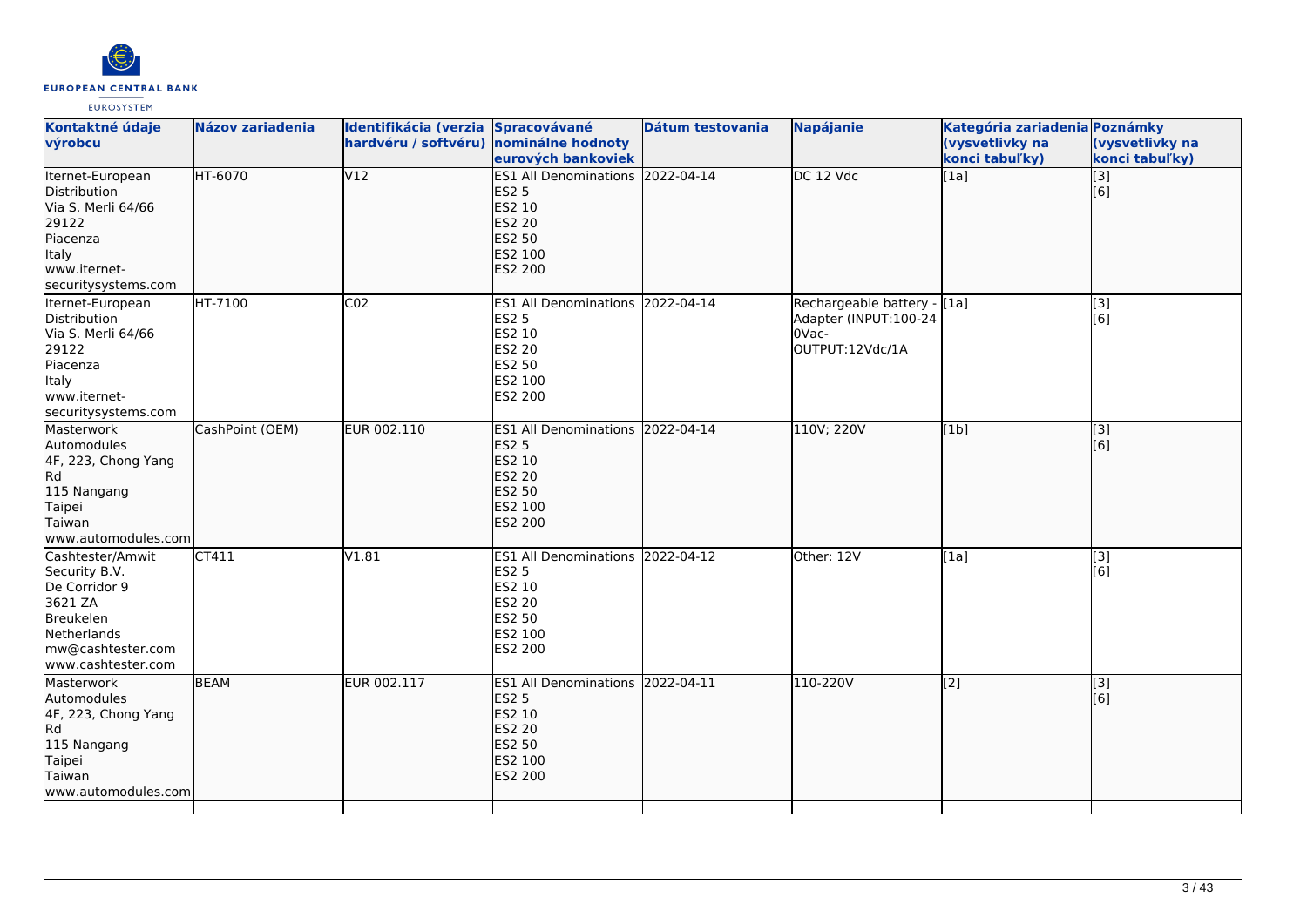

| Kontaktné údaje<br>výrobcu                                                                                                           | Názov zariadenia | Identifikácia (verzia Spracovávané<br>hardvéru / softvéru) nominálne hodnoty            | eurových bankoviek                                                                                                                                | Dátum testovania | <b>Napájanie</b> | Kategória zariadenia Poznámky<br>(vysvetlivky na<br>konci tabuľky) | (vysvetlivky na<br>konci tabuľky)     |
|--------------------------------------------------------------------------------------------------------------------------------------|------------------|-----------------------------------------------------------------------------------------|---------------------------------------------------------------------------------------------------------------------------------------------------|------------------|------------------|--------------------------------------------------------------------|---------------------------------------|
| <b>TNSi Europe GmbH</b><br>Amsterdamsestrasse<br>230<br>50735<br>Köln<br>Germany<br>www.t-ns.co.jp                                   | <b>BR-7200B</b>  | <b>Banknote Circulary</b><br>Acceptor for Ticketing<br>Validation Software<br>Val. V.51 | ES15<br>ES1 10<br>ES1 20<br>ES1 50<br>ES1 100<br>ES1 200<br><b>ES2 5</b><br>ES2 10<br><b>ES2 20</b><br>ES2 50<br>ES2 100<br>ES2 200               | 2022-03-30       | Other: 24V       | $\overline{[1b]}$                                                  | [2]<br>[3]<br>[6]<br>[8]              |
| <b>TNSi Europe GmbH</b><br>Amsterdamsestrasse<br>230<br>50735<br>Köln<br>Germany<br>www.t-ns.co.jp                                   | <b>BV-6200G</b>  | <b>Validation Software</b><br>Val. V.51                                                 | ES15<br>ES1 10<br>ES1 20<br>ES1 50<br>ES1 100<br>ES1 200<br><b>ES2 5</b><br>ES2 10<br><b>ES2 20</b><br><b>ES2 50</b><br>ES2 100<br><b>ES2 200</b> | 2022-03-30       | Other: 24 V      | [1b]                                                               | $\overline{[2]}$<br>[3]<br>[6]<br>[8] |
| Cashtester/Amwit<br>Security B.V.<br>De Corridor 9<br>3621 ZA<br>Breukelen<br>Netherlands<br>mw@cashtester.com<br>www.cashtester.com | <b>BC 141 SD</b> | C41                                                                                     | <b>ES1 All Denominations</b><br><b>ES2 5</b><br>ES2 10<br><b>ES2 20</b><br>ES2 50<br>ES2 100<br>ES2 200                                           | 2022-03-29       | 220V             | $\overline{[2]}$                                                   | $\overline{[3]}$<br>[6]               |
| Cashtester/Amwit<br>Security B.V.<br>De Corridor 9<br>3621 ZA<br>Breukelen<br>Netherlands<br>mw@cashtester.com                       | <b>BC 241 SD</b> | C41                                                                                     | ES1 All Denominations 2022-03-23<br><b>ES2 5</b><br>ES2 10<br><b>ES2 20</b><br>ES2 50<br>ES2 100<br><b>ES2 200</b>                                |                  | 100-240V         | $\sqrt{2}$                                                         | [3]<br>[6]                            |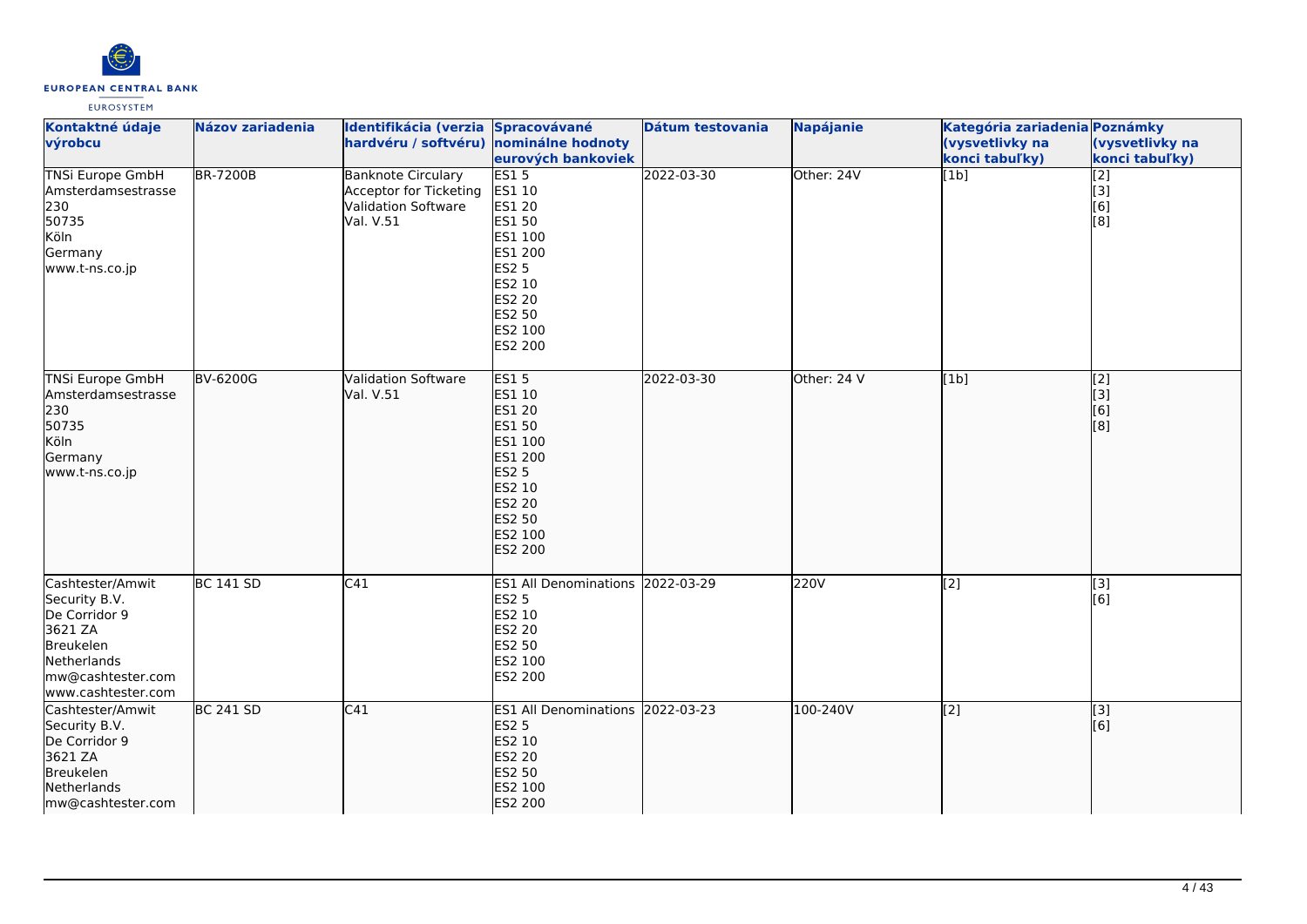

| Kontaktné údaje<br>výrobcu                                                                                                                                                                                            | Názov zariadenia     | Identifikácia (verzia Spracovávané<br>hardvéru / softvéru) nominálne hodnoty | eurových bankoviek                                                                                                 | Dátum testovania | <b>Napájanie</b> | Kategória zariadenia Poznámky<br>(vysvetlivky na<br>konci tabuľky) | (vysvetlivky na<br>konci tabuľky)              |
|-----------------------------------------------------------------------------------------------------------------------------------------------------------------------------------------------------------------------|----------------------|------------------------------------------------------------------------------|--------------------------------------------------------------------------------------------------------------------|------------------|------------------|--------------------------------------------------------------------|------------------------------------------------|
| www.cashtester.com                                                                                                                                                                                                    |                      |                                                                              |                                                                                                                    |                  |                  |                                                                    |                                                |
| Cashtester/Amwit<br>Security B.V.<br>De Corridor 9<br>3621 ZA<br>Breukelen<br>Netherlands<br>mw@cashtester.com<br>www.cashtester.com                                                                                  | CT 334               | C12                                                                          | ES1 All Denominations 2022-03-23<br><b>ES2 5</b><br>ES2 10<br><b>ES2 20</b><br><b>ES2 50</b><br>ES2 100<br>ES2 200 |                  | 12V              | [1a]                                                               | $\begin{bmatrix} 3 \\ 6 \end{bmatrix}$<br>[4a] |
| Safescan B.V.<br>Heliumstraat 14<br>2718 SL<br>Zoetermeer<br>Holland<br>info@safescan.com<br>www.safescan.com                                                                                                         | Safescan 2865-S (G2) | 2865SG2-E04                                                                  | ES1 All Denominations 2022-03-16<br><b>ES2 5</b><br>ES2 10<br>ES2 20<br><b>ES2 50</b><br>ES2 100<br><b>ES2 200</b> |                  | 100-240V         | $\overline{[2]}$                                                   | $\overline{[3]}$<br>[6]                        |
| Fujitsu Frontech<br>Limited<br>1766 Yanokuchi, Inagi-<br>shi<br>206-855<br>Tokyo<br>lapan<br>www.frontech.fujitsu.c<br>lom/en                                                                                         | G60 BRU              | <b>BV10</b><br>EU35AA                                                        | ES1 All Denominations 2022-03-04<br><b>ES2 5</b><br>ES2 10<br>ES2 20<br>ES2 50<br>ES2 100<br>ES2 200               |                  | 24V DC           | [2]                                                                | [3]                                            |
| Hyundai MIB<br>International Co. Ltd.<br>3301, A Bld, 17, Gosan-<br>ro 148beon-gil<br>15850<br>Gunpo-si, Gyeonggi-do,<br>15850, Gunpo City<br>KOREA (Republic)<br>sjpark5423@hyundaim<br>ib.com<br>www.hyundaimib.com | $MIB-15$             | Main: 5.8; Image: 3.0                                                        | ES1 All Denominations 2022-02-24<br><b>ES2 5</b><br>ES2 10<br>ES2 20<br>ES2 50<br>ES2 100<br><b>ES2 200</b>        |                  | Mains            | $\overline{[2]}$                                                   | [3]<br>[6]                                     |
| Comercial del Sur de<br>Papelariá, S.L.<br>C/. Bodequeros, 54                                                                                                                                                         | KF14930-N2           | C <sub>22</sub>                                                              | ES1 All Denominations 2022-02-22<br>ES2 5<br>ES2 10                                                                |                  | Adapter 12V DC   | [1a]                                                               | [3]                                            |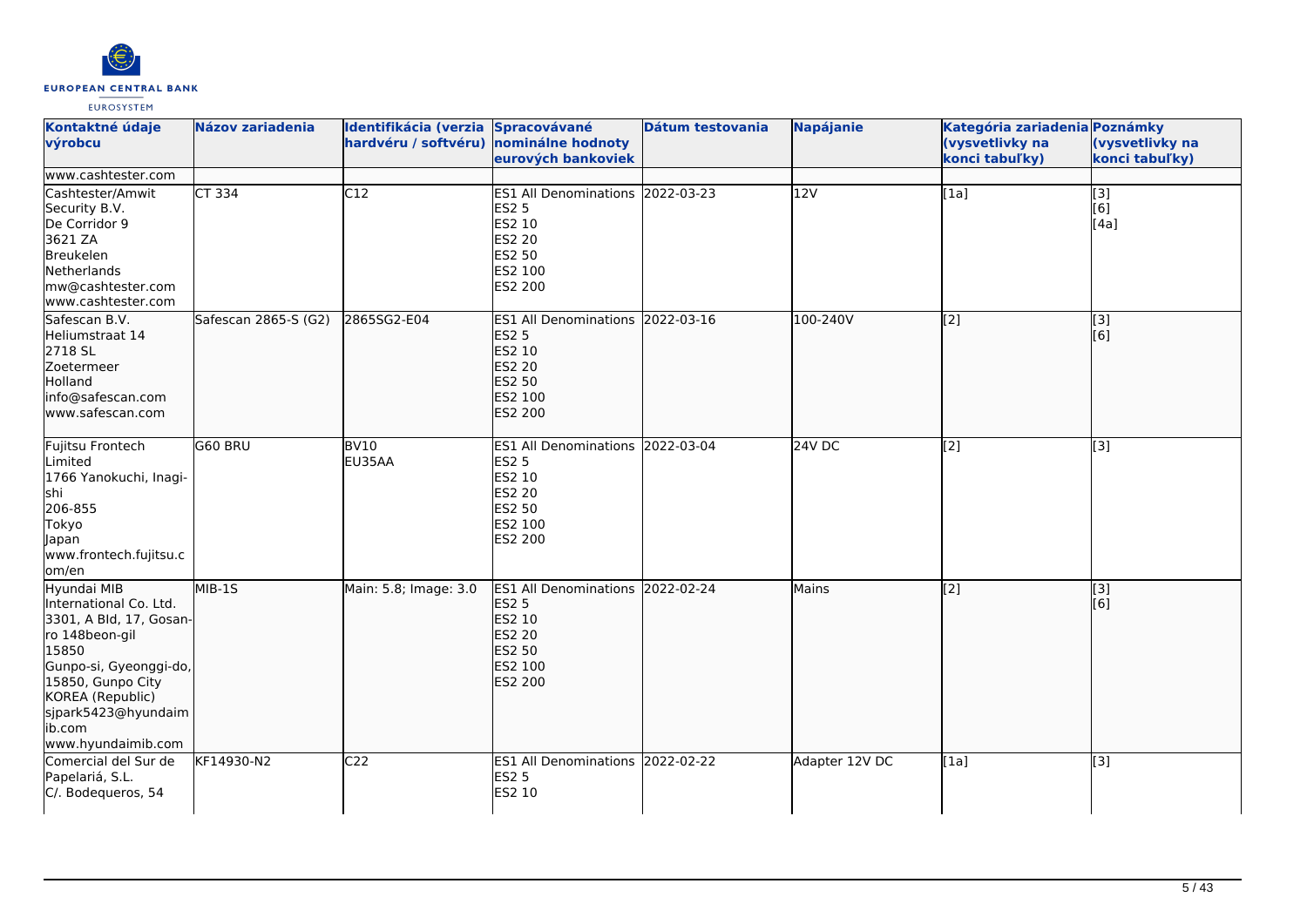

| Kontaktné údaje<br>výrobcu                                                                                                                                                                    | <b>Názov zariadenia</b> | Identifikácia (verzia Spracovávané<br>hardvéru / softvéru) nominálne hodnoty                                        | eurových bankoviek                                                                                                 | Dátum testovania | <b>Napájanie</b> | Kategória zariadenia Poznámky<br>(vysvetlivky na<br>konci tabuľky) | (vysvetlivky na<br>konci tabuľky) |
|-----------------------------------------------------------------------------------------------------------------------------------------------------------------------------------------------|-------------------------|---------------------------------------------------------------------------------------------------------------------|--------------------------------------------------------------------------------------------------------------------|------------------|------------------|--------------------------------------------------------------------|-----------------------------------|
| 29006<br>Málaga<br>Spain<br>www.liderpapel.com                                                                                                                                                |                         |                                                                                                                     | <b>ES2 20</b><br><b>ES2 50</b><br>ES2 100<br>ES2 200                                                               |                  |                  |                                                                    |                                   |
| Nanjing NUMENMATIC<br>TECH Co., LTD<br>$606$ #, Jiuzhou B<br>Building, PingYang<br>325400<br>WenZhou City<br>China<br>brian@numenmatic.co<br>m  <br>www.numenmatic.com                        | Numenmatic SH-27C       | Mainboard; CIS; IR;<br>MG; UV; Motor<br>SW1:11520<br>SW2:A8611333<br>SW3:CSNM06C10306<br>SW4:20220221190159 ES2 100 | <b>ES1 All Denominations</b><br><b>ES2 5</b><br>ES2 10<br><b>ES2 20</b><br><b>ES2 50</b><br><b>ES2 200</b>         | 2022-02-21       | 110V 220V        | [2]                                                                | [3]<br>[6]                        |
| Suzhou Ribao<br>Technology Co., Ltd<br>No.299, YuanQi Rd<br>Yuanhe Technology<br>Park<br>Xiangcheng<br>215133<br>Suzhou<br>China<br>info@nippo.com.cn<br>www.ribaotechnology.c<br><b>l</b> om | $BC-40$                 | ECB: 0002                                                                                                           | ES1 All Denominations 2022-02-14<br><b>ES2 5</b><br>ES2 10<br><b>ES2 20</b><br>ES2 50<br>ES2 100<br>ES2 200        |                  | 110V, 220V       | $[2]$                                                              | $[3]$<br>[6]                      |
| Masterwork<br>Automodules<br>4F, 223, Chong Yang<br>Rd<br>115 Nangang<br>Taipei<br>Taiwan<br>www.automodules.com                                                                              | NC-3301                 | EUR 002.007                                                                                                         | ES1 All Denominations 2022-02-09<br><b>ES2 5</b><br>ES2 10<br><b>ES2 20</b><br><b>ES2 50</b><br>ES2 100<br>ES2 200 |                  | 110V - 220V      | [2]                                                                | [3]<br>[6]                        |
| Masterwork<br>Automodules<br>4F, 223, Chong Yang<br>Rd<br>115 Nangang                                                                                                                         | <b>NC-3501</b>          | EUR 002.007                                                                                                         | ES1 All Denominations 2022-02-09<br><b>ES2 5</b><br>ES2 10<br><b>ES2 20</b><br><b>ES2 50</b>                       |                  | 110V - 220V      | [2]                                                                | [3]<br>[6]                        |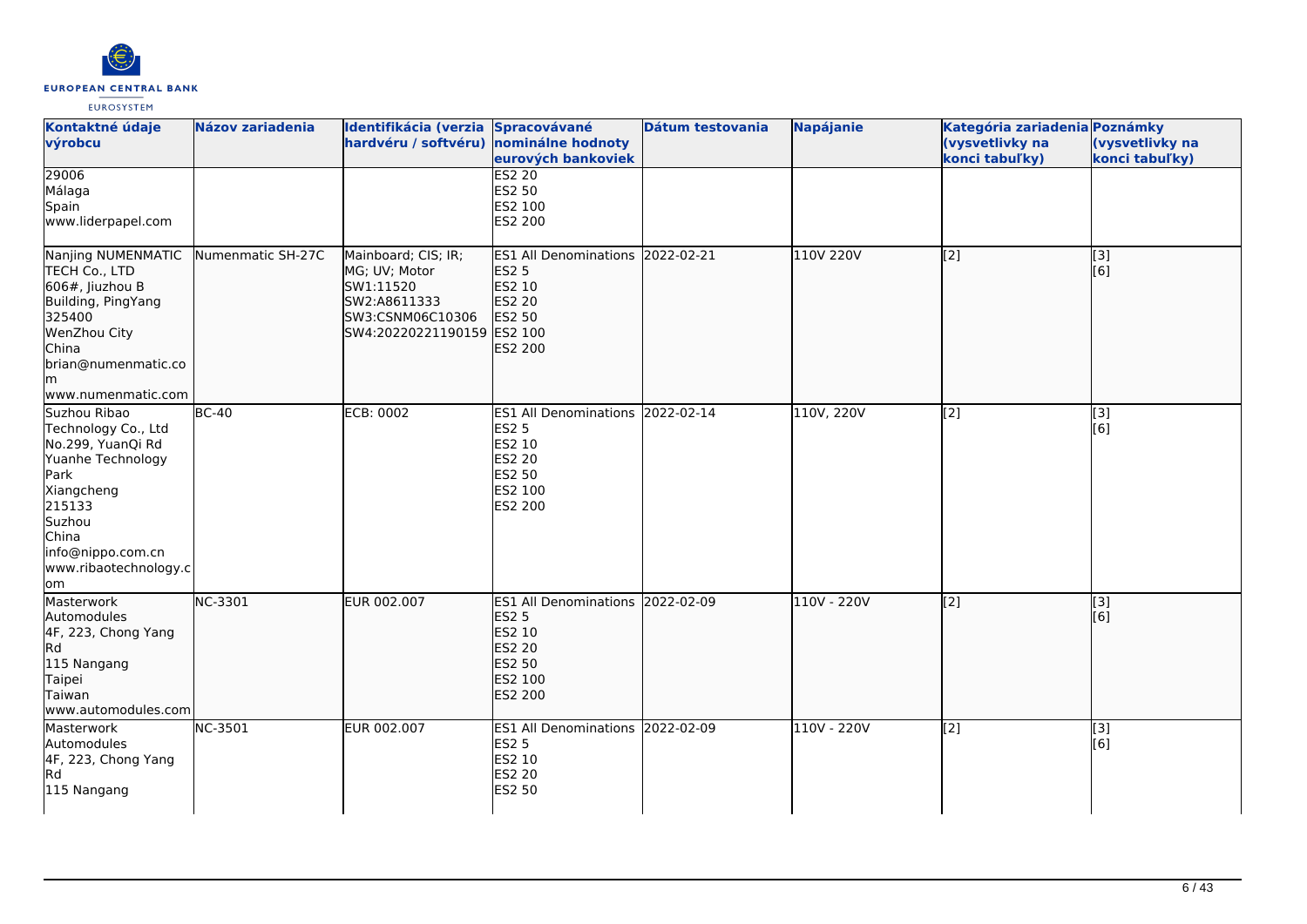

| Kontaktné údaje<br>výrobcu                                                                                                           | <b>Názov zariadenia</b> | Identifikácia (verzia Spracovávané<br>hardvéru / softvéru) nominálne hodnoty | eurových bankoviek                                                                                             | Dátum testovania | <b>Napájanie</b>                         | Kategória zariadenia Poznámky<br>(vysvetlivky na<br>konci tabuľky) | (vysvetlivky na<br>konci tabuľky) |
|--------------------------------------------------------------------------------------------------------------------------------------|-------------------------|------------------------------------------------------------------------------|----------------------------------------------------------------------------------------------------------------|------------------|------------------------------------------|--------------------------------------------------------------------|-----------------------------------|
| <b>Taipei</b><br>Taiwan<br>www.automodules.com                                                                                       |                         |                                                                              | <b>ES2 100</b><br>ES2 200                                                                                      |                  |                                          |                                                                    |                                   |
| Masterwork<br>Automodules<br>4F, 223, Chong Yang<br>Rd<br>115 Nangang<br>Taipei<br>Taiwan<br>www.automodules.com                     | <b>IIAN</b>             | v1.3                                                                         | ES1 All Denominations 2022-02-03<br><b>ES2 5</b><br>ES2 10<br>ES2 20<br>ES2 50<br>ES2 100<br><b>ES2 200</b>    |                  | Adapter 5V or AA<br>Batterie             | [1b]                                                               | $\overline{[3]}$<br>[6]           |
| Giesecke+Devrient<br>Currency Technology<br><b>GmbH</b><br>Prinzregentenstraße<br>159<br>81677<br>Munich<br>Germany<br>www.gi-de.com | ProNote 1a              | 200.3                                                                        | ES1 All Denominations 2022-01-19<br>ES2 5<br>ES2 10<br>ES2 20<br>ES2 50<br>ES2 100<br>ES2 200                  |                  | 110V/120V, Other:<br>100-240V 50/60Hz 3A | [2]                                                                | [3]<br>[6]                        |
| CM Europe B.V.<br>Danzigweg 15<br>7418 EN<br>Deventer<br>Nederland<br>info@cmeurope.com<br>www.cmeurope.com                          | <b>B108</b>             | 1.0                                                                          | <b>ES1 All Denominations</b><br><b>ES2 5</b><br>ES2 10<br><b>ES2 20</b><br>ES2 50<br>ES2 100<br><b>ES2 200</b> | 2022-01-17       | Mains 220V                               | $\sqrt{2}$                                                         | [3]<br>[6]                        |
| CM Europe B.V.<br>Danzigweg 15<br>7418 EN<br>Deventer<br>Nederland<br>info@cmeurope.com<br>www.cmeurope.com                          | D001                    | 329                                                                          | ES1 All Denominations 2022-01-17<br><b>ES2 5</b><br>ES2 10<br>ES2 20<br>ES2 50<br>ES2 100<br>ES2 200           |                  | Mains 220V                               | [1a]                                                               | $\overline{[3]}$<br>[6]           |
| CM Europe B.V.<br>Danzigweg 15<br>7418 EN<br>Deventer                                                                                | D005                    | B21                                                                          | ES1 All Denominations 2022-01-17<br><b>ES2 5</b><br><b>ES2 10</b><br><b>ES2 20</b>                             |                  | Mains 220V                               | [1a]                                                               | [3]<br>[6]                        |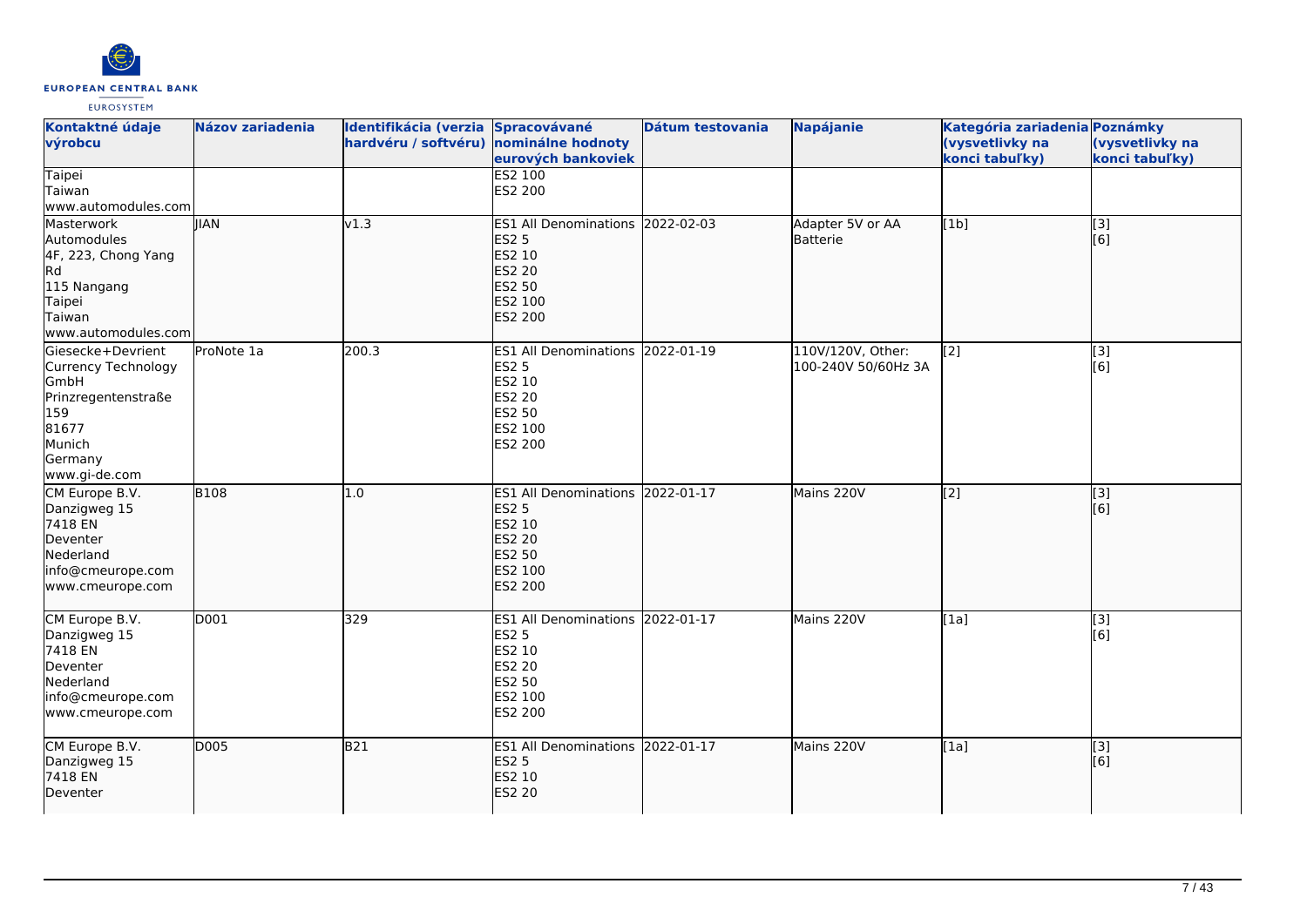

| Kontaktné údaje<br>výrobcu                                                                                                       | <b>Názov zariadenia</b>    | Identifikácia (verzia Spracovávané<br>hardvéru / softvéru) nominálne hodnoty | eurových bankoviek                                                                                                 | Dátum testovania | <b>Napájanie</b> | Kategória zariadenia Poznámky<br>(vysvetlivky na<br>konci tabuľky) | (vysvetlivky na<br>konci tabuľky) |
|----------------------------------------------------------------------------------------------------------------------------------|----------------------------|------------------------------------------------------------------------------|--------------------------------------------------------------------------------------------------------------------|------------------|------------------|--------------------------------------------------------------------|-----------------------------------|
| Nederland<br>info@cmeurope.com<br>www.cmeurope.com                                                                               |                            |                                                                              | <b>ES2 50</b><br>ES2 100<br>ES2 200                                                                                |                  |                  |                                                                    |                                   |
| Safescan B.V.<br>Heliumstraat 14<br>2718 SL<br>Zoetermeer<br>Holland<br>info@safescan.com<br>lwww.safescan.com                   | Safescan 155-S (GD-<br>R2) | S31-71                                                                       | ES1 All Denominations 2022-01-12<br><b>ES2 5</b><br>ES2 10<br><b>ES2 20</b><br>ES2 50<br>ES2 100<br>ES2 200        |                  | 110V-220V        | [1a]                                                               | $\overline{[3]}$<br>[6]           |
| Safescan B.V.<br>Heliumstraat 14<br>2718 SL<br>Zoetermeer<br>Holland<br>info@safescan.com<br>www.safescan.com                    | Safescan 155-S (NT-<br>R1) | S31-71                                                                       | ES1 All Denominations 2022-01-12<br><b>ES2 5</b><br>ES2 10<br><b>ES2 20</b><br>ES2 50<br>ES2 100<br>ES2 200        |                  | 110V-220V        | [1a]                                                               | $\overline{[3]}$<br>[6]           |
| Safescan B.V.<br>Heliumstraat 14<br>2718 SL<br>Zoetermeer<br>Holland<br>info@safescan.com<br>www.safescan.com                    | Safescan 2665-S            | S61-11                                                                       | ES1 All Denominations 2022-01-12<br><b>ES2 5</b><br>ES2 10<br><b>ES2 20</b><br><b>ES2 50</b><br>ES2 100<br>ES2 200 |                  | Mains 110V-220V  | [2]                                                                | [3]<br>[6]                        |
| <b>GO Europe GmbH</b><br>Zum Kraftwerk 1<br>45527<br>Hattingen<br>Germany<br>Bemd.koenig@go-<br>europe.com<br>www .go-europe.com | <b>NC 620</b>              | U30 008                                                                      | <b>ES2 5</b><br>ES2 10<br><b>ES2 20</b><br><b>ES2 50</b><br>ES2 100<br><b>ES2 200</b>                              | 2021-12-15       | Mains, 220V      | $\overline{[2]}$                                                   | $\overline{[}3]$<br>[6]           |
| Safescan B.V.<br>Heliumstraat 14<br>2718 SL<br>Zoetermeer                                                                        | Safescan 155-S (G2)        | EU-01                                                                        | ES1 All Denominations 2021-12-15<br><b>ES2 5</b><br>ES2 10<br><b>ES2 20</b>                                        |                  | 110V 220V        | [1a]                                                               | $[3]$<br>[6]                      |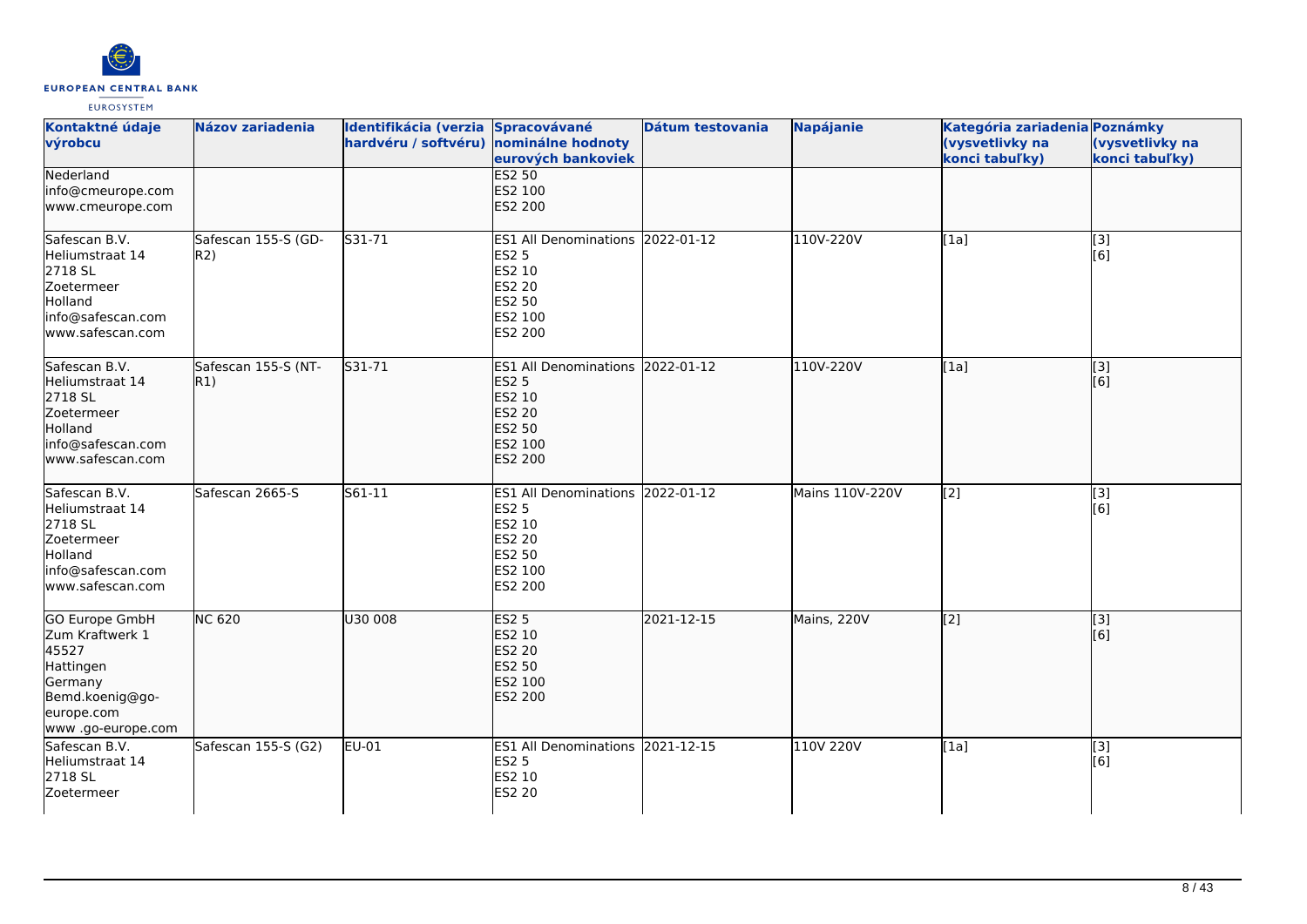

| Kontaktné údaje<br>výrobcu                                                                                                           | <b>Názov zariadenia</b> | Identifikácia (verzia Spracovávané<br>hardvéru / softvéru) nominálne hodnoty | eurových bankoviek                                                                                             | Dátum testovania | <b>Napájanie</b> | Kategória zariadenia Poznámky<br>(vysvetlivky na<br>konci tabuľky) | (vysvetlivky na<br>konci tabuľky) |
|--------------------------------------------------------------------------------------------------------------------------------------|-------------------------|------------------------------------------------------------------------------|----------------------------------------------------------------------------------------------------------------|------------------|------------------|--------------------------------------------------------------------|-----------------------------------|
| Holland<br>info@safescan.com<br>www.safescan.com                                                                                     |                         |                                                                              | <b>ES2 50</b><br>ES2 100<br>ES2 200                                                                            |                  |                  |                                                                    |                                   |
| Safescan B.V.<br>Heliumstraat 14<br>2718 SL<br>Zoetermeer<br>Holland<br>info@safescan.com<br>www.safescan.com                        | Safescan 2465-S         | $555 - 71$                                                                   | <b>ES1 All Denominations</b><br><b>ES2 5</b><br>ES2 10<br><b>ES2 20</b><br><b>ES2 50</b><br>ES2 100<br>ES2 200 | 2021-12-15       | Mains 110V 220V  | $\overline{[2]}$                                                   | $\overline{[}3]$<br>[6]           |
| <b>GO Europe GmbH</b><br>Zum Kraftwerk 1<br>45527<br>Hattingen<br>Germany<br>Bemd.koenig@go-<br>europe.com<br>www.go-europe.com      | <b>NC 590</b>           | BJ-LSJ-MB<br>U30 008                                                         | <b>ES2 5</b><br><b>ES2 10</b><br><b>ES2 20</b><br>ES2 50<br>ES2 100<br>ES2 200                                 | 2021-12-15       | Mains, 220V      | $\overline{[2]}$                                                   | $\overline{[3]}$<br>[6]           |
| GO Europe GmbH<br>Zum Kraftwerk 1<br>45527<br>Hattingen<br>Germany<br>Bemd.koenig@go-<br>europe.com<br>www.go-europe.com             | <b>NC 570</b>           | BJ-82+1000-MB<br>U30 008                                                     | <b>ES2 5</b><br>ES2 10<br><b>ES2 20</b><br><b>ES2 50</b><br>ES2 100<br>ES2 200                                 | 2021-12-15       | Mains, 220V      | $\left[2\right]$                                                   | [3]<br>[6]                        |
| Cashtester/Amwit<br>Security B.V.<br>De Corridor 9<br>3621 ZA<br>Breukelen<br>Netherlands<br>mw@cashtester.com<br>www.cashtester.com | <b>BC 242 SD</b>        | $C21 - 1$                                                                    | ES1 All Denominations 2021-12-13<br><b>ES2 5</b><br>ES2 10<br><b>ES2 20</b><br>ES2 50<br>ES2 100<br>ES2 200    |                  | 100-240V         | $\overline{[2]}$                                                   | $\overline{[3]}$<br>[6]           |
| <b>ZHEJIANG SEMTOM</b><br>ELECTRONIC CO. LTD<br>1 Bldg, Section B<br>Shoes Ind. Zone Eco.                                            | ST-1400                 | V1.0                                                                         | <b>ES1</b> All Denominations<br><b>ES2 5</b><br>ES2 10<br><b>ES2 20</b>                                        | 2021-12-13       | Mains 220V       | [2]                                                                | [3]<br>[6]                        |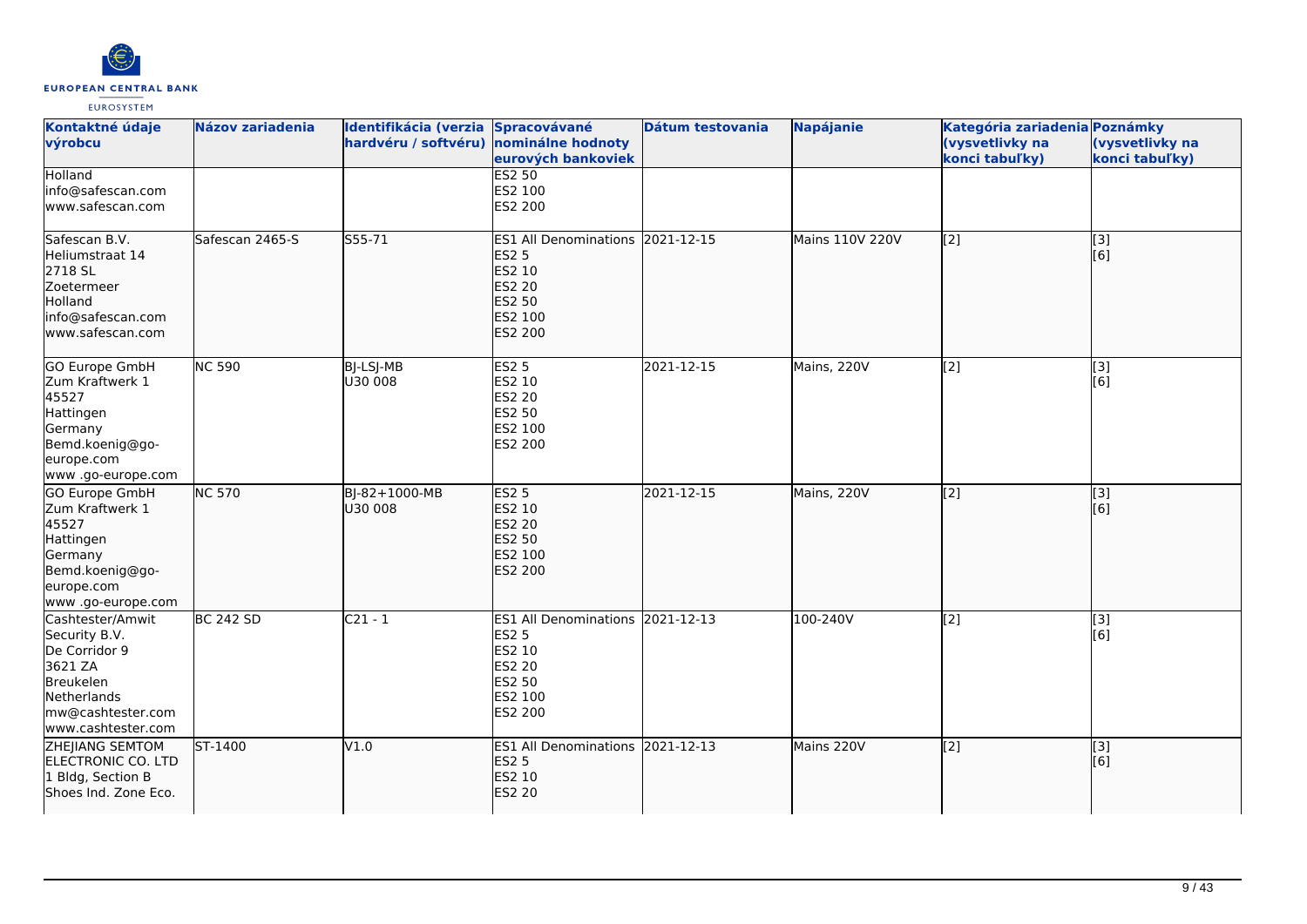

| Kontaktné údaje<br>výrobcu                                                                                                                | <b>Názov zariadenia</b>                | Identifikácia (verzia Spracovávané<br>hardvéru / softvéru) nominálne hodnoty | eurových bankoviek                                                                                          | Dátum testovania | Napájanie      | Kategória zariadenia Poznámky<br>(vysvetlivky na<br>konci tabuľky) | (vysvetlivky na<br>konci tabuľky) |
|-------------------------------------------------------------------------------------------------------------------------------------------|----------------------------------------|------------------------------------------------------------------------------|-------------------------------------------------------------------------------------------------------------|------------------|----------------|--------------------------------------------------------------------|-----------------------------------|
| Development Area,<br>Pingyan<br>325401 Wenzhou<br>Zhejiang<br><b>CHINA</b><br>sales3@semtom.com<br>http://www.semtom.co<br>$\mathsf{Im}/$ |                                        |                                                                              | <b>ES2 50</b><br>ES2 100<br><b>ES2 200</b>                                                                  |                  |                |                                                                    |                                   |
| Suzo international NL.<br>B.V. / Suzohapp<br>Rijnzathe 12<br>3454PV<br>De Meern<br>Netherlands<br>info@suzohapp.nl<br>eu.suzohapp.com     | Bill-to-Bill 100/200/300 EU1111<br>lxe |                                                                              | ES1 All Denominations 2021-12-09<br><b>ES2 5</b><br>ES2 10<br><b>ES2 20</b><br>ES2 50<br>ES2 100<br>ES2 200 |                  | Other_12/24_V  | [1b]                                                               | [3]<br>[6]                        |
| Suzo international NL.<br>B.V. / Suzohapp<br>Rijnzathe 12<br>3454PV<br>De Meern<br>Netherlands<br>info@suzohapp.nl<br>eu.suzohapp.com     | MFL-XXXX-EU1230<br><b>CCNET</b>        | EU1230                                                                       | ES1 All Denominations 2021-12-09<br><b>ES2 5</b><br>ES2 10<br><b>ES2 20</b><br>ES2 50<br>ES2 100<br>ES2 200 |                  | Other: 12/24_V | [1b]                                                               | [3]<br>[6]                        |
| Suzo international NL.<br>B.V. / Suzohapp<br>Rijnzathe 12<br>3454PV<br>De Meern<br>Netherlands<br>info@suzohapp.nl<br>eu.suzohapp.com     | Bill-to-Bill 100/200/300 EU1192        |                                                                              | ES1 All Denominations 2021-12-09<br><b>ES2 5</b><br>ES2 10<br>ES2 20<br>ES2 50<br>ES2 100<br>ES2 200        |                  | Other_12/24_V  | [1b]                                                               | $\overline{[}3]$<br>[6]           |
| Hilton Europe S.L.<br>Principe de Vergara<br>5-bajo dcha.<br>28001<br>Madrid<br>Spain<br>www.hiltoneurope.com                             | <b>b8000</b>                           | $C21-1$                                                                      | ES1 All Denominations 2021-12-02<br><b>ES2 5</b><br>ES2 10<br><b>ES2 20</b><br>ES2 50<br>ES2 100<br>ES2 200 |                  | Mains, 220V    | $\sqrt{2}$                                                         | [3]                               |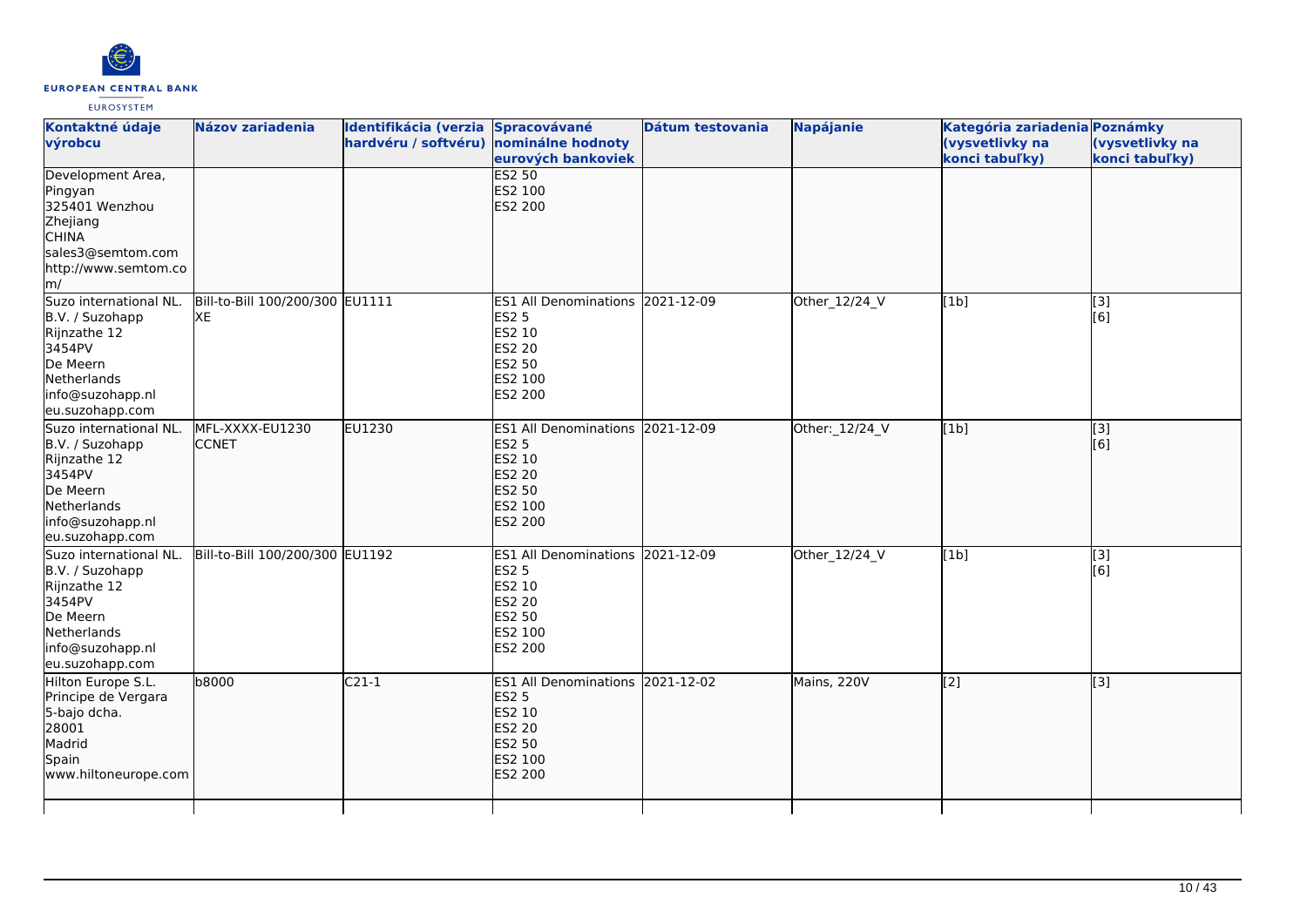

| Kontaktné údaje<br>výrobcu                                                                                                                                                       | Názov zariadenia | Identifikácia (verzia Spracovávané<br>hardvéru / softvéru) nominálne hodnoty | eurových bankoviek                                                                                                        | Dátum testovania | <b>Napájanie</b>   | Kategória zariadenia Poznámky<br>(vysvetlivky na<br>konci tabuľky) | (vysvetlivky na<br>konci tabuľky) |
|----------------------------------------------------------------------------------------------------------------------------------------------------------------------------------|------------------|------------------------------------------------------------------------------|---------------------------------------------------------------------------------------------------------------------------|------------------|--------------------|--------------------------------------------------------------------|-----------------------------------|
| Shenzhen Double<br>Power Electronics Co.,<br>Ltd<br>Rm 1281, 12/F,<br>Yunsong Building<br>Tairan 8rh Road<br>District Shenzen<br>Chegongmiao Futian<br>China<br>www.szdpower.com | DP-7300          | $C21-1$                                                                      | ES1 All Denominations 2021-11-26<br><b>ES2 5</b><br>ES2 10<br><b>ES2 20</b><br><b>ES2 50</b><br>ES2 100<br>ES2 200        |                  | Other: 100-240V    | $\overline{[2]}$                                                   | $\overline{[}3]$<br>[6]           |
| Shenzhen Double<br>Power Electronics Co.,<br>Ltd<br>Rm 1281, 12/F,<br>Yunsong Building<br>Tairan 8rh Road<br>District Shenzen<br>Chegongmiao Futian<br>China<br>www.szdpower.com | DP-2288          | CO <sub>3</sub>                                                              | <b>ES1 All Denominations</b><br><b>ES2 5</b><br>ES2 10<br><b>ES2 20</b><br><b>ES2 50</b><br>ES2 100<br><b>ES2 200</b>     | 2021-11-26       | other: 12V Adapter | [[1a]                                                              | $\overline{[}3]$<br>[[6]          |
| Laurel Bank Machines<br>Co Ltd<br>1-1-2 Toranomon<br>Minato-ku<br>Tokyo<br>Japan<br>www.lbm.co.jp                                                                                | $1-923$          | -923-Main V04<br><b>Currency Counter</b>                                     | ES1 All Denominations 2021-11-26<br><b>ES2 5</b><br>ES2 10<br><b>ES2 20</b><br><b>ES2 50</b><br>ES2 100<br><b>ES2 200</b> |                  | $100V - 240V$      | $\overline{[2]}$                                                   | $\overline{[3]}$                  |
| Innovative Technology<br>Ltd<br>Derker Street<br>OL1 4EQ<br>Oldham<br>United Kingdom<br>sales@innovativetechn<br>ology.co.uk                                                     | NV201 Spectral   | <b>BNV</b><br>EUR01011                                                       | ES1 All Denominations 2021-11-25<br><b>ES2 5</b><br>ES2 10<br><b>ES2 20</b><br><b>ES2 50</b><br>ES2 100<br>ES2 200        |                  | $24V$ DC           | [1b]                                                               | $\overline{[3]}$<br>[6]           |
| Innovative Technology NV9 Spectral<br>Ltd<br>Derker Street                                                                                                                       |                  | <b>BNV</b><br>EUR01015                                                       | ES1 All Denominations 2021-11-25<br><b>ES2 5</b><br>ES2 10                                                                |                  | 12V DC 24V DC      | [1b]                                                               | [3]<br>[6]                        |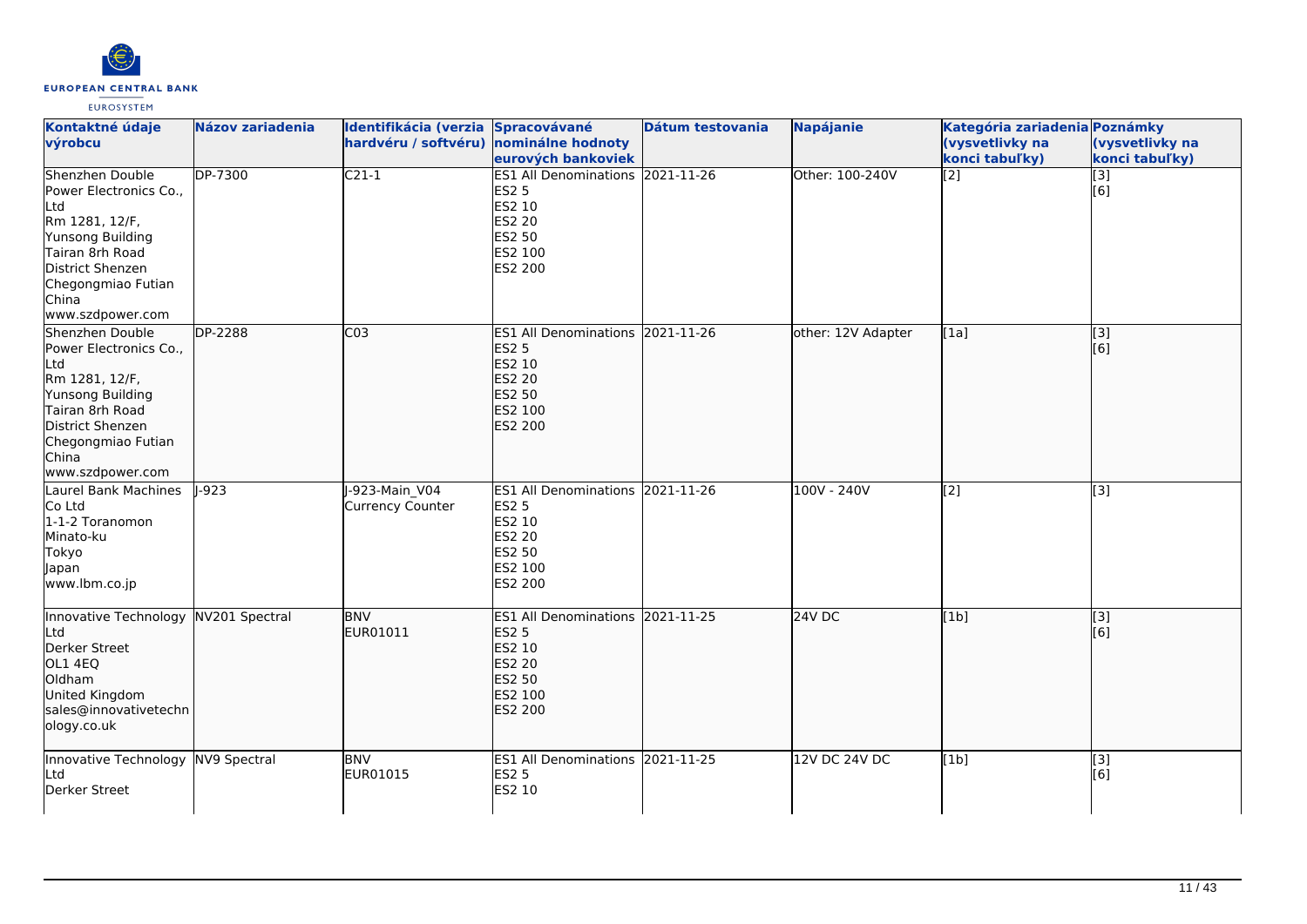

| Kontaktné údaje<br>výrobcu                                                                                                            | Názov zariadenia | Identifikácia (verzia Spracovávané<br>hardvéru / softvéru) nominálne hodnoty | eurových bankoviek                                                                                                 | Dátum testovania | Napájanie  | Kategória zariadenia Poznámky<br>(vysvetlivky na<br>konci tabuľky) | (vysvetlivky na<br>konci tabuľky)  |
|---------------------------------------------------------------------------------------------------------------------------------------|------------------|------------------------------------------------------------------------------|--------------------------------------------------------------------------------------------------------------------|------------------|------------|--------------------------------------------------------------------|------------------------------------|
| OL1 4EQ<br>Oldham<br>United Kingdom<br>sales@innovativetechn<br>ology.co.uk                                                           |                  |                                                                              | <b>ES2 20</b><br>ES2 50<br>ES2 100<br>ES2 200                                                                      |                  |            |                                                                    |                                    |
| Innovative Technology NV9USB+<br>Ltd<br>Derker Street<br>OL1 4EQ<br>Oldham<br>United Kingdom<br>sales@innovativetechn<br>ology.co.uk  |                  | <b>BNV</b><br><b>EUR45F66</b>                                                | <b>ES1 All Denominations</b><br><b>ES2 5</b><br>ES2 10<br>ES2 20<br><b>ES2 50</b><br>ES2 100<br><b>ES2 200</b>     | 2021-11-25       | 12V DC     | [1b]                                                               | [3]<br>$\overline{[}6\overline{)}$ |
| Innovative Technology NV10USB+<br>Ltd<br>Derker Street<br>OL1 4EQ<br>Oldham<br>United Kingdom<br>sales@innovativetechn<br>ology.co.uk |                  | <b>BNV</b><br><b>EUR45H56</b>                                                | ES1 All Denominations 2021-11-25<br><b>ES2 5</b><br>ES2 10<br><b>ES2 20</b><br>ES2 50<br>ES2 100<br>ES2 200        |                  | 12VDC      | [1b]                                                               | [3]<br>[6]                         |
| Innovative Technology NV200<br>Ltd<br>Derker Street<br>OL1 4EQ<br>Oldham<br>United Kingdom<br>sales@innovativetechn<br>ology.co.uk    |                  | <b>BNV</b><br><b>EUR01G47</b>                                                | ES1 All Denominations 2021-11-25<br><b>ES2 5</b><br>ES2 10<br><b>ES2 20</b><br>ES2 50<br>ES2 100<br><b>ES2 200</b> |                  | 12V/24V DC | [1b]                                                               | $\overline{[}3]$<br>[6]            |
| Innovative Technology NV200 Spectral<br>Ltd<br>Derker Street<br>OL1 4EQ<br>Oldham<br>United Kingdom<br>sales@innovativetechn          |                  | <b>BNV</b><br>EUR01039                                                       | <b>ES1 All Denominations</b><br><b>ES2 5</b><br>ES2 10<br><b>ES2 20</b><br><b>ES2 50</b><br>ES2 100<br>ES2 200     | 2021-11-25       | 12V/24V DC | [1b]                                                               | [3]<br>[6]                         |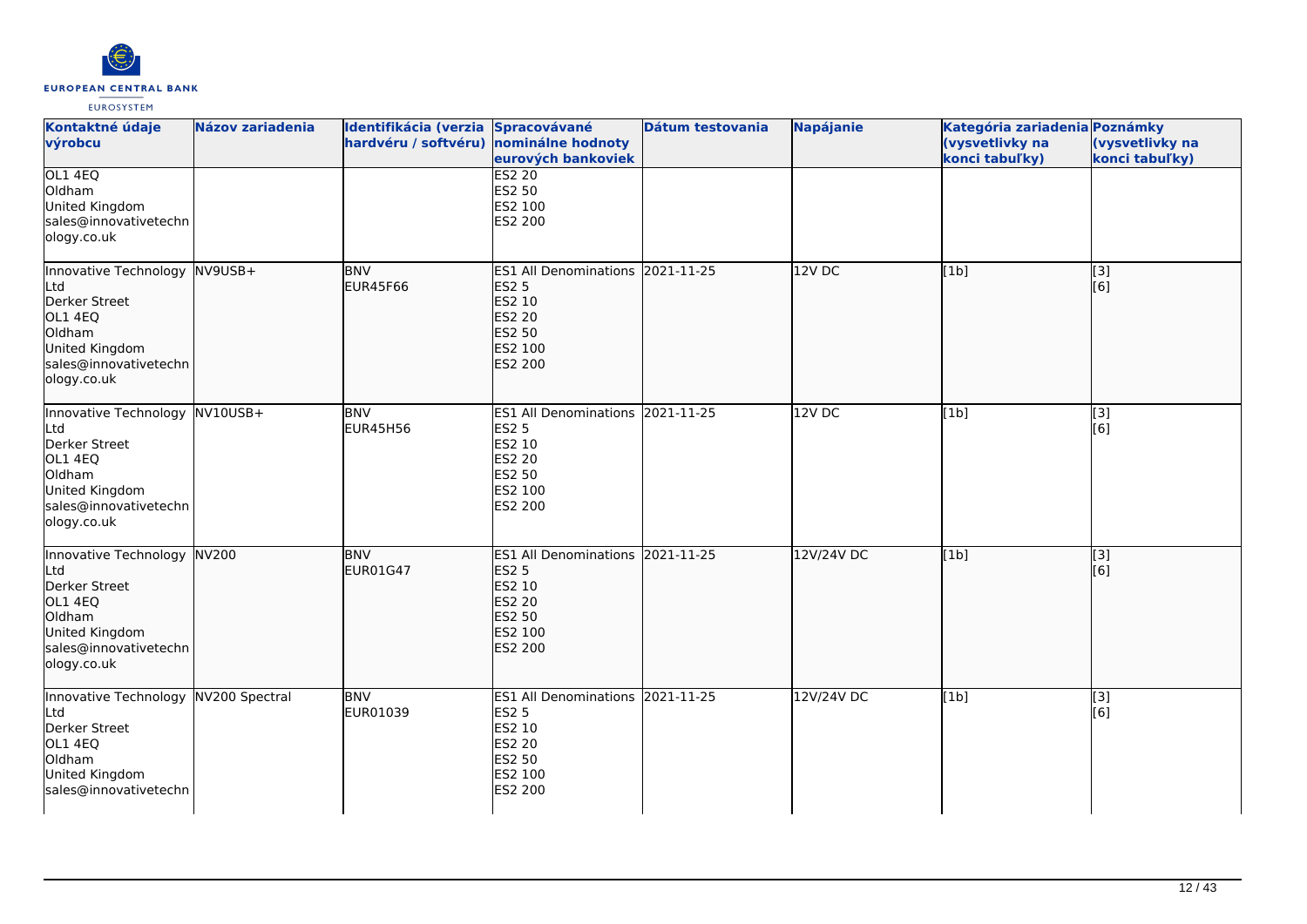

| Kontaktné údaje<br>výrobcu                                                                                                                             | <b>Názov zariadenia</b> | Identifikácia (verzia Spracovávané<br>hardvéru / softvéru)                      | nominálne hodnoty<br>eurových bankoviek                                                                            | Dátum testovania | <b>Napájanie</b> | Kategória zariadenia Poznámky<br>(vysvetlivky na<br>konci tabuľky) | (vysvetlivky na<br>konci tabuľky)                     |
|--------------------------------------------------------------------------------------------------------------------------------------------------------|-------------------------|---------------------------------------------------------------------------------|--------------------------------------------------------------------------------------------------------------------|------------------|------------------|--------------------------------------------------------------------|-------------------------------------------------------|
| ology.co.uk                                                                                                                                            |                         |                                                                                 |                                                                                                                    |                  |                  |                                                                    |                                                       |
| Innovative Technology NV201<br>Ltd<br>Derker Street<br>OL1 4EQ<br>Oldham<br>United Kingdom<br>sales@innovativetechn<br>ology.co.uk                     |                         | <b>BNV</b><br>EUR01C68                                                          | ES1 All Denominations 2021-11-25<br><b>ES2 5</b><br>ES2 10<br><b>ES2 20</b><br>ES2 50<br>ES2 100<br>ES2 200        |                  | <b>24V DC</b>    | [1b]                                                               | $\begin{bmatrix} 1 & 3 \\ 6 & 1 \end{bmatrix}$        |
| e-Banking Tech Co, Ltd EB-1500+<br>A-1104 Digital Empire<br>906-1, Gwanyangdong<br>431-060<br>Dongangu, Anyang-si<br>Korea<br>www.ebankingtech.co<br>m |                         | Banknote Discriminator ES1 All Denominations 2021-11-24<br>with CIS<br>09.01.01 | <b>ES2 5</b><br>ES2 10<br><b>ES2 20</b><br><b>ES2 50</b><br>ES2 100<br>ES2 200                                     |                  | 220V             | $\overline{[2]}$                                                   | $\left[ \begin{matrix} 3 \end{matrix} \right]$<br>[6] |
| e-Banking Tech Co, Ltd EB-1500<br>A-1104 Digital Empire<br>906-1, Gwanyangdong<br>431-060<br>Dongangu, Anyang-si<br>Korea<br>www.ebankingtech.co<br>m  |                         | Banknote Discriminator ES1 All Denominations 2021-11-24<br>with CIS<br>09.01.01 | <b>ES2 5</b><br>ES2 10<br><b>ES2 20</b><br><b>ES2 50</b><br>ES2 100<br>ES2 200                                     |                  | 220V             | $\overline{[2]}$                                                   | $\overline{[3]}$<br>[6]                               |
| Plus Banking Machines P16<br>Co Ltd<br>Dangsandong-6Ka,<br>Youngdeungpo-Ku<br>340-4<br>Seoul<br>Korea<br>plus@plus.co.kr<br>www.plus.co.kr             |                         | Micro Processor type<br>Main P-1.7.1 14.2.4                                     | ES1 All Denominations 2021-11-18<br><b>ES2 5</b><br><b>ES2 10</b><br><b>ES2 20</b><br>ES2 50<br>ES2 100<br>ES2 200 |                  | 110V/220V        | $\overline{[2]}$                                                   | [3]<br>[6]                                            |
| Suzhou Ribao<br>Technology Co., Ltd<br>No.299, YuanQi Rd<br>Yuanhe Technology                                                                          | <b>BC-55</b>            | 020105                                                                          | ES1 All Denominations 2021-11-10<br><b>ES2 5</b><br>ES2 10<br><b>ES2 20</b>                                        |                  | 110V, 220V       | $\sqrt{2}$                                                         | [3]<br>[6]                                            |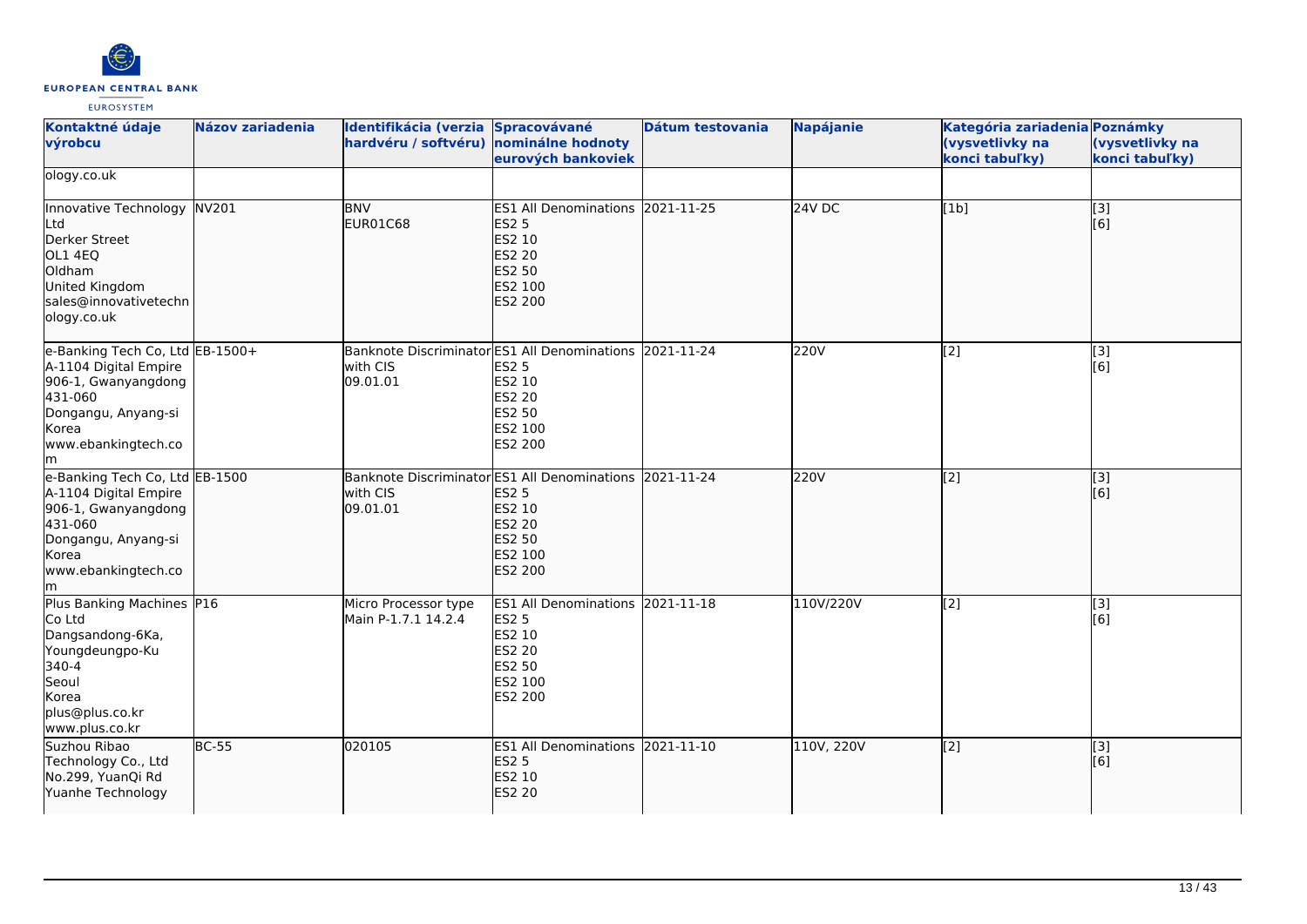

| Kontaktné údaje<br>výrobcu                                                                                                                                                            | <b>Názov zariadenia</b> | Identifikácia (verzia Spracovávané<br>hardvéru / softvéru) nominálne hodnoty | eurových bankoviek                                                                                             | Dátum testovania | Napájanie     | Kategória zariadenia Poznámky<br>(vysvetlivky na<br>konci tabuľky) | (vysvetlivky na<br>konci tabuľky)     |
|---------------------------------------------------------------------------------------------------------------------------------------------------------------------------------------|-------------------------|------------------------------------------------------------------------------|----------------------------------------------------------------------------------------------------------------|------------------|---------------|--------------------------------------------------------------------|---------------------------------------|
| Park<br>Xiangcheng<br>215133<br>Suzhou<br>China<br>info@nippo.com.cn<br>www.ribaotechnology.c<br>lom                                                                                  |                         |                                                                              | <b>ES2 50</b><br>ES2 100<br><b>ES2 200</b>                                                                     |                  |               |                                                                    |                                       |
| Suzhou Ribao<br>Technology Co., Ltd<br>No.299, YuanQi Rd<br>Yuanhe Technology<br>Park<br>Xiangcheng<br>215133<br>Suzhou<br>China<br>info@nippo.com.cn<br>www.ribaotechnology.c<br>lom | Magner 125              | 020105                                                                       | ES1 All Denominations 2021-11-10<br><b>ES2 5</b><br>ES2 10<br><b>ES2 20</b><br>ES2 50<br>ES2 100<br>ES2 200    |                  | 110V, 220V    | $\overline{[2]}$                                                   | $\overline{[3]}$<br>[6]               |
| Astrosystems Ltd<br>Grove Technology Park<br>Wantage, Oxfordshire<br>United Kingdom<br>www.globalbillacceptor<br>s.com                                                                | ST <sub>1C</sub>        | ST2 S 99 144<br>2021-08-10                                                   | <b>ES15</b><br>ES1 10<br><b>ES2 5</b><br>ES2 10                                                                | 2021-11-10       | 12V           | [1b]                                                               | $\overline{[2]}$<br>[3]<br>[6]<br>[8] |
| Fujitsu Frontech<br>Limited<br>1766 Yanokuchi, Inagi-<br>shi<br>206-855<br>Tokyo<br>Japan<br>www.frontech.fujitsu.c<br>om/en                                                          | G60 BRU                 | <b>BV10</b><br>EU32AA                                                        | <b>ES1 All Denominations</b><br><b>ES2 5</b><br>ES2 10<br><b>ES2 20</b><br><b>ES2 50</b><br>ES2 100<br>ES2 200 | 2021-11-04       | <b>24V DC</b> | $\left[$ [2]                                                       | $\overline{[3]}$                      |
| <b>BellCon Aps</b><br>Messingvei 64A<br>8940<br>Randers SV<br>Denmark                                                                                                                 | Evision SD              | C20 (039)                                                                    | <b>ES2 5</b><br>ES2 10<br>ES2 20<br><b>ES2 50</b><br>ES2 100                                                   | 2021-11-03       | Mains, 230V   | [1a]                                                               | $\vert$ [3]<br>[6]                    |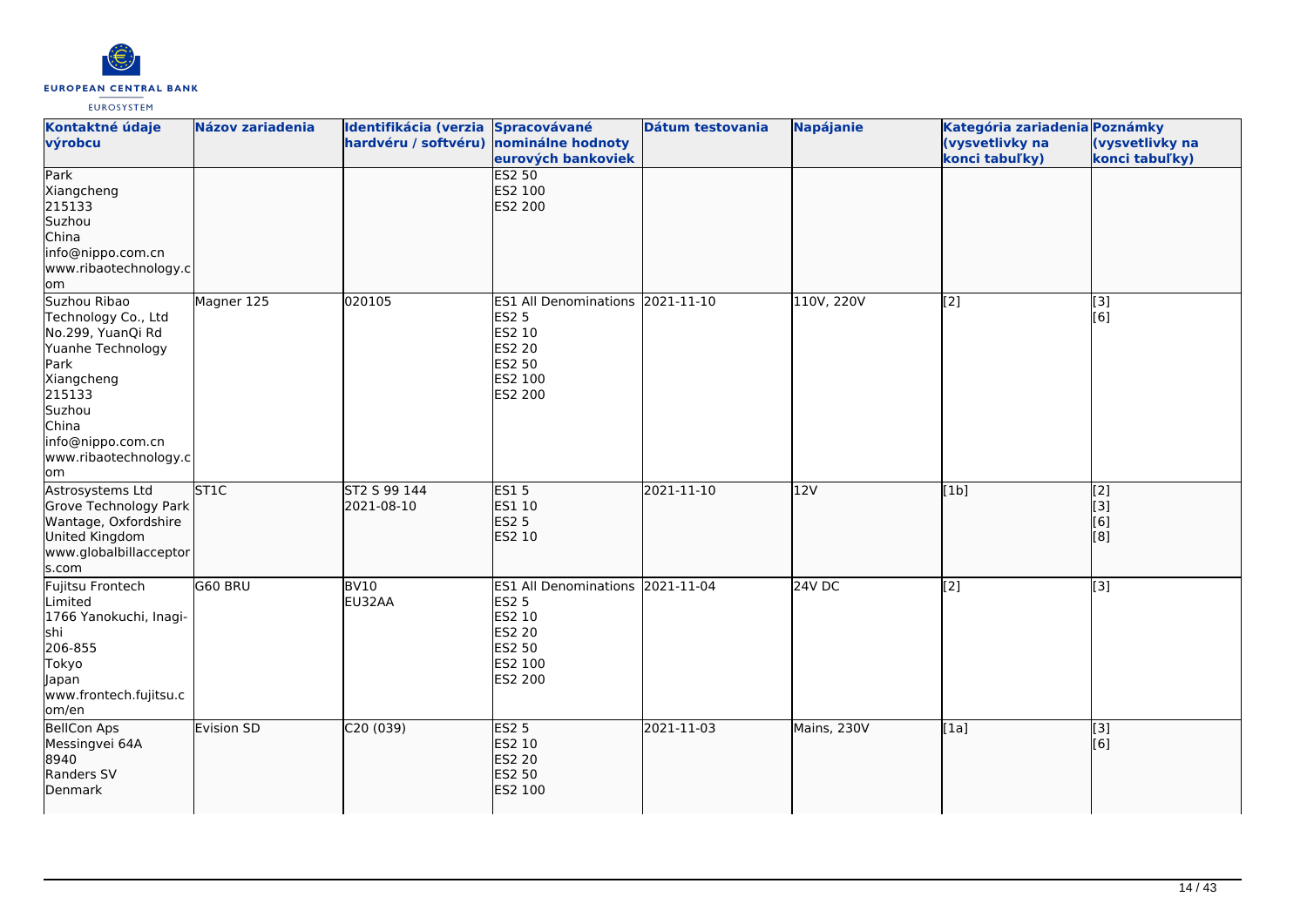

| Kontaktné údaje<br>výrobcu                                                                                                    | <b>Názov zariadenia</b> | Identifikácia (verzia Spracovávané<br>hardvéru / softvéru) | nominálne hodnoty<br>eurových bankoviek                                                                                            | Dátum testovania | <b>Napájanie</b>  | Kategória zariadenia Poznámky<br>(vysvetlivky na<br>konci tabuľky) | (vysvetlivky na<br>konci tabuľky)      |
|-------------------------------------------------------------------------------------------------------------------------------|-------------------------|------------------------------------------------------------|------------------------------------------------------------------------------------------------------------------------------------|------------------|-------------------|--------------------------------------------------------------------|----------------------------------------|
| www.bellcon.com                                                                                                               |                         |                                                            | <b>ES2 200</b>                                                                                                                     |                  |                   |                                                                    |                                        |
| <b>BellCon Aps</b><br>Messingvei 64A<br>8940<br>Randers SV<br>Denmark<br>lwww.bellcon.com                                     | BellCount V610          | SW: 002.006                                                | ES1 All Denominations 2021-11-03<br><b>ES2 5</b><br>ES2 10<br>ES2 20<br>ES2 50<br>ES2 100<br>ES2 200                               |                  | Mains, 110V, 220V | $\overline{[2]}$                                                   | $\begin{bmatrix} 3 \\ 6 \end{bmatrix}$ |
| <b>BellCon Aps</b><br>Messingvei 64A<br>8940<br>Randers SV<br>Denmark<br>lwww.bellcon.com                                     | Evision SD              | C10(039)                                                   | <b>ES15</b><br>ES1 10<br>ES1 20<br><b>ES1 50</b><br><b>ES2 5</b><br>ES2 10<br><b>ES2 20</b><br>ES2 50<br>ES2 100<br><b>ES2 200</b> | 2021-11-03       | Mains, 230V       | [1a]                                                               | $\overline{[3]}$<br>[6]                |
| Cummins-Allison Corp<br>891 Feehandville Drive<br>IL 60056<br>MT. Prospect<br><b>USA</b><br>www.cumminsallison.c<br>lom       | let Scan iFX1-LC i106   | <b>EURO REVISION 7.31</b>                                  | ES1 All Denominations 2021-11-03<br><b>ES2 5</b><br>ES2 10<br><b>ES2 20</b><br>ES2 50<br>ES2 100<br>ES2 200                        |                  | 110V, 220V        | $\overline{[2]}$                                                   | [3]<br>[6]                             |
| Fujitsu Frontech<br>Limited<br>1766 Yanokuchi, Inagi-<br>lshi<br>206-855<br>Tokyo<br>Japan<br>www.frontech.fujitsu.c<br>om/en | GSR50-BNA               | GSR50-BV<br>EU0129                                         | ES1 All Denominations 2021-11-03<br><b>ES2 5</b><br>ES2 10<br><b>ES2 20</b><br>ES2 50<br>ES2 100<br><b>ES2 200</b>                 |                  | $24V$ DC          | $\left[2\right]$                                                   | $\overline{[3]}$                       |
| <b>BellCon Aps</b><br>Messingvei 64A                                                                                          | BellCount V2510M        | C20 (EUR: V2.003)                                          | ES1 All Denominations 2021-10-29<br><b>ES2 5</b>                                                                                   |                  | Mains, 110V, 220V | [2]                                                                | [3]<br>[6]                             |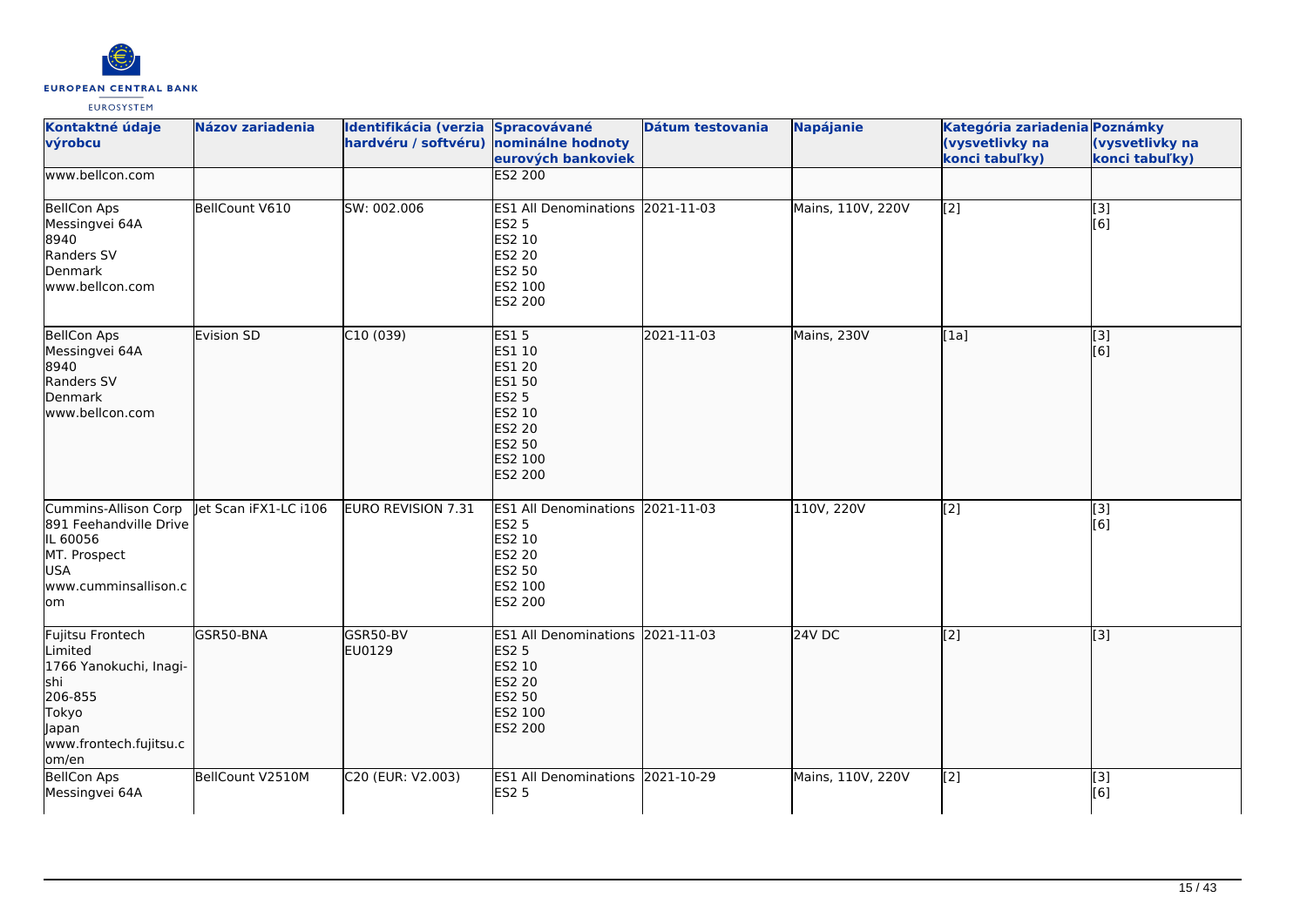

| Kontaktné údaje<br>výrobcu                                                                                                  | <b>Názov zariadenia</b> | Identifikácia (verzia Spracovávané<br>hardvéru / softvéru) nominálne hodnoty | eurových bankoviek                                                                                                 | Dátum testovania | Napájanie                                      | Kategória zariadenia Poznámky<br>(vysvetlivky na<br>konci tabuľky) | (vysvetlivky na<br>konci tabuľky) |
|-----------------------------------------------------------------------------------------------------------------------------|-------------------------|------------------------------------------------------------------------------|--------------------------------------------------------------------------------------------------------------------|------------------|------------------------------------------------|--------------------------------------------------------------------|-----------------------------------|
| 8940<br>Randers SV<br>Denmark<br>www.bellcon.com                                                                            |                         |                                                                              | <b>ES2 10</b><br>ES2 20<br><b>ES2 50</b><br>ES2 100<br>ES2 200                                                     |                  |                                                |                                                                    |                                   |
| Iternet-European<br>Distribution<br>Via S. Merli 64/66<br>29122<br>Piacenza<br>Italy<br>www.iternet-<br>securitysystems.com | Holenburg PIXEL S2      | V <sub>12</sub>                                                              | ES1 All Denominations 2021-10-28<br><b>ES2 5</b><br>ES2 10<br><b>ES2 20</b><br>ES2 50<br>ES2 100<br><b>ES2 200</b> |                  | DC 12 Vdc                                      | [1a]                                                               | [[3]<br>[[6]                      |
| Cummins-Allison Corp<br>891 Feehandville Drive<br>IL 60056<br>MT. Prospect<br><b>USA</b><br>www.cumminsallison.c<br>lom.    | let Scan iFX1 i126      | <b>EURO REVISION 7.31</b>                                                    | ES1 All Denominations 2021-10-28<br><b>ES2 5</b><br>ES2 10<br>ES2 20<br>ES2 50<br>ES2 100<br>ES2 200               |                  | 110V, 220V                                     | $\left[$ [2]                                                       | $\overline{[3]}$<br>[6]           |
| Cummins-Allison Corp<br>891 Feehandville Drive<br>IL 60056<br>MT. Prospect<br>USA<br>lwww.cumminsallison.c<br>lom           | let Scan iFX1-LC i104   | EURO REVISION 7.31                                                           | ES1 All Denominations 2021-10-28<br><b>ES2 5</b><br>ES2 10<br><b>ES2 20</b><br>ES2 50<br>ES2 100<br><b>ES2 200</b> |                  | 110V, 220V                                     | $\overline{[2]}$                                                   | $\overline{[}3]$<br>[6]           |
| Cummins-Allison Corp<br>891 Feehandville Drive<br>IL 60056<br>MT. Prospect<br><b>USA</b><br>www.cumminsallison.c<br>lom     | let Scan iFX2 i126      | EURO REVISION 7.31                                                           | <b>ES1 All Denominations</b><br><b>ES2 5</b><br>ES2 10<br>ES2 20<br>ES2 50<br>ES2 100<br>ES2 200                   | 2021-10-28       | 110V/220V                                      | $\sqrt{2}$                                                         | [3]<br>[6]                        |
| Iternet-European<br>Distribution                                                                                            | Holenburg HT 8913       | CO <sub>3</sub>                                                              | ES1 All Denominations 2021-10-28<br><b>ES2 5</b>                                                                   |                  | Rechargeable battery - [1a]<br>Adapter (INPUT: |                                                                    | $\overline{[}3]$<br>[6]           |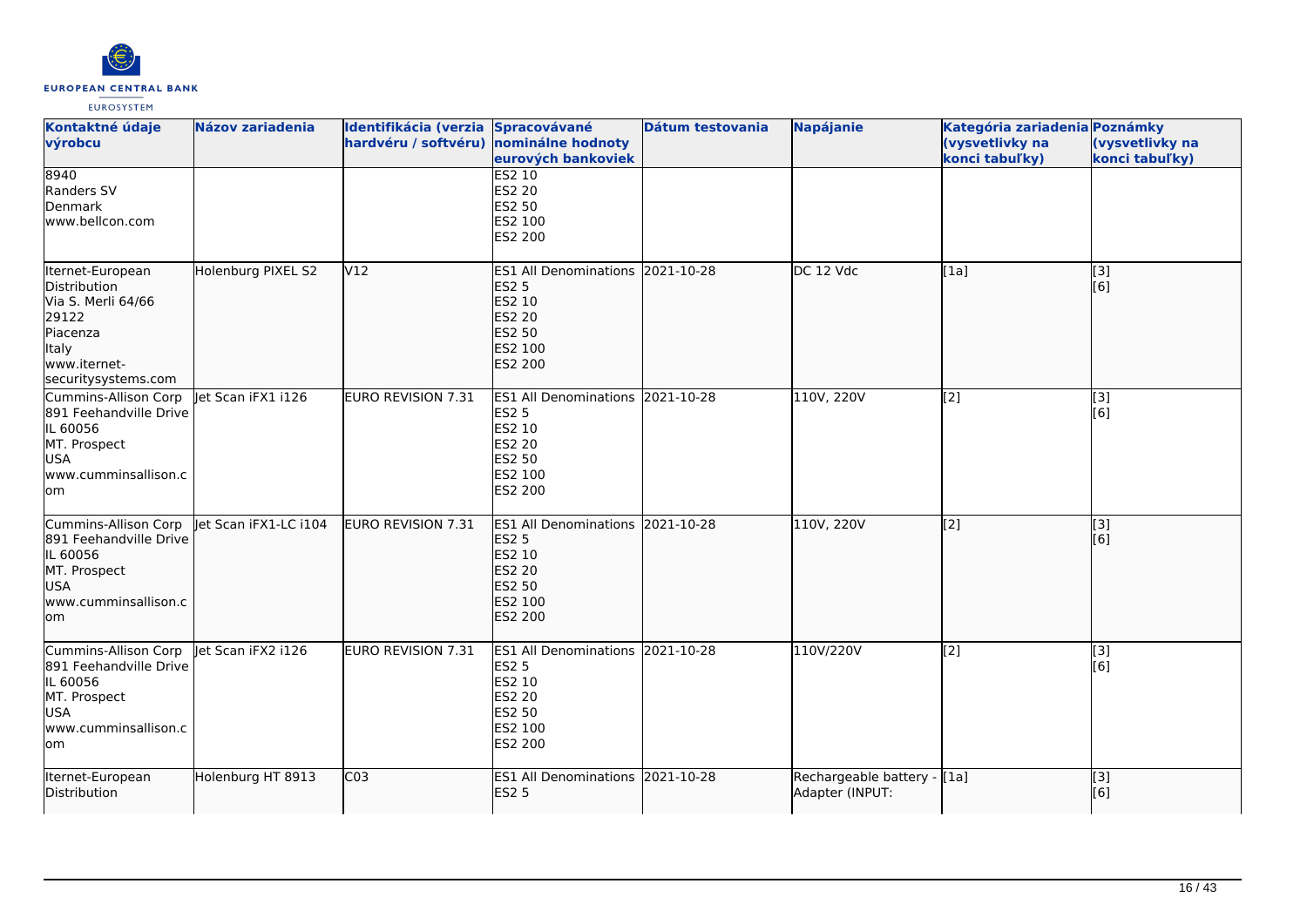

| Kontaktné údaje<br>výrobcu                                                                                                         | <b>Názov zariadenia</b> | Identifikácia (verzia Spracovávané<br>hardvéru / softvéru) nominálne hodnoty | eurových bankoviek                                                                                                 | Dátum testovania | <b>Napájanie</b>                                                                  | Kategória zariadenia Poznámky<br>(vysvetlivky na<br>konci tabuľky) | (vysvetlivky na<br>konci tabuľky) |
|------------------------------------------------------------------------------------------------------------------------------------|-------------------------|------------------------------------------------------------------------------|--------------------------------------------------------------------------------------------------------------------|------------------|-----------------------------------------------------------------------------------|--------------------------------------------------------------------|-----------------------------------|
| Via S. Merli 64/66<br>29122<br>Piacenza<br>Italy<br>www.iternet-<br>securitysystems.com                                            |                         |                                                                              | <b>ES2 10</b><br><b>ES2 20</b><br>ES2 50<br>ES2 100<br>ES2 200                                                     |                  | 100-240Vac OUTPUT:<br>12                                                          |                                                                    |                                   |
| Iternet-European<br>Distribution<br>Via S. Merli 64/66<br>29122<br>Piacenza<br>Italy<br>www.iternet-<br>securitysystems.com        | Holenburg HT 7.0        | CO <sub>2</sub>                                                              | ES1 All Denominations 2021-10-28<br><b>ES2 5</b><br>ES2 10<br>ES2 20<br>ES2 50<br>ES2 100<br>ES2 200               |                  | Rechargeable battery - [[1a]<br>Adapter (INPUT:100-24<br>0Vac-<br>OUTPUT:12Vdc/1A |                                                                    | [3]<br>[6]                        |
| Iternet-European<br>Distribution<br>Via S. Merli 64/66<br>29122<br>Piacenza<br><b>Italy</b><br>www.iternet-<br>securitysystems.com | Holenburg HT 3000       | C <sub>21</sub>                                                              | ES1 All Denominations 2021-10-28<br><b>ES2 5</b><br>ES2 10<br><b>ES2 20</b><br>ES2 50<br>ES2 100<br><b>ES2 200</b> |                  | Mains - 220V                                                                      | $\left[ \begin{matrix} 2 \end{matrix} \right]$                     | $\overline{[}3]$<br>[6]           |
| YOUGO srl<br>Strada Albareto 11<br>10012<br>Bollengo (TO)<br>Italy<br>info@yougo-tech.com<br>www.yougo-tech.com                    | U-ONE_600               | 0.12                                                                         | ES1 All Denominations 2021-10-26<br><b>ES2 5</b><br>ES2 10<br>ES2 20<br>ES2 50<br>ES2 100<br>ES2 200               |                  | 220V                                                                              | [1a]                                                               | [3]<br>[6]                        |
| YOUGO srl<br>Strada Albareto 11<br>10012<br>Bollengo (TO)<br><b>Italy</b><br>info@yougo-tech.com<br>www.yougo-tech.com             | U-ONE_1200              | 0.12                                                                         | ES1 All Denominations 2021-10-26<br><b>ES2 5</b><br>ES2 10<br><b>ES2 20</b><br>ES2 50<br>ES2 100<br>ES2 200        |                  | 110V-220V                                                                         | [1a]                                                               | [[3]<br>[6]                       |
| YOUGO srl<br>Strada Albareto 11                                                                                                    | U-ONE                   | 0.12                                                                         | ES1 All Denominations 2021-10-26<br><b>ES2 5</b>                                                                   |                  | 220V                                                                              | [1a]                                                               | [3]<br>[6]                        |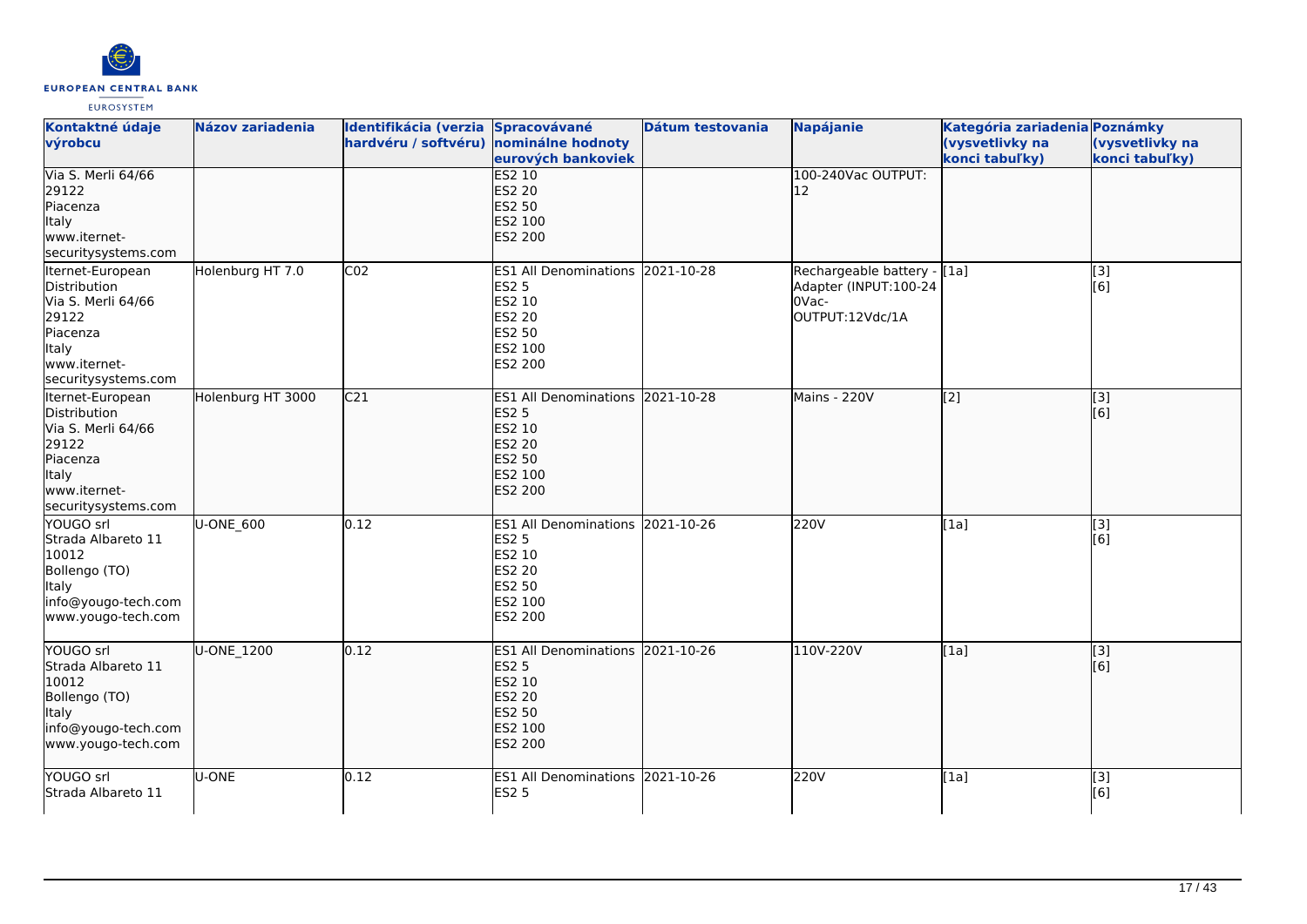

| Kontaktné údaje<br>výrobcu                                                                                              | Názov zariadenia      | Identifikácia (verzia Spracovávané<br>hardvéru / softvéru) nominálne hodnoty | eurových bankoviek                                                                                                        | Dátum testovania | <b>Napájanie</b> | Kategória zariadenia Poznámky<br>(vysvetlivky na<br>konci tabuľky) | (vysvetlivky na<br>konci tabuľky)  |
|-------------------------------------------------------------------------------------------------------------------------|-----------------------|------------------------------------------------------------------------------|---------------------------------------------------------------------------------------------------------------------------|------------------|------------------|--------------------------------------------------------------------|------------------------------------|
| 10012<br>Bollengo (TO)<br><b>Italy</b><br>info@yougo-tech.com<br>www.yougo-tech.com                                     |                       |                                                                              | <b>ES2 10</b><br>ES2 20<br><b>ES2 50</b><br>ES2 100<br>ES2 200                                                            |                  |                  |                                                                    |                                    |
| YOUGO srl<br>Strada Albareto 11<br>10012<br>Bollengo (TO)<br>Italy<br>info@yougo-tech.com<br>www.yougo-tech.com         | U-ONE 2000            | 0.12                                                                         | <b>ES1 All Denominations</b><br><b>ES2 5</b><br>ES2 10<br><b>ES2 20</b><br>ES2 50<br>ES2 100<br><b>ES2 200</b>            | 2021-10-26       | 220V             | [1a]                                                               | [3]<br>$\overline{[}6\overline{]}$ |
| YOUGO srl<br>Strada Albareto 11<br>10012<br>Bollengo (TO)<br>Italy<br>info@yougo-tech.com<br>www.yougo-tech.com         | U-ONE_5000            | 0.12                                                                         | ES1 All Denominations 2021-10-26<br><b>ES2 5</b><br>ES2 10<br>ES2 20<br>ES2 50<br>ES2 100<br>ES2 200                      |                  | 220V             | [1a]                                                               | [3]<br>[6]                         |
| Cummins-Allison Corp<br>891 Feehandville Drive<br>IL 60056<br>MT. Prospect<br><b>USA</b><br>www.cumminsallison.c<br>lom | let Scan iFX3 i136    | EURO REVISION 7.31                                                           | ES1 All Denominations 2021-10-22<br><b>ES2 5</b><br>ES2 10<br><b>ES2 20</b><br><b>ES2 50</b><br>ES2 100<br><b>ES2 200</b> |                  | 110V, 220V       | [2]                                                                | [3]<br>[6]                         |
| Cummins-Allison Corp<br>891 Feehandville Drive<br>IL 60056<br>MT. Prospect<br><b>USA</b><br>www.cumminsallison.c<br>lom | Jet Scan iFX1-LC i126 | EURO REVISION 7.31                                                           | ES1 All Denominations 2021-10-22<br><b>ES2 5</b><br>ES2 10<br><b>ES2 20</b><br><b>ES2 50</b><br>ES2 100<br>ES2 200        |                  | 110V, 220V       | [2]                                                                | [3]<br>[6]                         |
| Cummins-Allison Corp<br>891 Feehandville Drive                                                                          | Jet Scan iFX1 i104    | EURO REVISION 7.31                                                           | ES1 All Denominations 2021-10-22<br><b>ES2 5</b>                                                                          |                  | 110V, 220V       | $\overline{[2]}$                                                   | [3]<br>[6]                         |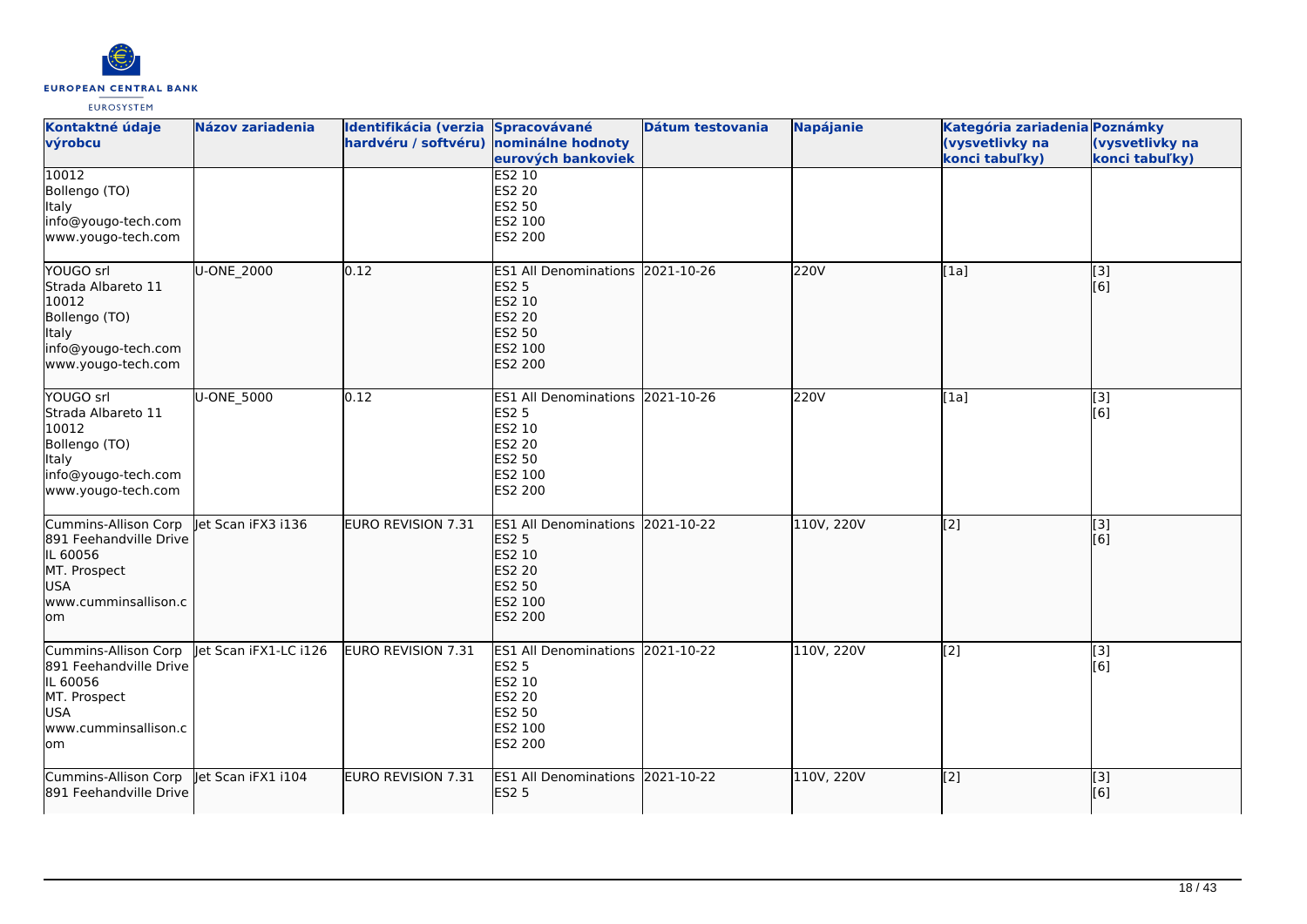

| Kontaktné údaje<br>výrobcu                                                                                              | <b>Názov zariadenia</b> | Identifikácia (verzia Spracovávané<br>hardvéru / softvéru) nominálne hodnoty | eurových bankoviek                                                                                                 | Dátum testovania | <b>Napájanie</b> | Kategória zariadenia Poznámky<br>(vysvetlivky na<br>konci tabuľky) | (vysvetlivky na<br>konci tabuľky) |
|-------------------------------------------------------------------------------------------------------------------------|-------------------------|------------------------------------------------------------------------------|--------------------------------------------------------------------------------------------------------------------|------------------|------------------|--------------------------------------------------------------------|-----------------------------------|
| IL 60056<br>MT. Prospect<br><b>USA</b><br>www.cumminsallison.c<br>lom                                                   |                         |                                                                              | ES2 10<br><b>ES2 20</b><br><b>ES2 50</b><br>ES2 100<br>ES2 200                                                     |                  |                  |                                                                    |                                   |
| Cummins-Allison Corp<br>891 Feehandville Drive<br>IL 60056<br>MT. Prospect<br><b>USA</b><br>www.cumminsallison.c<br>lom | let Scan iFX1 i106      | <b>EURO REVISION 7.31</b>                                                    | <b>ES1 All Denominations</b><br><b>ES2 5</b><br>ES2 10<br><b>ES2 20</b><br><b>ES2 50</b><br>ES2 100<br>ES2 200     | 2021-10-22       | 110V, 220V       | $\left[$ [2]                                                       | [3]<br>[6]                        |
| Cummins-Allison Corp<br>891 Feehandville Drive<br>IL 60056<br>MT. Prospect<br>USA<br>www.cumminsallison.c<br>lom        | let Scan iFX2 i106      | <b>EURO REVISION 7.31</b>                                                    | ES1 All Denominations 2021-10-22<br><b>ES2 5</b><br>ES2 10<br>ES2 20<br>ES2 50<br>ES2 100<br>ES2 200               |                  | 110V, 220V       | $\left[$ [2]                                                       | [3]<br>[6]                        |
| Cummins-Allison Corp<br>891 Feehandville Drive<br>IL 60056<br>MT. Prospect<br><b>USA</b><br>www.cumminsallison.c<br>lom | let Scan iFX3 i138      | <b>EURO REVISION 7.31</b>                                                    | ES1 All Denominations 2021-10-22<br><b>ES2 5</b><br>ES2 10<br><b>ES2 20</b><br><b>ES2 50</b><br>ES2 100<br>ES2 200 |                  | 110V, 220V       | [2]                                                                | [3]<br>[6]                        |
| JCM Europe GmbH<br>Mündelheimer Weg 60<br>40472<br>Düsseldorf<br>Germany<br>info@jcmglobal.eu<br>www.jcmglobal.eu       | <b>VEGA-100</b>         | VEGA-10x<br>$V2.52 - 18$                                                     | ES1 All Denominations 2021-10-20<br><b>ES2 5</b><br>ES2 10<br><b>ES2 20</b><br>ES2 50<br>ES2 100<br>ES2 200        |                  | 12V              | [1b]                                                               | [[3]<br>[[6]                      |
| <b>Volumatic Ltd</b><br>Taurus House,                                                                                   | <b>CCi</b>              | <b>EBA-40</b><br>V1.49-33                                                    | ES1 All Denominations 2021-10-19<br><b>ES2 5</b>                                                                   |                  | 12V AC Adapter   | [1b]                                                               | $\overline{[3]}$<br>[6]           |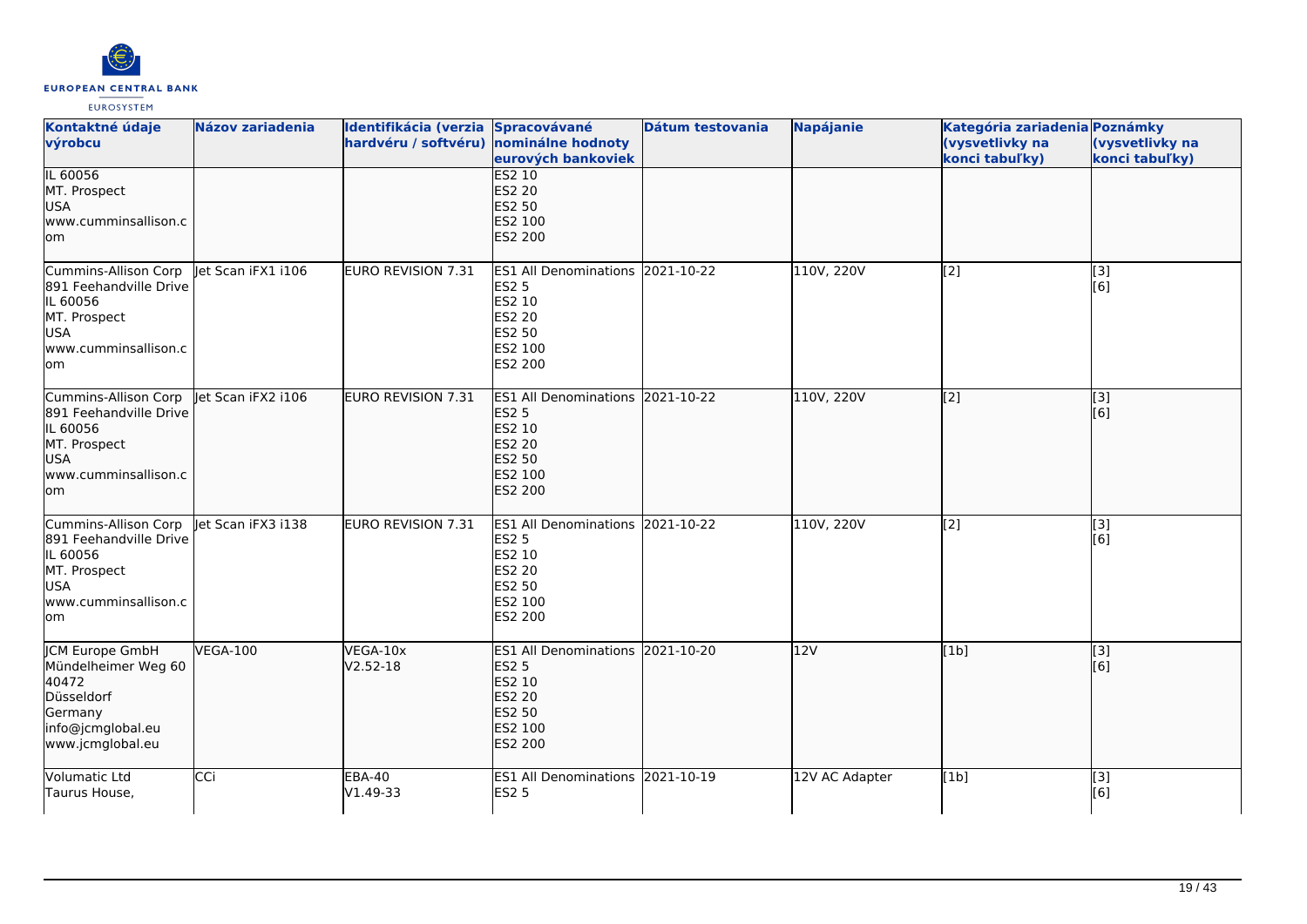

| Kontaktné údaje<br>výrobcu                                                                                                                                         | <b>Názov zariadenia</b> | Identifikácia (verzia Spracovávané<br>hardvéru / softvéru) nominálne hodnoty | eurových bankoviek                                                                                                 | Dátum testovania | <b>Napájanie</b> | Kategória zariadenia Poznámky<br>(vysvetlivky na<br>konci tabuľky) | (vysvetlivky na<br>konci tabuľky) |
|--------------------------------------------------------------------------------------------------------------------------------------------------------------------|-------------------------|------------------------------------------------------------------------------|--------------------------------------------------------------------------------------------------------------------|------------------|------------------|--------------------------------------------------------------------|-----------------------------------|
| Endemere Road<br>Warwicks<br>CV6 5PY<br>Coventry<br>United Kingdom<br>www.volumatic.com                                                                            |                         |                                                                              | ES2 10<br><b>ES2 20</b><br>ES2 50<br>ES2 100<br>ES2 200                                                            |                  |                  |                                                                    | $\overline{[8]}$                  |
| JCM Europe GmbH<br>Mündelheimer Weg 60<br>40472<br>Düsseldorf<br>Germany<br>info@jcmglobal.eu<br>www.jcmglobal.eu                                                  | RDM-100 Series          | 3590T0302607                                                                 | <b>ES1 All Denominations</b><br><b>ES2 5</b><br>ES2 10<br><b>ES2 20</b><br><b>ES2 50</b><br>ES2 100<br>ES2 200     | 2021-10-19       | other: 24V       | [1b]                                                               | [3]<br>[6]<br>[8]                 |
| <b>JCM Europe GmbH</b><br>Mündelheimer Weg 60<br>40472<br>Düsseldorf<br>Germany<br>info@jcmglobal.eu<br>www.jcmglobal.eu                                           | <b>MRX Series</b>       | V110011-219                                                                  | ES1 All Denominations 2021-10-19<br><b>ES2 5</b><br>ES2 10<br><b>ES2 20</b><br>ES2 50<br>ES2 100<br>ES2 200        |                  | Other: 24V       | [1b]                                                               | [3]<br>[6]<br>[8]                 |
| Kobo Science &<br>Technology Co Ltd<br>Room 906 No.1<br>Building Runjie<br>Mansion Dengwei Rd<br>PC 215011<br>Suzhou Jiangsu<br>China<br>www.kobotechweb.co<br>lm. | BC-8EI                  | <b>DSP 18</b>                                                                | ES1 All Denominations 2021-10-15<br><b>ES2 5</b><br>ES2 10<br><b>ES2 20</b><br><b>ES2 50</b><br>ES2 100<br>ES2 200 |                  | Mains, 220V      | [2]                                                                | [3]                               |
| Kobo Science &<br>Technology Co Ltd<br>Room 906 No.1<br><b>Building Runjie</b><br>Mansion Dengwei Rd<br>PC 215011<br>Suzhou Jiangsu<br>China                       | <b>BT-6000</b>          | IMAGE 2.9.3.9                                                                | ES1 All Denominations 2021-10-15<br><b>ES2 5</b><br>ES2 10<br><b>ES2 20</b><br><b>ES2 50</b><br>ES2 100<br>ES2 200 |                  | Mains, 220V      | [2]                                                                | [3]                               |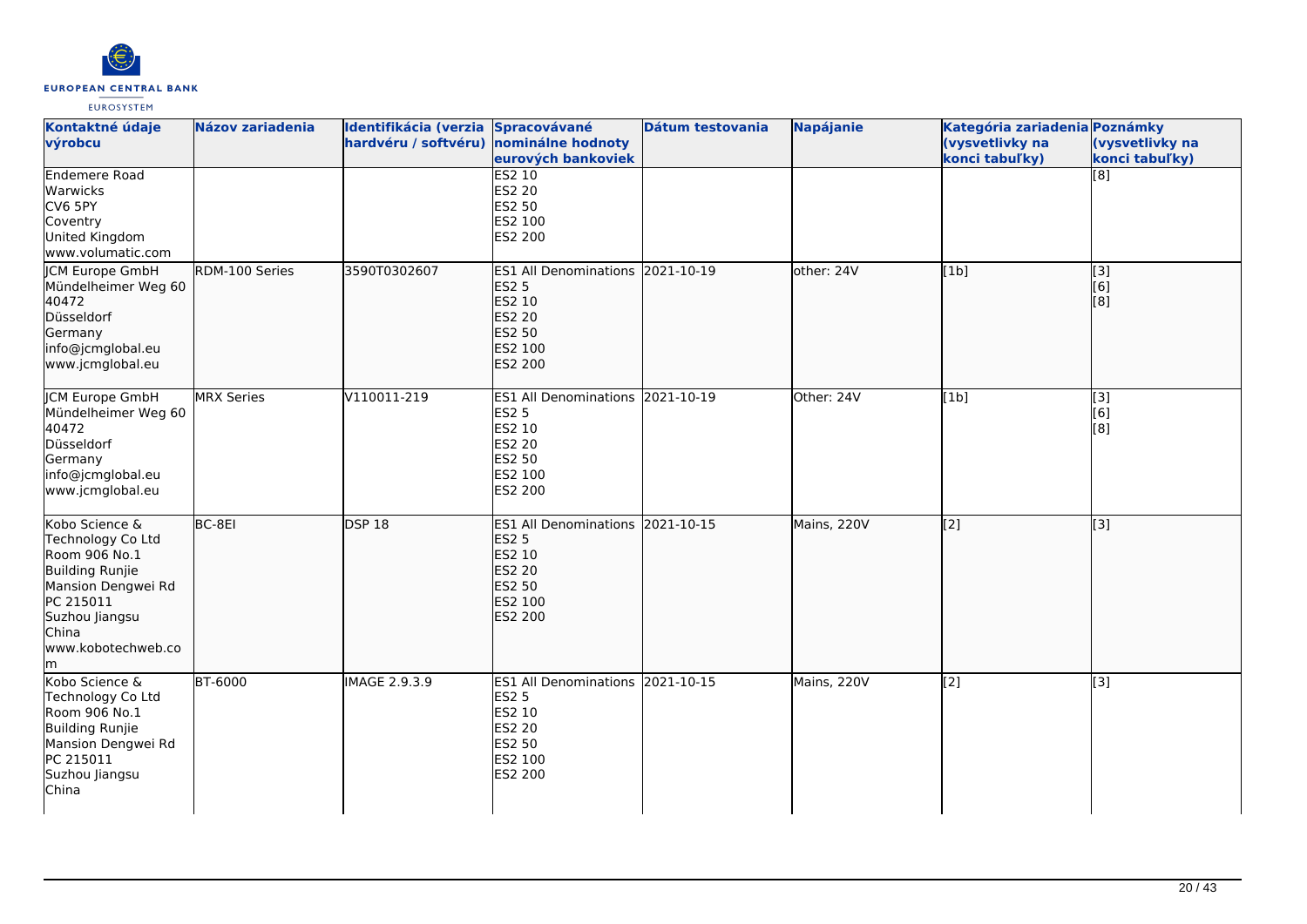

| Kontaktné údaje<br>výrobcu                                                                                                           | <b>Názov zariadenia</b>   | Identifikácia (verzia Spracovávané<br>hardvéru / softvéru) nominálne hodnoty | eurových bankoviek                                                                                                                     | Dátum testovania | <b>Napájanie</b> | Kategória zariadenia Poznámky<br>(vysvetlivky na<br>konci tabuľky) | (vysvetlivky na<br>konci tabuľky)         |
|--------------------------------------------------------------------------------------------------------------------------------------|---------------------------|------------------------------------------------------------------------------|----------------------------------------------------------------------------------------------------------------------------------------|------------------|------------------|--------------------------------------------------------------------|-------------------------------------------|
| www.kobotechweb.co<br>lm.                                                                                                            |                           |                                                                              |                                                                                                                                        |                  |                  |                                                                    |                                           |
| Giesecke+Devrient<br>Currency Technology<br>GmbH<br>Prinzregentenstraße<br>159<br>81677<br>Munich<br>Germany<br>www.gi-de.com        | ProNote1                  | 200.3                                                                        | ES1 All Denominations 2021-10-13<br><b>ES2 5</b><br>ES2 10<br><b>ES2 20</b><br>ES2 50<br>ES2 100<br><b>ES2 200</b>                     |                  | 110V, 220V       | [2]                                                                | [3]<br>[6]                                |
| Giesecke+Devrient<br>Currency Technology<br>GmbH<br>Prinzregentenstraße<br>159<br>81677<br>Munich<br>Germany<br>www.gi-de.com        | ProNote 200               | 200.4                                                                        | ES1 All Denominations 2021-10-12<br><b>ES2 5</b><br>ES2 10<br>ES2 20<br>ES2 50<br>ES2 100<br>ES2 200                                   |                  | 110V, 220V       | [2]                                                                | [3]<br>[6]                                |
| Crane Payment<br>Innovations<br>109 Chemin du Pont-du-<br>Centenaire<br>CH-1228<br>Plan-les-Quates<br>Switzerland<br>www.CranePI.com | <b>SCN series - SCN83</b> |                                                                              | 520025431 SCN83 EU ES1 All Denominations 2021-10-05<br><b>ES2 5</b><br>ES2 10<br>ES2 20<br><b>ES2 50</b><br>ES2 100<br><b>ES2 200</b>  |                  | 24V, 220V        | [1b]                                                               | [3]<br>$\overline{[}6\overline{)}$<br>[8] |
| <b>GO Europe GmbH</b><br>Zum Kraftwerk 1<br>45527<br>Hattingen<br>Germany<br>Bemd.koenig@go-<br>europe.com<br>www.go-europe.com      | Olympia NC 315            | $BT-112$<br>u6.04                                                            | <b>ES15</b><br>ES1 10<br><b>ES1 20</b><br><b>ES1 50</b><br>ES1 200<br><b>ES2 5</b><br>ES2 10<br>ES2 20<br>ES2 50<br>ES2 100<br>ES2 200 | 2021-10-05       | 12V              | [1a]                                                               | $\overline{[2]}$<br>[3]<br>[6]<br>[8]     |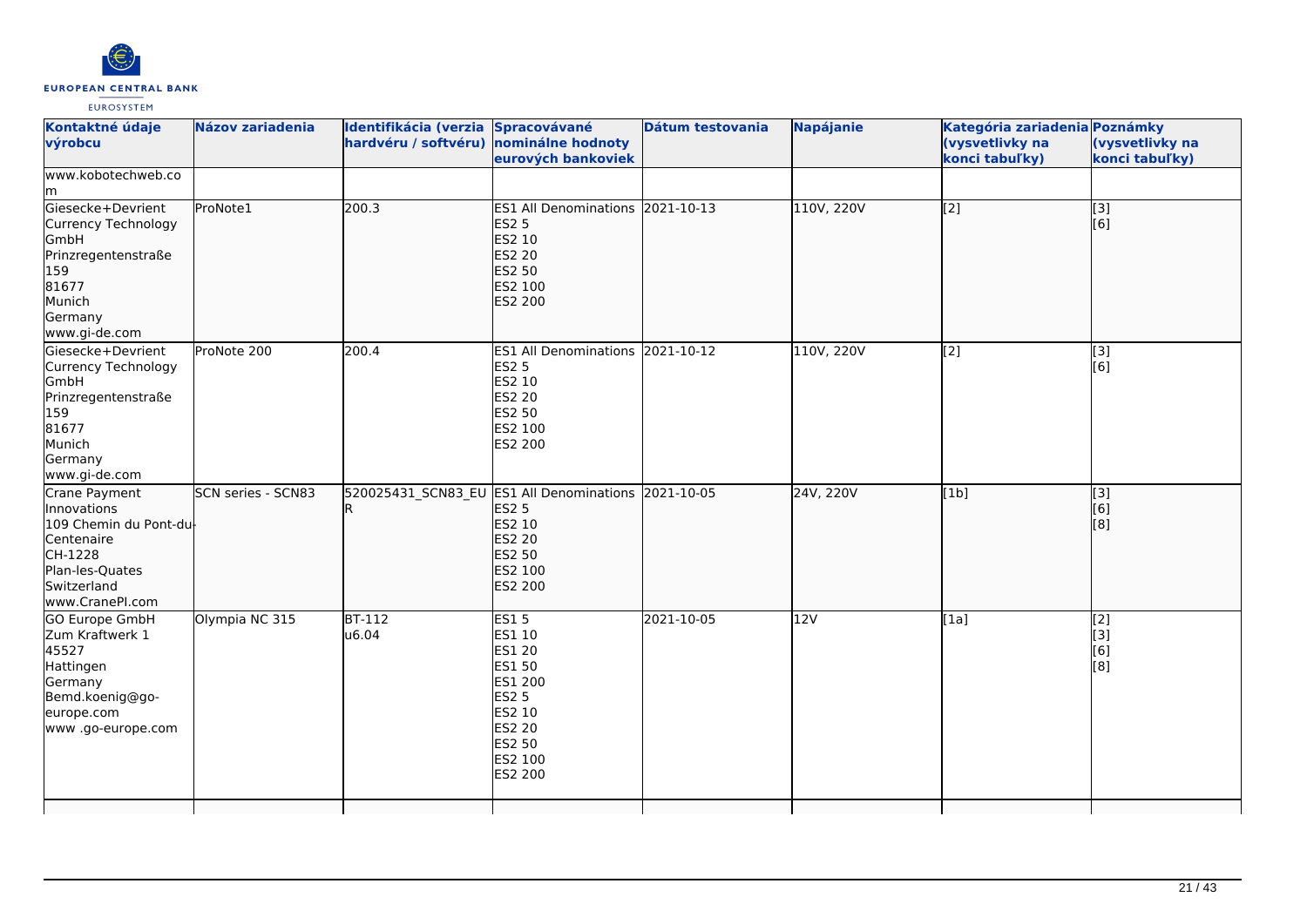

| Kontaktné údaje<br>výrobcu                                                                                                      | Názov zariadenia | Identifikácia (verzia Spracovávané<br>hardvéru / softvéru) nominálne hodnoty | eurových bankoviek                                                                                                              | <b>Dátum testovania</b> | <b>Napájanie</b>  | Kategória zariadenia Poznámky<br>(vysvetlivky na<br>konci tabuľky) | (vysvetlivky na<br>konci tabuľky)         |
|---------------------------------------------------------------------------------------------------------------------------------|------------------|------------------------------------------------------------------------------|---------------------------------------------------------------------------------------------------------------------------------|-------------------------|-------------------|--------------------------------------------------------------------|-------------------------------------------|
| <b>GO Europe GmbH</b><br>Zum Kraftwerk 1<br>45527<br>Hattingen<br>Germany<br>Bemd.koenig@go-<br>europe.com<br>www.go-europe.com | Olympia NC 325   | $BT-112$<br>u6.04                                                            | ES15<br>ES1 10<br><b>ES1 20</b><br>ES1 50<br>ES1 200<br><b>ES2 5</b><br>ES2 10<br><b>ES2 20</b><br>ES2 50<br>ES2 100<br>ES2 200 | 2021-10-05              | other: 12V        | [1a]                                                               | $\overline{[2]}$<br>[3]<br>[6]            |
| GO Europe GmbH<br>Zum Kraftwerk 1<br>45527<br>Hattingen<br>Germany<br>Bemd.koenig@go-<br>europe.com<br>www.go-europe.com        | Olympia NC 335   | BT-112<br>u6-07                                                              | <b>ES15</b><br>ES1 10<br>ES1 20<br>ES1 50<br>ES1 200<br><b>ES2 5</b><br>ES2 10<br>ES2 20<br>ES2 50<br>ES2 100<br>ES2 200        | 2021-10-05              | other: 12V        | [1a]                                                               | [2]<br>$\overline{[}3\overline{]}$<br>[6] |
| Safescan B.V.<br>Heliumstraat 14<br>2718 SL<br>Zoetermeer<br>Holland<br>info@safescan.com<br>www.safescan.com                   | Safescan 185-S   | S32-81                                                                       | ES1 All Denominations 2021-09-30<br><b>ES2 5</b><br>ES2 10<br><b>ES2 20</b><br>ES2 50<br>ES2 100<br>ES2 200                     |                         | 110V 220V         | [1a]                                                               | $\overline{[3]}$<br>[6]                   |
| <b>BellCon Aps</b><br>Messingvei 64A<br>8940<br>Randers SV<br>Denmark<br>www.bellcon.com                                        | SuperVision mc2  | FW 01.22, DM 01.36                                                           | <b>ES1 All Denominations 2021-09-29</b><br><b>ES2 5</b><br>ES2 10<br><b>ES2 20</b><br>ES2 50<br>ES2 100<br>ES2 200              |                         | Mains, 110V, 230V | [1a]                                                               | [3]<br>[6]                                |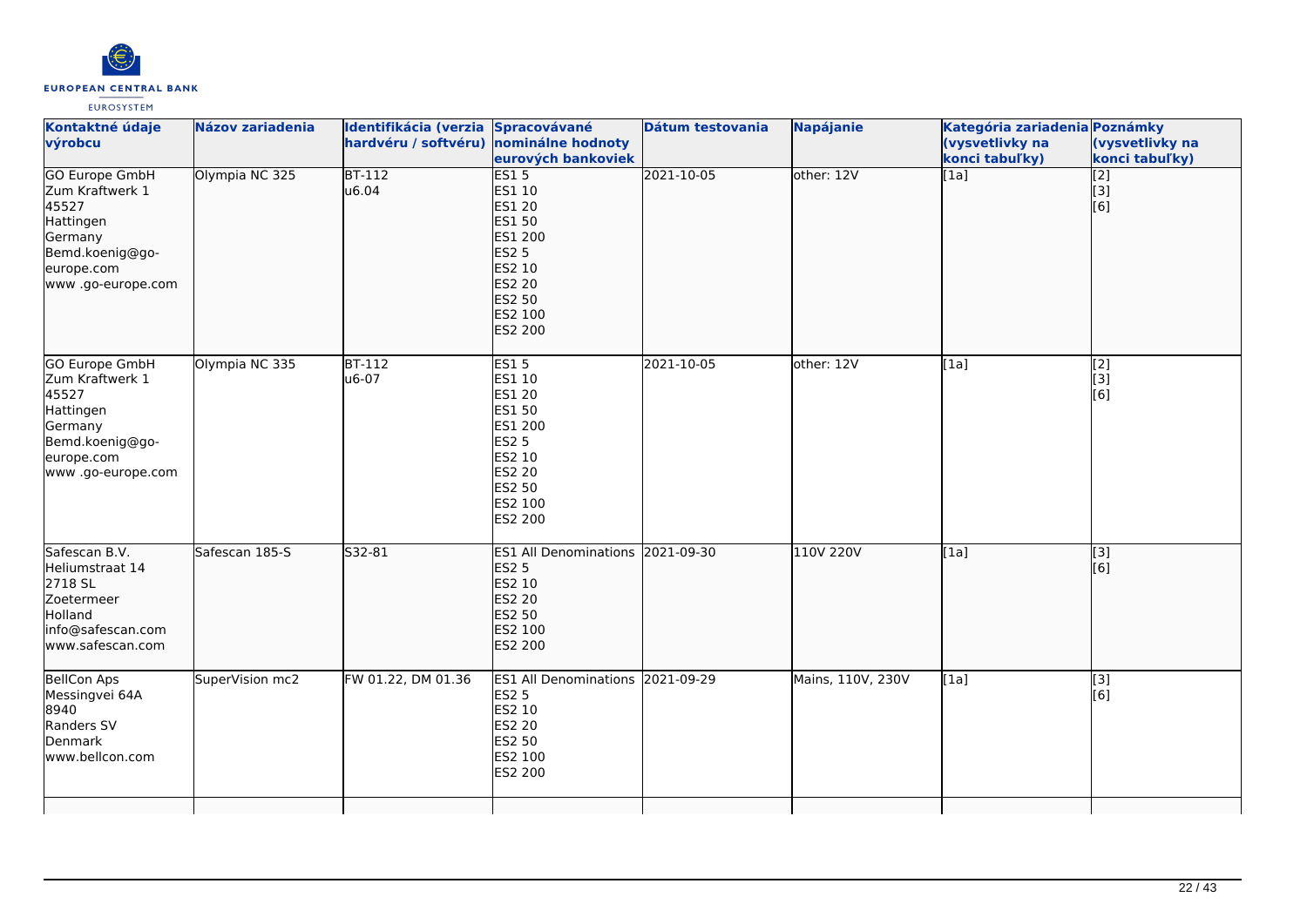

| Kontaktné údaje<br>výrobcu                                                                                                                                                | Názov zariadenia | Identifikácia (verzia Spracovávané<br>hardvéru / softvéru) nominálne hodnoty | eurových bankoviek                                                                                                        | Dátum testovania | <b>Napájanie</b>  | Kategória zariadenia Poznámky<br>(vysvetlivky na<br>konci tabuľky) | (vysvetlivky na<br>konci tabuľky) |
|---------------------------------------------------------------------------------------------------------------------------------------------------------------------------|------------------|------------------------------------------------------------------------------|---------------------------------------------------------------------------------------------------------------------------|------------------|-------------------|--------------------------------------------------------------------|-----------------------------------|
| <b>BellCon Aps</b><br>Messingvei 64A<br>8940<br>Randers SV<br>Denmark<br>www.bellcon.com                                                                                  | Evision 5        | $\overline{CO2}$                                                             | ES1 All Denominations 2021-09-29<br><b>ES2 5</b><br>ES2 10<br><b>ES2 20</b><br><b>ES2 50</b><br>ES2 100<br>ES2 200        |                  | Mains, 230V       | [1a]                                                               | $\overline{[}3]$<br>[6]           |
| <b>BellCon Aps</b><br>Messingvei 64A<br>8940<br>Randers SV<br>Denmark<br>lwww.bellcon.com                                                                                 | BellCount V2510  | C20 (EUR: V2.004a)                                                           | ES1 All Denominations 2021-09-28<br><b>ES2 5</b><br>ES2 10<br>ES2 20<br>ES2 50<br>ES2 100<br>ES2 200                      |                  | Mains, 110V, 220V | [2]                                                                | $\overline{[3]}$<br>[6]           |
| Hilton Europe S.L.<br>Principe de Vergara<br>5-bajo dcha.<br>28001<br>Madrid<br>Spain<br>www.hiltoneurope.com                                                             | b330             | CO <sub>2</sub>                                                              | ES1 All Denominations 2021-09-28<br><b>ES2 5</b><br>ES2 10<br><b>ES2 20</b><br><b>ES2 50</b><br>ES2 100<br><b>ES2 200</b> |                  | Mains, 220V       | [1a]                                                               | $\overline{[}3]$                  |
| <b>SOUTH Automation</b><br>International GmbH<br>Waldeckerstr. 6<br>64546<br>Walldorf-Mörfelden<br>Germany<br>mjb@southautomation.<br>Inet<br>www.southautomation.<br>net | <b>TN10</b>      | EUR SW: EUR.03.03                                                            | ES1 All Denominations 2021-09-27<br><b>ES2 5</b><br>ES2 10<br><b>ES2 20</b><br>ES2 50<br>ES2 100<br>ES2 200               |                  | Mains: 110V, 220V | [2]                                                                | $\overline{[3]}$<br>[6]           |
| Detectalia Europe<br>S.L.U.<br>C/Catalunya 25B<br>Poligono Industrial El<br>Pastoret<br>3640                                                                              | D7X              | CO <sub>2</sub>                                                              | ES1 All Denominations 2021-09-24<br><b>ES2 5</b><br>ES2 10<br><b>ES2 20</b><br>ES2 50<br>ES2 100                          |                  | Mains, 220V       | [1a]                                                               | $\overline{[3]}$                  |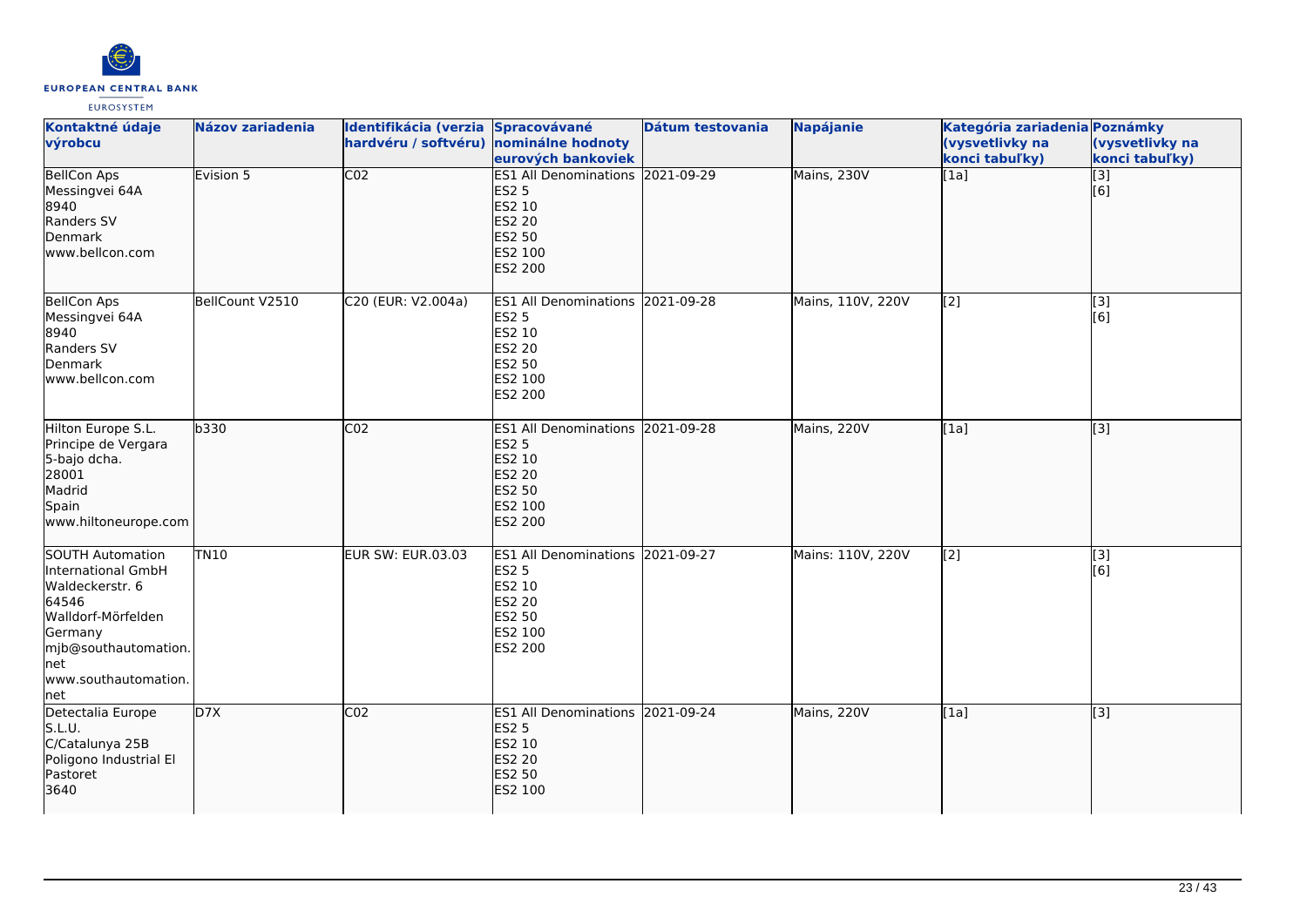

| Kontaktné údaje             | <b>Názov zariadenia</b> | <b>Identifikácia (verzia</b> | <b>Spracovávané</b>              | Dátum testovania | <b>Napájanie</b> | Kategória zariadenia Poznámky |                  |
|-----------------------------|-------------------------|------------------------------|----------------------------------|------------------|------------------|-------------------------------|------------------|
| výrobcu                     |                         | hardvéru / softvéru)         | nominálne hodnoty                |                  |                  | (vysvetlivky na               | (vysvetlivky na  |
|                             |                         |                              | eurových bankoviek               |                  |                  | konci tabuľky)                | konci tabuľky)   |
| Monóvar (Alicante)          |                         |                              | <b>ES2 200</b>                   |                  |                  |                               |                  |
| Spain                       |                         |                              |                                  |                  |                  |                               |                  |
| www.detectalia.com          |                         |                              |                                  |                  |                  |                               |                  |
| Strongpoint AB              | Note Cassette SV        | (01.08.21)                   | ES1 All Denominations 2021-09-23 |                  | Other: 12-24V    | [1b]                          | [3]              |
| Torshamnsgatan 5            |                         |                              | <b>ES2 5</b>                     |                  |                  |                               | [6]              |
| 16440                       |                         |                              | ES2 10                           |                  |                  |                               |                  |
| Kista                       |                         |                              | <b>ES2 20</b>                    |                  |                  |                               |                  |
| Sweden                      |                         |                              | ES2 50                           |                  |                  |                               |                  |
| dario.costamagna@str        |                         |                              | ES2 100                          |                  |                  |                               |                  |
| ongpoint.com                |                         |                              | ES2 200                          |                  |                  |                               |                  |
| www.strongpoint.com         |                         |                              |                                  |                  |                  |                               |                  |
| Strongpoint AB              | Note Cassette SV        | 11(01.09.21)                 | ES1 All Denominations 2021-09-23 |                  | Other: 12-24V    | [1b]                          | $\overline{[3]}$ |
| Torshamnsgatan 5            |                         |                              | <b>ES2 5</b>                     |                  |                  |                               | [6]              |
| 16440                       |                         |                              | ES2 10                           |                  |                  |                               |                  |
| Kista                       |                         |                              | <b>ES2 20</b>                    |                  |                  |                               |                  |
| Sweden                      |                         |                              | <b>ES2 50</b>                    |                  |                  |                               |                  |
| dario.costamagna@str        |                         |                              | ES2 100                          |                  |                  |                               |                  |
| ongpoint.com                |                         |                              | ES2 200                          |                  |                  |                               |                  |
| www.strongpoint.com         |                         |                              |                                  |                  |                  |                               |                  |
| Strongpoint AB              | Note Cassette HV        | <b>EUR</b>                   | ES1 All Denominations 2021-09-23 |                  | Other: 12-24V    | [1b]                          | [3]              |
| Torshamnsgatan 5            |                         | 7(01.09.21)                  | <b>ES2 5</b>                     |                  |                  |                               | [6]              |
| 16440                       |                         |                              | ES2 10                           |                  |                  |                               |                  |
| Kista                       |                         |                              | ES2 20                           |                  |                  |                               |                  |
| Sweden                      |                         |                              | ES2 50                           |                  |                  |                               |                  |
| dario.costamagna@str        |                         |                              | ES2 100                          |                  |                  |                               |                  |
| ongpoint.com                |                         |                              | ES2 200                          |                  |                  |                               |                  |
| www.strongpoint.com         |                         |                              |                                  |                  |                  |                               |                  |
| <b>GRG Banking</b>          | <b>BA-08</b>            | M520040030                   | ES1 All Denominations 2021-09-23 |                  | 12 V             | [1a]                          | $\left[$ [3]     |
| Equipment Co Ltd            |                         |                              | <b>ES2 5</b>                     |                  |                  |                               | [6]              |
| 9 Kelin Road Science        |                         |                              | <b>ES2 10</b>                    |                  |                  |                               |                  |
| <b>City</b>                 |                         |                              | <b>ES2 20</b>                    |                  |                  |                               |                  |
| 510663                      |                         |                              | ES2 50                           |                  |                  |                               |                  |
| Guangzhou, District         |                         |                              | ES2 100                          |                  |                  |                               |                  |
| Luogang                     |                         |                              | <b>ES2 200</b>                   |                  |                  |                               |                  |
| China<br>www.grgbanking.com |                         |                              |                                  |                  |                  |                               |                  |
|                             |                         |                              |                                  |                  |                  |                               |                  |
| Cima S.p.A.                 | <b>BV1000</b>           | <b>BV1000</b>                | ES1 All Denominations 2021-09-14 |                  | Mains            | [1b]                          | [3]              |
| Via di Mezzo 2/4<br>41037   |                         | B1-EUR-105001                | <b>ES2 5</b><br>ES2 10           |                  |                  |                               | [6]              |
| Mirandola (MO)              |                         |                              | ES2 20                           |                  |                  |                               |                  |
|                             |                         |                              |                                  |                  |                  |                               |                  |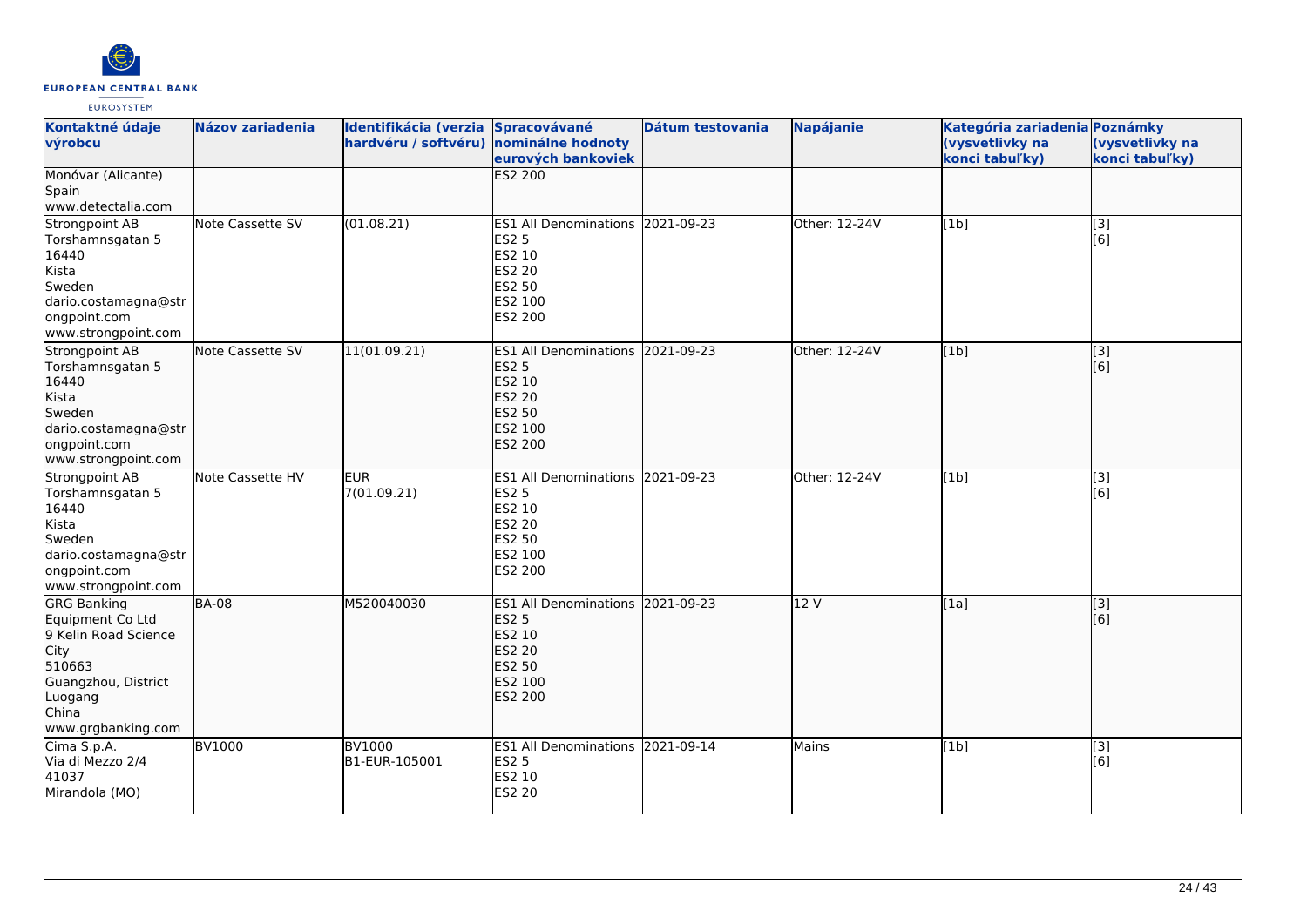

| Kontaktné údaje<br>výrobcu                                                                                                                                                                                          | Názov zariadenia | Identifikácia (verzia Spracovávané<br>hardvéru / softvéru) nominálne hodnoty | eurových bankoviek                                                                                                    | Dátum testovania | <b>Napájanie</b> | Kategória zariadenia Poznámky<br>(vysvetlivky na<br>konci tabuľky) | (vysvetlivky na<br>konci tabuľky) |
|---------------------------------------------------------------------------------------------------------------------------------------------------------------------------------------------------------------------|------------------|------------------------------------------------------------------------------|-----------------------------------------------------------------------------------------------------------------------|------------------|------------------|--------------------------------------------------------------------|-----------------------------------|
| <b>Italy</b><br>info@cimaspa.it<br>www.cimaspa.it                                                                                                                                                                   |                  |                                                                              | <b>ES2 50</b><br>ES2 100<br>ES2 200                                                                                   |                  |                  |                                                                    |                                   |
| Cima S.p.A.<br>Via di Mezzo 2/4<br>41037<br>Mirandola (MO)<br>Italy<br>info@cimaspa.it<br>www.cimaspa.it                                                                                                            | <b>SDM-50</b>    | <b>BV1000L</b><br>B1-EUR-106001                                              | <b>ES1 All Denominations</b><br><b>ES2 5</b><br>ES2 10<br><b>ES2 20</b><br><b>ES2 50</b><br>ES2 100<br>ES2 200        | 2021-09-14       | Mains            | [[1a]                                                              | $\overline{[}3]$<br>[6]           |
| Cima S.p.A.<br>Via di Mezzo 2/4<br>41037<br>Mirandola (MO)<br>Italy<br>info@cimaspa.it<br>www.cimaspa.it                                                                                                            | <b>SDM-10</b>    | <b>BV1000L</b><br>B1-EUR-106001                                              | <b>ES1 All Denominations</b><br><b>ES2 5</b><br>ES2 10<br><b>ES2 20</b><br><b>ES2 50</b><br>ES2 100<br><b>ES2 200</b> | 2021-09-14       | Mains            | [1a]                                                               | [3]<br>[6]                        |
| Cima S.p.A.<br>Via di Mezzo 2/4<br>41037<br>Mirandola (MO)<br>Italy<br>info@cimaspa.it<br>www.cimaspa.it                                                                                                            | <b>BV1000</b>    | <b>BV1000</b><br>B1-EUR-106001                                               | <b>ES1 All Denominations</b><br><b>ES2 5</b><br>ES2 10<br>ES2 20<br><b>ES2 50</b><br>ES2 100<br><b>ES2 200</b>        | 2021-09-14       | Mains            | [1b]                                                               | [[3]<br>[[6]                      |
| SHENZEN POLYFIT<br>TECHNOLOGY Co.Ltd.<br>6/F, Blk Hengtemei,<br>No. 3 Ganli Road,<br>Longgang District<br>518112<br>Shenzhen<br>China<br>info@futuremoneydete<br>ctor.com<br>http://www.futuremone<br>ydetector.com | <b>FMD-520</b>   | Banknote Detector<br>U15 108                                                 | <b>ES1 All Denominations</b><br><b>ES2 5</b><br>ES2 10<br><b>ES2 20</b><br>ES2 50<br>ES2 100<br>ES2 200               | 2021-09-06       | 100V-240V        | [1a]                                                               | $\overline{[3]}$<br>[6]           |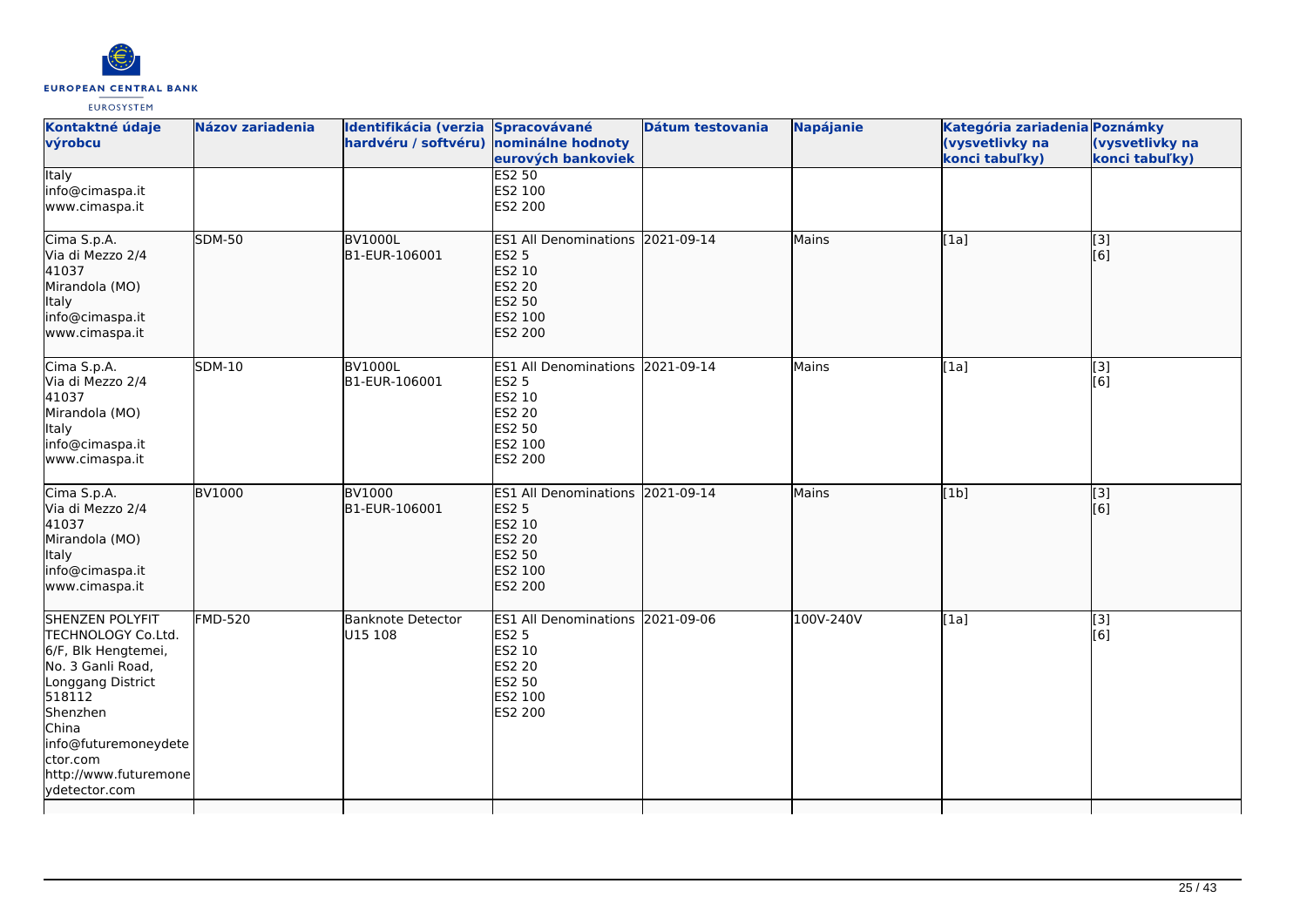

| Kontaktné údaje<br>výrobcu                                                                                                                                                               | Názov zariadenia      | Identifikácia (verzia Spracovávané<br>hardvéru / softvéru) nominálne hodnoty | eurových bankoviek                                                                                                        | Dátum testovania | Napájanie         | Kategória zariadenia Poznámky<br>(vysvetlivky na<br>konci tabuľky) | (vysvetlivky na<br>konci tabuľky) |
|------------------------------------------------------------------------------------------------------------------------------------------------------------------------------------------|-----------------------|------------------------------------------------------------------------------|---------------------------------------------------------------------------------------------------------------------------|------------------|-------------------|--------------------------------------------------------------------|-----------------------------------|
| Francopost srl<br>Via Prina 15<br>20154<br>Milano<br>Italy<br>www.francopost.it                                                                                                          | Flash                 | <b>FMD-520</b><br>U15 108                                                    | ES1 All Denominations 2021-09-06<br><b>ES2 5</b><br>ES2 10<br><b>ES2 20</b><br><b>ES2 50</b><br>ES2 100<br><b>ES2 200</b> |                  | 100V-240V         | [1a]                                                               | $\overline{[}3]$<br>[6]           |
| Shenzhen Double<br>Power Electronics Co.,<br><b>L</b> td<br>Rm 1281, 12/F,<br>Yunsong Building<br>Tairan 8rh Road<br>District Shenzen<br>Chegongmiao Futian<br>China<br>www.szdpower.com | DP-2258               | Software type?C22                                                            | ES1 All Denominations 2021-09-02<br><b>ES2 5</b><br>ES2 10<br><b>ES2 20</b><br><b>ES2 50</b><br>ES2 100<br>ES2 200        |                  | 12V Adapter       | [1a]                                                               | [3]<br>[6]                        |
| CCE - Cash Concepts<br>Europe GmbH<br>Kemtener Strasse 99<br>88131<br>Lindau<br>Germany<br>www.cce.gmbh                                                                                  | <b>CCE 6000</b>       | Software type: C21-1                                                         | <b>ES1 All Denominations</b><br><b>ES2 5</b><br>ES2 10<br><b>ES2 20</b><br><b>ES2 50</b><br>ES2 100<br><b>ES2 200</b>     | 2021-09-02       | Other: 100-240V   | $\overline{[2]}$                                                   | $\overline{[}$ [3]<br>[6]         |
| Shenzhen Double<br>Power Electronics Co.,<br>Ltd<br>Rm 1281, 12/F,<br>Yunsong Building<br>Tairan 8rh Road<br>District Shenzen<br>Chegongmiao Futian<br>China<br>www.szdpower.com         | $\overline{DP}$ -2318 | Software type: C02                                                           | <b>IES1 All Denominations</b><br><b>ES2 5</b><br>ES2 10<br><b>ES2 20</b><br><b>ES2 50</b><br>ES2 100<br><b>ES2 200</b>    | 2021-09-02       | other:12V Adapter | [1a]                                                               | [3]<br>[6]                        |
| Shenzhen Double<br>Power Electronics Co.,<br><b>Ltd</b><br>Rm 1281, 12/F,                                                                                                                | DP-7300Plus           | $C21-1$                                                                      | ES1 All Denominations 2021-08-31<br><b>ES2 5</b><br>ES2 10<br><b>ES2 20</b>                                               |                  | Other: 100-240V   | $\left[2\right]$                                                   | [[3]<br>[[6]                      |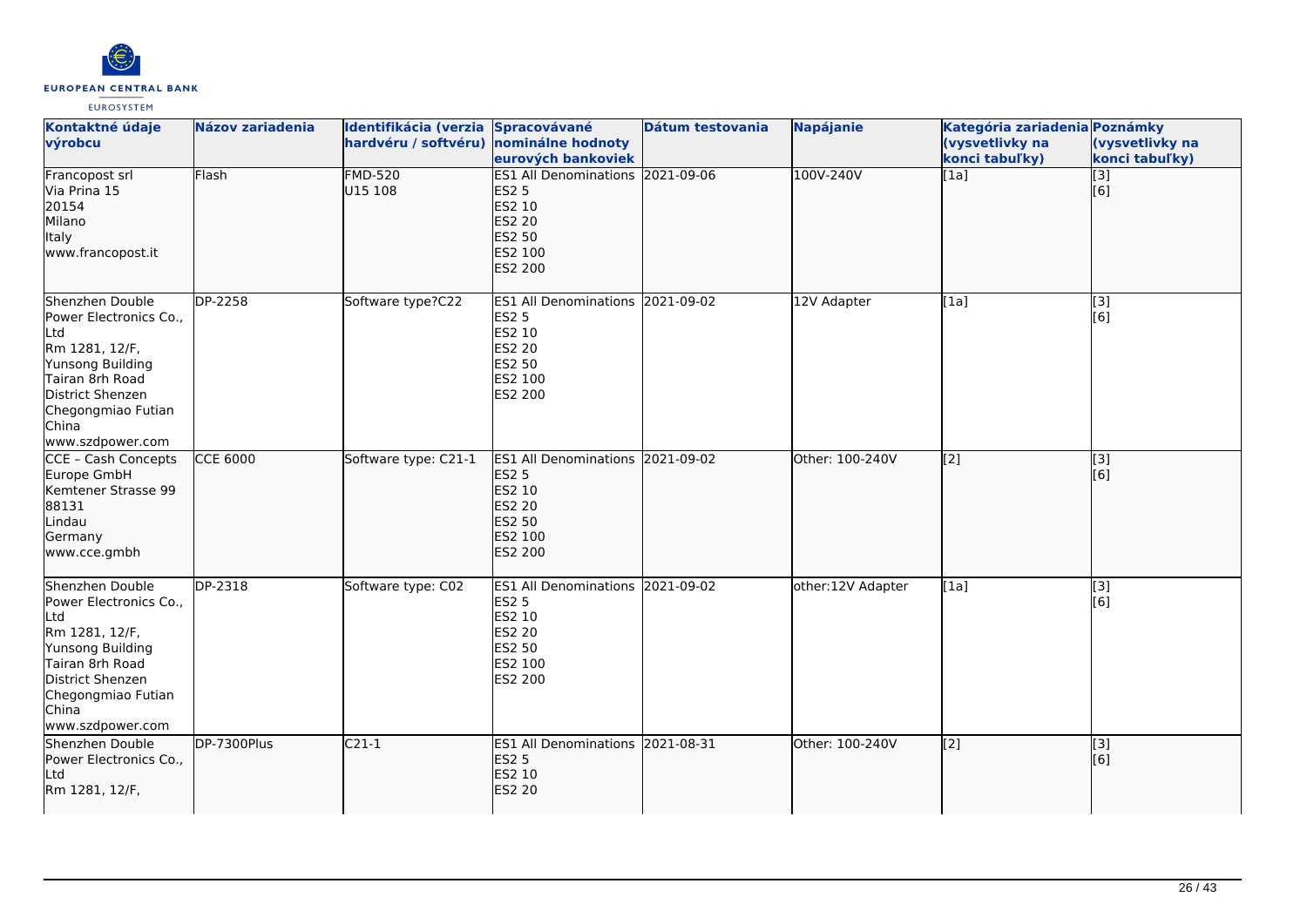

| Kontaktné údaje<br>výrobcu                                                                                                                                                       | <b>Názov zariadenia</b> | Identifikácia (verzia Spracovávané<br>hardvéru / softvéru) nominálne hodnoty | eurových bankoviek                                                                                                 | Dátum testovania | <b>Napájanie</b>   | Kategória zariadenia Poznámky<br>(vysvetlivky na<br>konci tabuľky) | (vysvetlivky na<br>konci tabuľky) |
|----------------------------------------------------------------------------------------------------------------------------------------------------------------------------------|-------------------------|------------------------------------------------------------------------------|--------------------------------------------------------------------------------------------------------------------|------------------|--------------------|--------------------------------------------------------------------|-----------------------------------|
| <b>Yunsong Building</b><br>Tairan 8rh Road<br>District Shenzen<br>Chegongmiao Futian<br>China<br>www.szdpower.com                                                                |                         |                                                                              | <b>ES2 50</b><br>ES2 100<br><b>ES2 200</b>                                                                         |                  |                    |                                                                    |                                   |
| Shenzhen Double<br>Power Electronics Co.,<br>Ltd<br>Rm 1281, 12/F,<br>Yunsong Building<br>Tairan 8rh Road<br>District Shenzen<br>Chegongmiao Futian<br>China<br>www.szdpower.com | DP-2268                 | C12                                                                          | ES1 All Denominations 2021-08-31<br><b>ES2 5</b><br>ES2 10<br><b>ES2 20</b><br>ES2 50<br>ES2 100<br>ES2 200        |                  | 12V Adapter        | [1a]                                                               | [6]<br>[4a]                       |
| CCE - Cash Concepts<br>Europe GmbH<br>Kemtener Strasse 99<br>88131<br>Lindau<br>Germany<br>www.cce.gmbh                                                                          | $CCE$ 10                | $\overline{C}$ 01                                                            | ES1 All Denominations 2021-08-27<br><b>ES2 5</b><br>ES2 10<br><b>ES2 20</b><br><b>ES2 50</b><br>ES2 100<br>ES2 200 |                  | Other: 12V Adapter | [1a]                                                               | $\overline{[}3]$<br>[6]           |
| CCE - Cash Concepts<br>Europe GmbH<br>Kemtener Strasse 99<br>88131<br>Lindau<br>Germany<br>www.cce.gmbh                                                                          | $CCE$ 20                | $\overline{C}$ 01                                                            | ES1 All Denominations 2021-08-27<br><b>ES2 5</b><br>ES2 10<br><b>ES2 20</b><br>ES2 50<br>ES2 100<br>ES2 200        |                  | Other: 12V Adapter | [1a]                                                               | $\overline{[3]}$<br>[6]           |
| <b>ICM Europe GmbH</b><br>Mündelheimer Weg 60<br>40472<br>Düsseldorf<br>Germany<br>info@jcmglobal.eu<br>www.jcmglobal.eu                                                         | <b>UBA Pro Series</b>   | <b>UBA-500</b><br>V1.49-38                                                   | ES1 All Denominations 2021-08-20<br><b>ES2 5</b><br>ES2 10<br><b>ES2 20</b><br>ES2 50<br>ES2 100<br><b>ES2 200</b> |                  | $\frac{12}{24V}$   | [1b]                                                               | [3]<br>[6]<br>[8]                 |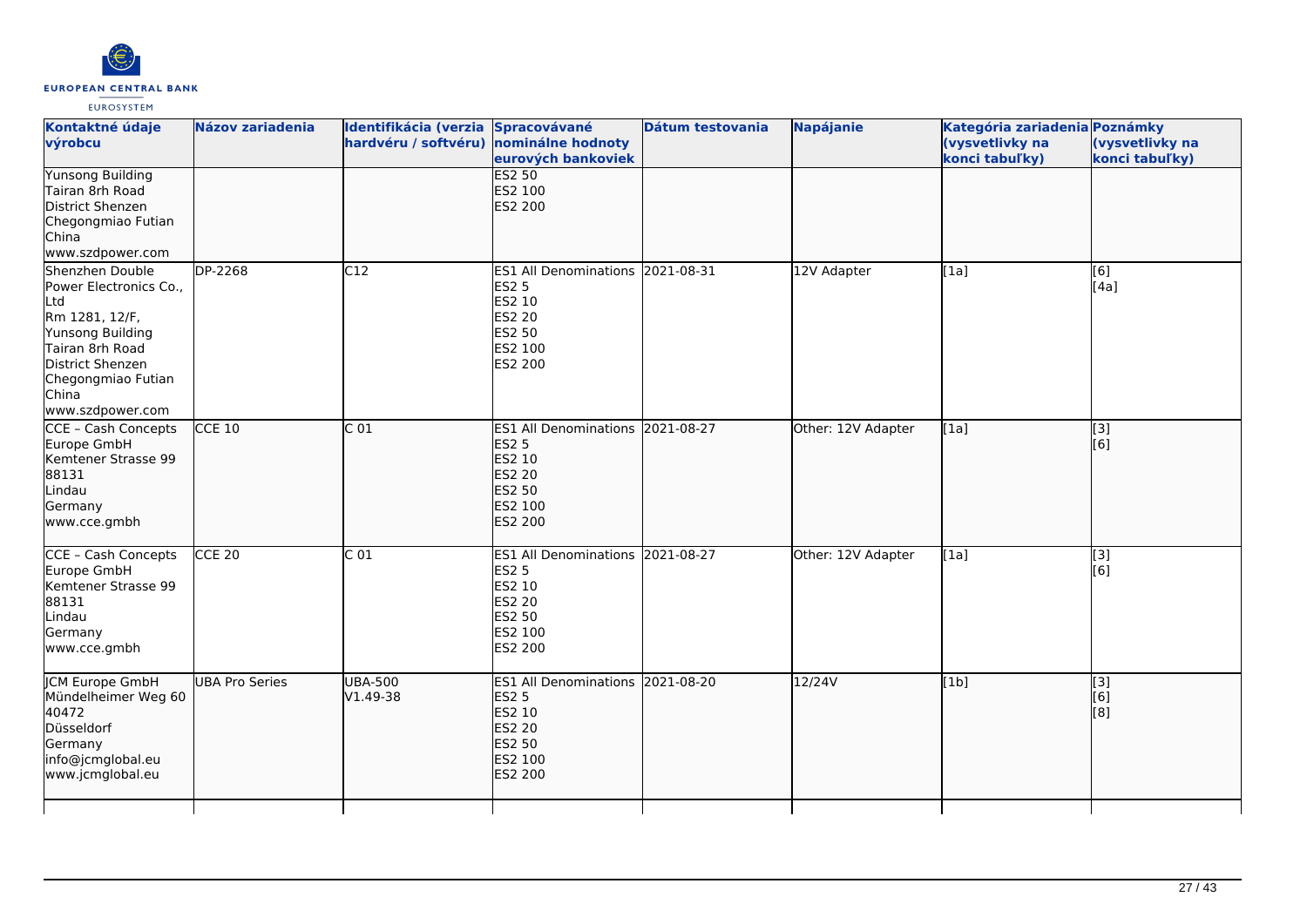

| Kontaktné údaje<br>výrobcu                                                                                               | <b>Názov zariadenia</b>  | Identifikácia (verzia Spracovávané<br>hardvéru / softvéru) nominálne hodnoty | eurových bankoviek                                                                                                 | Dátum testovania | <b>Napájanie</b> | Kategória zariadenia Poznámky<br>(vysvetlivky na<br>konci tabuľky) | (vysvetlivky na<br>konci tabuľky) |
|--------------------------------------------------------------------------------------------------------------------------|--------------------------|------------------------------------------------------------------------------|--------------------------------------------------------------------------------------------------------------------|------------------|------------------|--------------------------------------------------------------------|-----------------------------------|
| <b>JCM Europe GmbH</b><br>Mündelheimer Weg 60<br>40472<br>Düsseldorf<br>Germany<br>info@jcmglobal.eu<br>www.jcmglobal.eu | <b>UBA-10</b>            | <b>UBA-10</b><br>V3.04-52                                                    | ES1 All Denominations 2021-08-20<br>ES2 5<br>ES2 10<br>ES2 20<br>ES2 50<br>ES2 100<br>ES2 200                      |                  | $\overline{12V}$ | [1b]                                                               | $\overline{[}3]$<br>[6]           |
| JCM Europe GmbH<br>Mündelheimer Weg 60<br>40472<br>Düsseldorf<br>Germany<br>info@jcmglobal.eu<br>www.jcmglobal.eu        | UBA-10-RC                | <b>UBA-10</b><br>V2.01-23                                                    | ES1 All Denominations 2021-08-20<br><b>ES2 5</b><br>ES2 10<br><b>ES2 20</b><br><b>ES2 50</b><br>ES2 100<br>ES2 200 |                  | 24V              | [1b]                                                               | [3]<br>[6]<br>[8]                 |
| JCM Europe GmbH<br>Mündelheimer Weg 60<br>40472<br>Düsseldorf<br>Germany<br>info@jcmglobal.eu<br>www.jcmglobal.eu        | iVizion-100              | iVIZION-100<br>V2.98-44                                                      | <b>ES1 All Denominations</b><br>ES2 5<br>ES2 10<br>ES2 20<br>ES2 50<br>ES2 100<br>ES2 200                          | 2021-08-19       | 12V/24V          | [1b]                                                               | [3]<br>[6]<br>[8]                 |
| JCM Europe GmbH<br>Mündelheimer Weg 60<br>40472<br>Düsseldorf<br>Germany<br>info@jcmglobal.eu<br>www.jcmglobal.eu        | <b>UBA-Pro RC Series</b> | UBA-500-SH2-RT<br>V1.49-38                                                   | ES1 All Denominations 2021-08-19<br><b>ES2 5</b><br>ES2 10<br><b>ES2 20</b><br><b>ES2 50</b><br>ES2 100<br>ES2 200 |                  | 24V              | [1b]                                                               | $\overline{[}3]$<br>[6]<br>[8]    |
| JCM Europe GmbH<br>Mündelheimer Weg 60<br>40472<br>Düsseldorf<br>Germany<br>info@jcmglobal.eu<br>www.jcmglobal.eu        | TBV-100 Series           | <b>TBV-100-FSH</b><br>V1.28-93                                               | <b>ES1 All Denominations</b><br>ES2 5<br>ES2 10<br>ES2 20<br>ES2 50<br>ES2 100<br>ES2 200                          | 2021-08-19       | 24V              | $[2]$                                                              | [3]<br>[6]<br>[8]                 |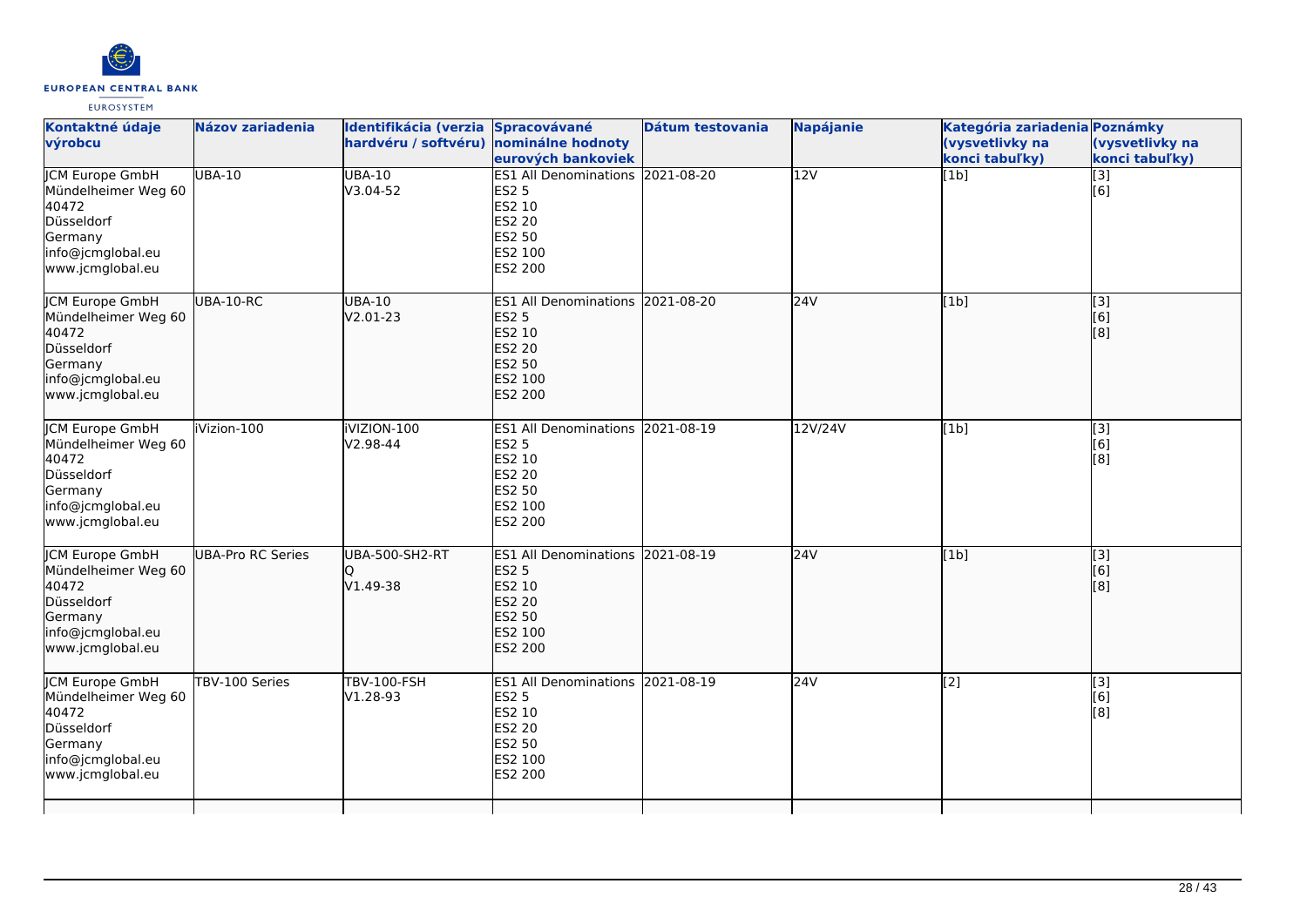

| Kontaktné údaje<br>výrobcu                                                                                                           | Názov zariadenia       | Identifikácia (verzia Spracovávané<br>hardvéru / softvéru) nominálne hodnoty | eurových bankoviek                                                                                                          | Dátum testovania | <b>Napájanie</b> | Kategória zariadenia Poznámky<br>(vysvetlivky na<br>konci tabuľky) | (vysvetlivky na<br>konci tabuľky)                          |
|--------------------------------------------------------------------------------------------------------------------------------------|------------------------|------------------------------------------------------------------------------|-----------------------------------------------------------------------------------------------------------------------------|------------------|------------------|--------------------------------------------------------------------|------------------------------------------------------------|
| <b>JCM Europe GmbH</b><br>Mündelheimer Weg 60<br>40472<br>Düsseldorf<br>Germany<br>info@jcmglobal.eu<br>www.jcmglobal.eu             | <b>IPRO-100 Series</b> | $V3.06 - 38$                                                                 | <b>ES1 All Denominations 2021-08-18</b><br><b>ES2 5</b><br>ES2 10<br>ES2 20<br>ES2 50<br>ES2 100<br>ES2 200                 |                  | 12V              | [1b]                                                               | $\begin{bmatrix} 13 \ 6 \end{bmatrix}$<br>$\overline{[}8]$ |
| Cashtester/Amwit<br>Security B.V.<br>De Corridor 9<br>3621 ZA<br>Breukelen<br>Netherlands<br>mw@cashtester.com<br>www.cashtester.com | <b>CT 432 SD</b>       | CO <sub>2</sub>                                                              | ES1 All Denominations 2021-08-18<br><b>ES2 5</b><br>ES2 10<br><b>ES2 20</b><br>ES2 50<br>ES2 100<br>ES2 200                 |                  | 12V              | [1a]                                                               | $\overline{[3]}$<br>[6]                                    |
| Cashtester/Amwit<br>Security B.V.<br>De Corridor 9<br>3621 ZA<br>Breukelen<br>Netherlands<br>mw@cashtester.com<br>www.cashtester.com | CT 433 SD              | CO <sub>2</sub>                                                              | ES1 All Denominations 2021-08-18<br><b>ES2 5</b><br>ES2 10<br>ES2 20<br>ES2 50<br>ES2 100<br>ES2 200                        |                  | 12V              | [1a]                                                               | [3]<br>[6]                                                 |
| <b>JCM Europe GmbH</b><br>Mündelheimer Weg 60<br>40472<br>Düsseldorf<br>Germany<br>info@jcmglobal.eu<br>www.jcmglobal.eu             | <b>DBV-500</b>         | <b>DBV-50x</b><br>V1.54-38                                                   | <b>ES15</b><br>ES1 10<br><b>ES1 20</b><br><b>ES1 50</b><br><b>ES2 5</b><br>ES2 10<br>ES2 20<br>ES2 50<br>ES2 100<br>ES2 200 | 2021-08-18       | 12V/24V          | [1b]                                                               | [2]<br>[3]<br>[6]<br>$\overline{[}8\overline{]}$           |
| <b>JCM Europe GmbH</b><br>Mündelheimer Weg 60<br>40472<br>Düsseldorf<br>Germany                                                      | <b>IPRO-SH2-RC</b>     | iPRO-100<br>V3.08-38                                                         | ES1 All Denominations 2021-08-18<br><b>ES2 5</b><br>ES2 10<br><b>ES2 20</b><br>ES2 50                                       |                  | 24V              | [1b]                                                               | $\begin{bmatrix} 3 \\ 6 \end{bmatrix}$<br>[8]              |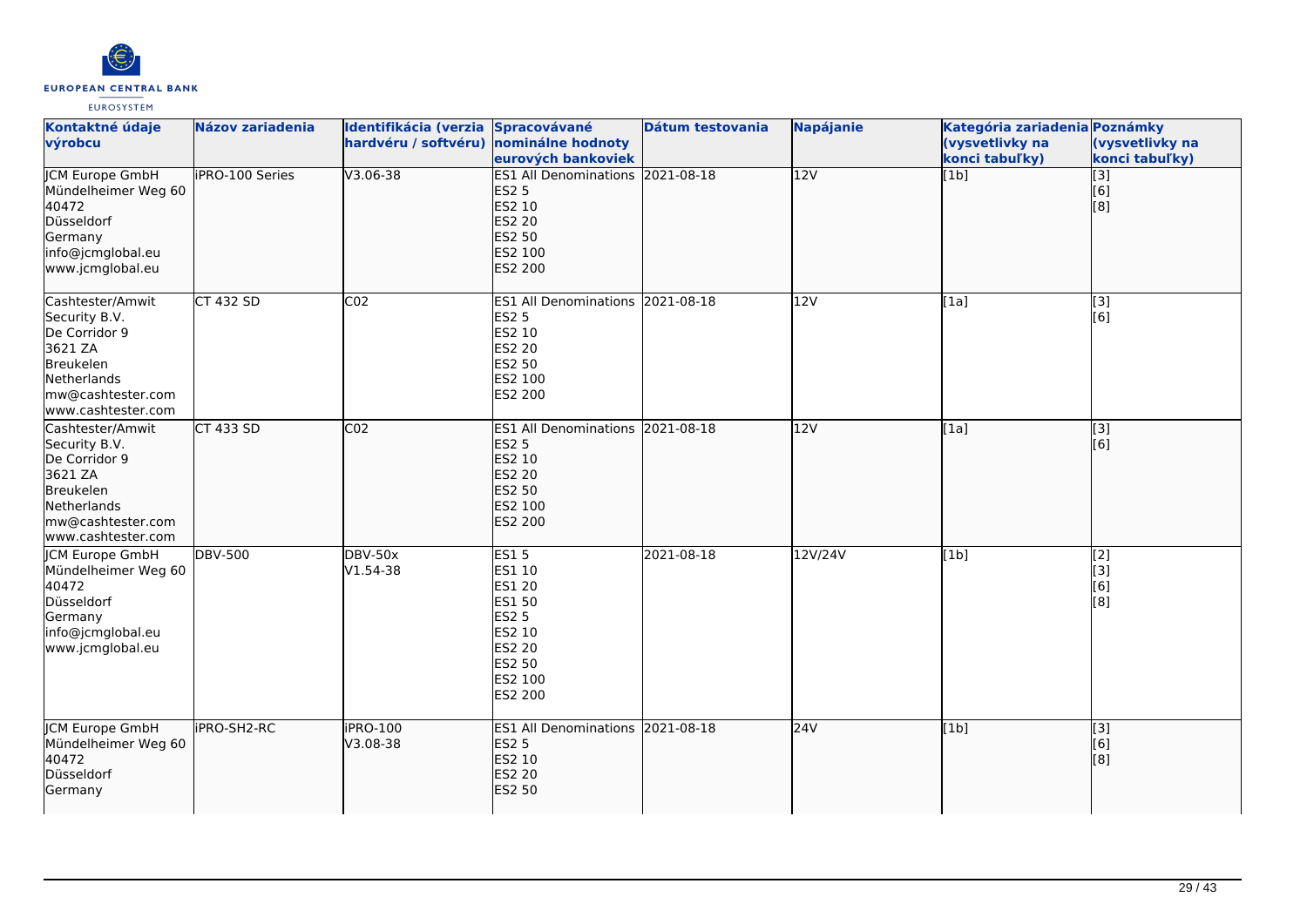

| Kontaktné údaje<br>výrobcu                                                                                                      | <b>Názov zariadenia</b> | Identifikácia (verzia Spracovávané<br>hardvéru / softvéru) nominálne hodnoty | eurových bankoviek                                                                                                                            | Dátum testovania | Napájanie   | Kategória zariadenia Poznámky<br>(vysvetlivky na<br>konci tabuľky) | (vysvetlivky na<br>konci tabuľky) |
|---------------------------------------------------------------------------------------------------------------------------------|-------------------------|------------------------------------------------------------------------------|-----------------------------------------------------------------------------------------------------------------------------------------------|------------------|-------------|--------------------------------------------------------------------|-----------------------------------|
| info@jcmglobal.eu<br>www.jcmglobal.eu                                                                                           |                         |                                                                              | <b>ES2 100</b><br>ES2 200                                                                                                                     |                  |             |                                                                    |                                   |
| Giesecke+Devrient<br>Currency Technology<br>GmbH<br>Prinzregentenstraße<br>159<br>81677<br>Munich<br>Germany<br>www.gi-de.com   | ProNote 300             | <b>EUR V1.010</b>                                                            | ES1 All Denominations 2021-08-12<br><b>ES2 5</b><br>ES2 10<br><b>ES2 20</b><br>ES2 50<br>ES2 100<br>ES2 200                                   |                  | 110V, 220V  | $\overline{[2]}$                                                   | [3]<br>[6]                        |
| <b>GO Europe GmbH</b><br>Zum Kraftwerk 1<br>45527<br>Hattingen<br>Germany<br>Bemd.koenig@go-<br>europe.com<br>www.go-europe.com | Olympia NC 355          | <b>BJ-219</b><br>V11                                                         | ES1 All Denominations 2021-08-06<br><b>ES2 5</b><br>ES2 10<br><b>ES2 20</b><br><b>ES2 50</b><br>ES2 100<br>ES2 200                            |                  | DC12V       | [1a]                                                               | $\overline{[3]}$<br>[6]           |
| Arca Technologies srl<br>Via Statale 17<br>10012<br>Bollengo (TO)<br>Italy<br>www.arca.com                                      | CS1one                  | <b>CS1 Ver 1.1</b><br>EUR_06_00                                              | <b>ES15</b><br>ES1 10<br>ES1 20<br><b>ES1 50</b><br>ES1 200<br><b>ES2 5</b><br>ES2 10<br><b>ES2 20</b><br><b>ES2 50</b><br>ES2 100<br>ES2 200 | 2021-07-26       | 110V - 220V | [1a]                                                               | [2]<br>[3]<br>[6]                 |
| Arca Technologies srl<br>Via Statale 17<br>10012<br>Bollengo (TO)<br>Italy<br>www.arca.com                                      | <b>CS1oneT</b>          | CS1 Ver 1.1<br>EUR_06_00                                                     | <b>ES15</b><br>ES1 10<br><b>ES1 20</b><br>ES1 50<br>ES1 200<br><b>ES2 5</b><br>ES2 10<br><b>ES2 20</b>                                        | 2021-07-26       | 110V - 220V | [1a]                                                               | $\overline{[}3]$<br>[6]           |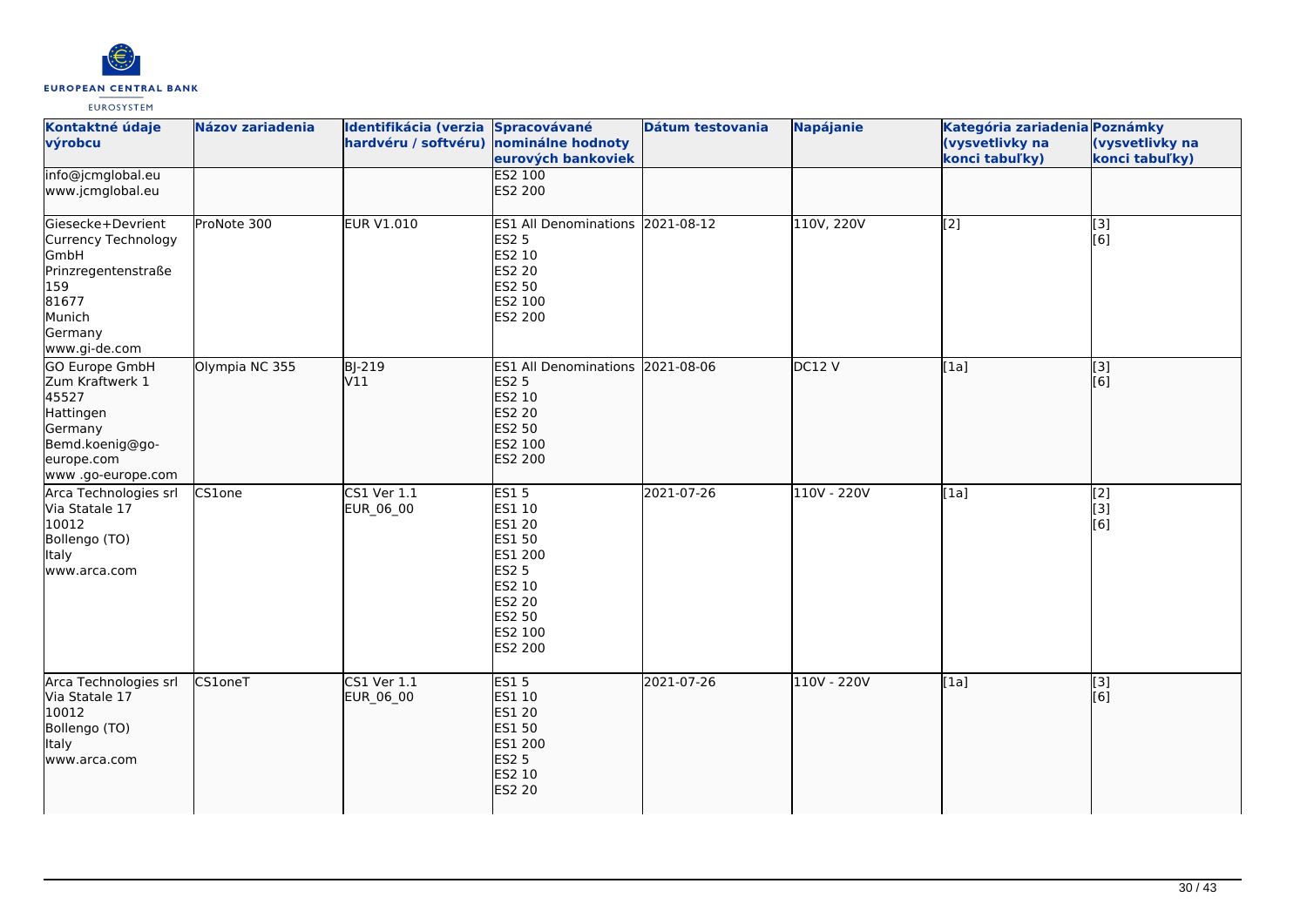

| Kontaktné údaje<br>výrobcu                                                                                                                              | <b>Názov zariadenia</b> | Identifikácia (verzia Spracovávané<br>hardvéru / softvéru) nominálne hodnoty | eurových bankoviek                                                                                                 | Dátum testovania | <b>Napájanie</b>                                     | Kategória zariadenia Poznámky<br>(vysvetlivky na<br>konci tabuľky) | (vysvetlivky na<br>konci tabuľky) |
|---------------------------------------------------------------------------------------------------------------------------------------------------------|-------------------------|------------------------------------------------------------------------------|--------------------------------------------------------------------------------------------------------------------|------------------|------------------------------------------------------|--------------------------------------------------------------------|-----------------------------------|
|                                                                                                                                                         |                         |                                                                              | <b>ES2 50</b><br>ES2 100<br><b>ES2 200</b>                                                                         |                  |                                                      |                                                                    |                                   |
| Ratiotec GmbH & Co<br>KG<br>Max Keith Strasse 66<br>D-45136<br>Essen<br>Germany<br>www.ratio-tec.de                                                     | <b>Smart Protect</b>    | $C-03$                                                                       | ES1 All Denominations 2021-07-26<br><b>ES2 5</b><br>ES2 10<br>ES2 20<br>ES2 50<br>ES2 100<br>ES2 200               |                  | 12V                                                  | [1a]                                                               | [3]<br>[6]<br>[8]                 |
| Ratiotec GmbH & Co<br>kg<br>Max Keith Strasse 66<br>D-45136<br>Essen<br>Germany<br>www.ratio-tec.de                                                     | Smart Protect Plus      | 020                                                                          | ES1 All Denominations 2021-07-26<br><b>ES2 5</b><br>ES2 10<br><b>ES2 20</b><br><b>ES2 50</b><br>ES2 100<br>ES2 200 |                  | 12V                                                  | [1a]                                                               | [3]<br>[6]                        |
| Kisan Electronics Co<br>Ltd<br>273-1 Sungsoo-Dong<br>2GA 3 Dong<br>Sungdong-Gu 133, 831<br>Seoul<br>South Korea<br>yshin21@kisane.com<br>www.kisane.com | <b>NEWTON</b> mini      | Main: v1.3, Reco: v1.3                                                       | <b>ES1 All Denominations</b><br><b>ES2 5</b><br>ES2 10<br><b>ES2 20</b><br>ES2 50<br>ES2 100<br>ES2 200            | 2021-07-22       | 110-220V                                             | [2]                                                                | [3]<br>[6]                        |
| Cl Tech Components<br>AG<br>Oberburgstrasse 10<br>3400<br>Burgdorf<br>Switzerland<br>info@citech.com<br>www.citech.com                                  | CI Note Line Recycle    | CI Note Line Recycle<br>13-EU-16                                             | <b>ES1 All Denominations</b><br><b>ES2 5</b><br>ES2 10<br>ES2 20<br>ES2 50<br>ES2 100<br><b>ES2 200</b>            | 2021-07-21       | other: 24V; 220 V with [1b]<br>external power supply |                                                                    | [3]<br>[6]                        |
| Francopost srl<br>Via Prina 15<br>20154                                                                                                                 | 920                     | CIS20D5:ALC<br>02021000                                                      | <b>ES1 All Denominations</b><br><b>ES2 5</b><br>ES2 10                                                             | 2021-07-19       | 100V-240V                                            | [2]                                                                | [3]<br>[6]                        |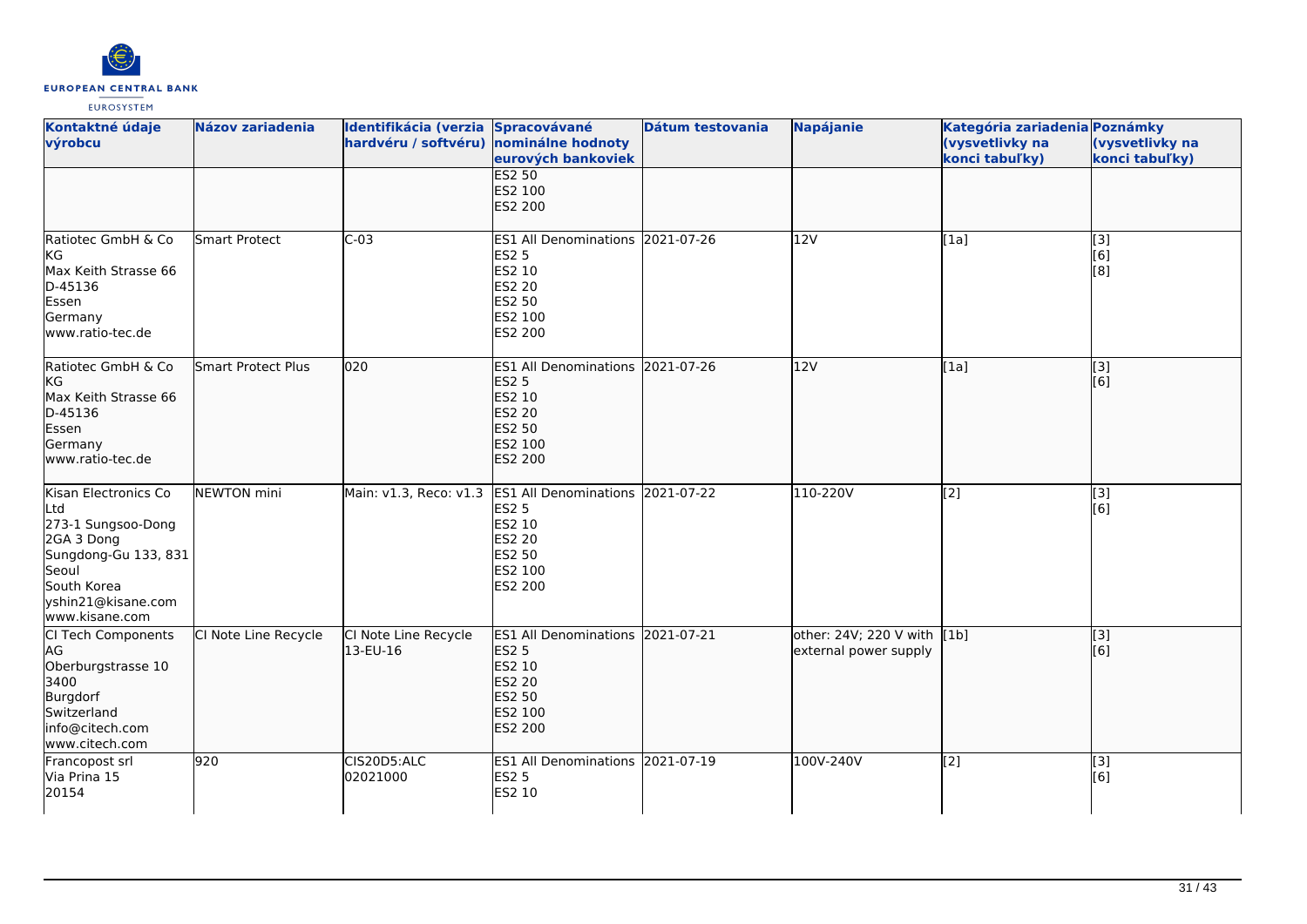

| Kontaktné údaje<br>výrobcu                                                                                                                                                                                          | Názov zariadenia | Identifikácia (verzia Spracovávané<br>hardvéru / softvéru) nominálne hodnoty | eurových bankoviek                                                                                                        | Dátum testovania | <b>Napájanie</b> | Kategória zariadenia Poznámky<br>(vysvetlivky na<br>konci tabuľky) | (vysvetlivky na<br>konci tabuľky) |
|---------------------------------------------------------------------------------------------------------------------------------------------------------------------------------------------------------------------|------------------|------------------------------------------------------------------------------|---------------------------------------------------------------------------------------------------------------------------|------------------|------------------|--------------------------------------------------------------------|-----------------------------------|
| Milano<br>Italy<br>www.francopost.it                                                                                                                                                                                |                  |                                                                              | <b>ES2 20</b><br>ES2 50<br>ES2 100<br>ES2 200                                                                             |                  |                  |                                                                    |                                   |
| SHENZEN POLYFIT<br>TECHNOLOGY Co.Ltd.<br>6/F, Blk Hengtemei,<br>No. 3 Ganli Road,<br>Longgang District<br>518112<br>Shenzhen<br>China<br>info@futuremoneydete<br>ctor.com<br>http://www.futuremone<br>ydetector.com | FMD-920CIS       | CIS20D5:ALC<br>02021000                                                      | ES1 All Denominations 2021-07-19<br><b>ES2 5</b><br>ES2 10<br><b>ES2 20</b><br>ES2 50<br>ES2 100<br>ES2 200               |                  | 100-240V         | [2]                                                                | [3]<br>[6]                        |
| <b>GO Europe GmbH</b><br>Zum Kraftwerk 1<br>45527<br>Hattingen<br>Germany<br>Bemd.koenig@go-<br>europe.com<br>www .go-europe.com                                                                                    | Olympia NC 345   | <b>BJ-219</b><br>V11                                                         | ES1 All Denominations 2021-07-14<br><b>ES2 5</b><br>ES2 10<br><b>ES2 20</b><br><b>ES2 50</b><br>ES2 100<br>ES2 200        |                  | DC12V            | [1a]                                                               | $\overline{[3]}$<br>[6]           |
| GO Europe GmbH<br>Zum Kraftwerk 1<br>45527<br>Hattingen<br>Germany<br>Bemd.koenig@go-<br>europe.com<br>www .go-europe.com                                                                                           | Olympia NC 365   | <b>BJ-219</b><br>V11                                                         | ES1 All Denominations 2021-07-14<br><b>ES2 5</b><br>ES2 10<br><b>ES2 20</b><br><b>ES2 50</b><br>ES2 100<br><b>ES2 200</b> |                  | DC12V            | [1a]                                                               | [3]<br>[6]                        |
| Ratiotec GmbH & Co<br>KG<br>Max Keith Strasse 66<br>D-45136<br>Essen<br>Germany<br>www.ratio-tec.de                                                                                                                 | Smart Protect    | $C-02$                                                                       | <b>ES15</b><br>ES1 10<br><b>ES1 20</b><br><b>ES1 50</b><br>ES1 100<br>ES1 200<br><b>ES2 5</b>                             | 2021-07-12       | 12V              | [1a]                                                               | [2]<br>[3]<br>[6]<br>[8]          |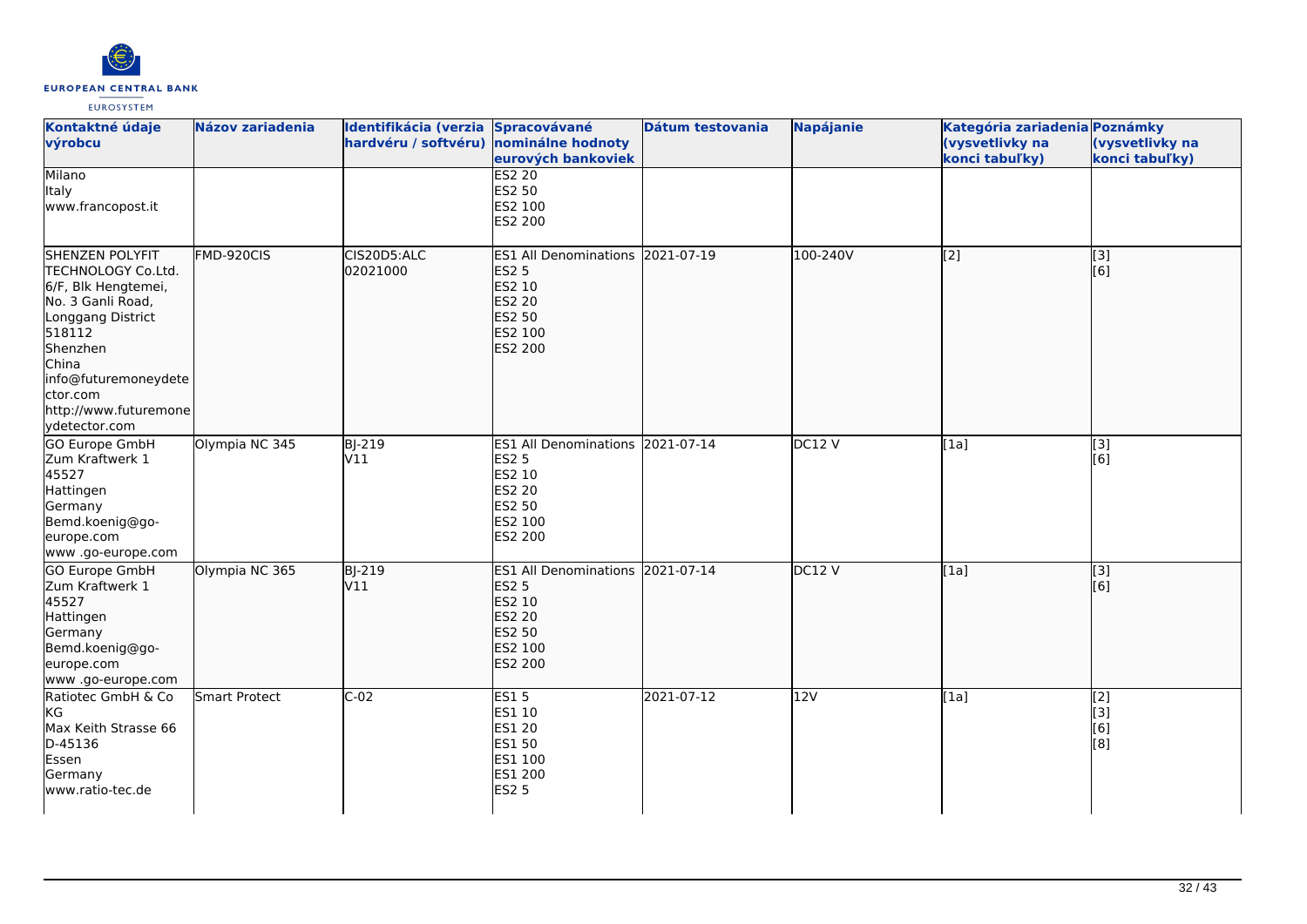

| Kontaktné údaje<br>výrobcu                                                                          | Názov zariadenia   | Identifikácia (verzia Spracovávané<br>hardvéru / softvéru) nominálne hodnoty | eurových bankoviek                                                                                                                                | Dátum testovania | Napájanie | Kategória zariadenia Poznámky<br>(vysvetlivky na<br>konci tabuľky) | (vysvetlivky na<br>konci tabuľky) |
|-----------------------------------------------------------------------------------------------------|--------------------|------------------------------------------------------------------------------|---------------------------------------------------------------------------------------------------------------------------------------------------|------------------|-----------|--------------------------------------------------------------------|-----------------------------------|
|                                                                                                     |                    |                                                                              | <b>ES2 10</b><br>ES2 20<br>ES2 50<br>ES2 100<br>ES2 200                                                                                           |                  |           |                                                                    |                                   |
| Ratiotec GmbH & Co<br>KG<br>Max Keith Strasse 66<br>D-45136<br>Essen<br>Germany<br>www.ratio-tec.de | Rapidcount T 575   | 2.001                                                                        | ES1 All Denominations 2021-07-12<br><b>ES2 5</b><br>ES2 10<br>ES2 20<br>ES2 50<br>ES2 100<br>ES2 200                                              |                  | 220V      | $\left[$ [2]                                                       | [3]<br>[6]                        |
| Ratiotec GmbH & Co<br>KG<br>Max Keith Strasse 66<br>D-45136<br>Essen<br>Germany<br>www.ratio-tec.de | Rapidcount X 400   | 1.4.0.4                                                                      | ES1 All Denominations 2021-07-12<br><b>ES2 5</b><br>ES2 10<br>ES2 20<br>ES2 50<br>ES2 100<br>ES2 200                                              |                  | 220V      | [2]                                                                | $\overline{[}3]$<br>[6]           |
| Ratiotec GmbH & Co<br>KG<br>Max Keith Strasse 66<br>D-45136<br>Essen<br>Germany<br>www.ratio-tec.de | Smart Protect Plus | 016                                                                          | <b>ES15</b><br>ES1 10<br>ES1 20<br><b>ES1 50</b><br>ES1 100<br>ES1 200<br><b>ES2 5</b><br>ES2 10<br><b>ES2 20</b><br>ES2 50<br>ES2 100<br>ES2 200 | 2021-07-12       | 12V       | [1a]                                                               | [2]<br>[3]<br>[6]                 |
| Gunnebo Cash<br>Automation AB<br>Stora Åvägen 1<br>SE-436 34<br>Askim                               | NV <sub>4</sub>    | <b>EUR 3.7</b>                                                               | ES1 All Denominations 2021-07-08<br>ES2 5<br>ES2 10<br>ES2 20<br>ES2 50                                                                           |                  | 24VDC     | [1b]                                                               | [3]<br>[6]                        |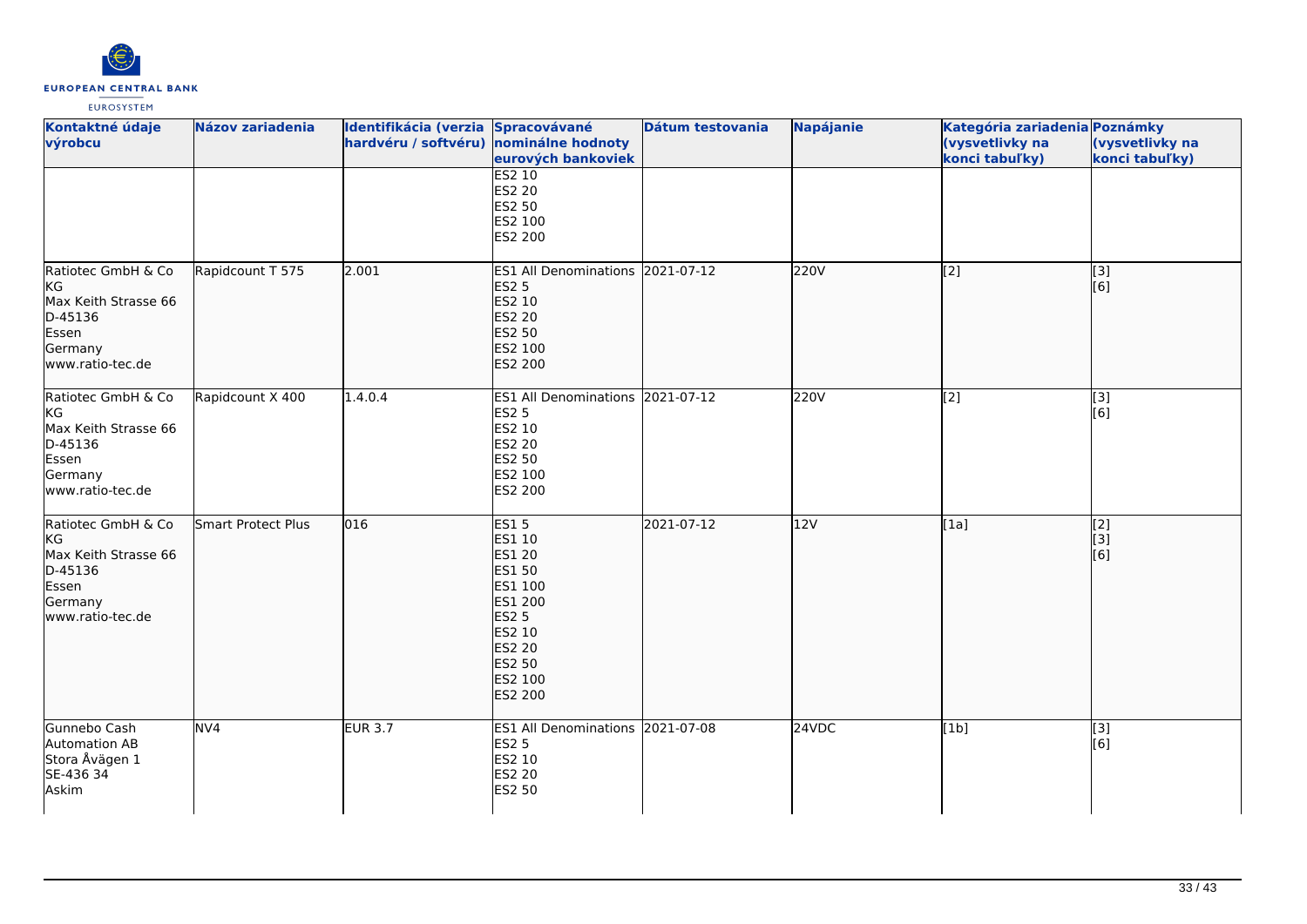

| Kontaktné údaje<br>výrobcu                                                                                                  | <b>Názov zariadenia</b> | Identifikácia (verzia Spracovávané<br>hardvéru / softvéru) nominálne hodnoty | eurových bankoviek                                                                                                 | Dátum testovania | <b>Napájanie</b> | Kategória zariadenia Poznámky<br>(vysvetlivky na<br>konci tabuľky) | (vysvetlivky na<br>konci tabuľky) |
|-----------------------------------------------------------------------------------------------------------------------------|-------------------------|------------------------------------------------------------------------------|--------------------------------------------------------------------------------------------------------------------|------------------|------------------|--------------------------------------------------------------------|-----------------------------------|
| Sweden<br>www.gunnebo.com                                                                                                   |                         |                                                                              | <b>ES2 100</b><br>ES2 200                                                                                          |                  |                  |                                                                    |                                   |
| Azkoyen S.A.<br>Adva San Silvestre S/N<br>31550<br>Peralta Navarra<br>Spain<br>www.azkoyen.com                              | <b>POS 1500 EU</b>      | $V$ 5.7                                                                      | ES1 All Denominations 2021-06-25<br><b>ES2 5</b><br>ES2 10<br>ES2 20<br>ES2 50<br>ES2 100<br><b>ES2 200</b>        |                  | Mains, 220V      | [1a]                                                               | $\overline{[}3]$                  |
| Azkoyen S.A.<br>Adva San Silvestre S/N<br>31550<br>Peralta Navarra<br>Spain<br>www.azkoyen.com                              | <b>POS 1000 EU</b>      | V <sub>15.5</sub>                                                            | ES1 All Denominations 2021-06-24<br><b>ES2 5</b><br>ES2 10<br>ES2 20<br>ES2 50<br>ES2 100<br>ES2 200               |                  | Mains, 220V      | [1a]                                                               | $\overline{[3]}$                  |
| Iternet-European<br>Distribution<br>Via S. Merli 64/66<br>29122<br>Piacenza<br>Italy<br>www.iternet-<br>securitysystems.com | HolenBecky HT 2800      | C41                                                                          | ES1 All Denominations 2021-06-10<br><b>ES2 5</b><br>ES2 10<br><b>ES2 20</b><br>ES2 50<br>ES2 100<br><b>ES2 200</b> |                  | Mains - 220V     | [2]                                                                | [3]<br>[6]                        |
| Iternet-European<br>Distribution<br>Via S. Merli 64/66<br>29122<br>Piacenza<br>Italy<br>www.iternet-<br>securitysystems.com | Holenburg HT-2320       | C <sub>41</sub>                                                              | ES1 All Denominations 2021-06-10<br><b>ES2 5</b><br>ES2 10<br>ES2 20<br>ES2 50<br>ES2 100<br>ES2 200               |                  | Other: 100-240V  | $\overline{[2]}$                                                   | [3]<br>[6]                        |
| Iternet-European<br>Distribution<br>Via S. Merli 64/66<br>29122<br>Piacenza                                                 | Holenburg HT-6600       | $\overline{C41}$                                                             | ES1 All Denominations 2021-06-10<br><b>ES2 5</b><br><b>ES2 10</b><br><b>ES2 20</b><br><b>ES2 50</b>                |                  | 220V             | $\overline{[2]}$                                                   | $\overline{[}3]$<br>[6]           |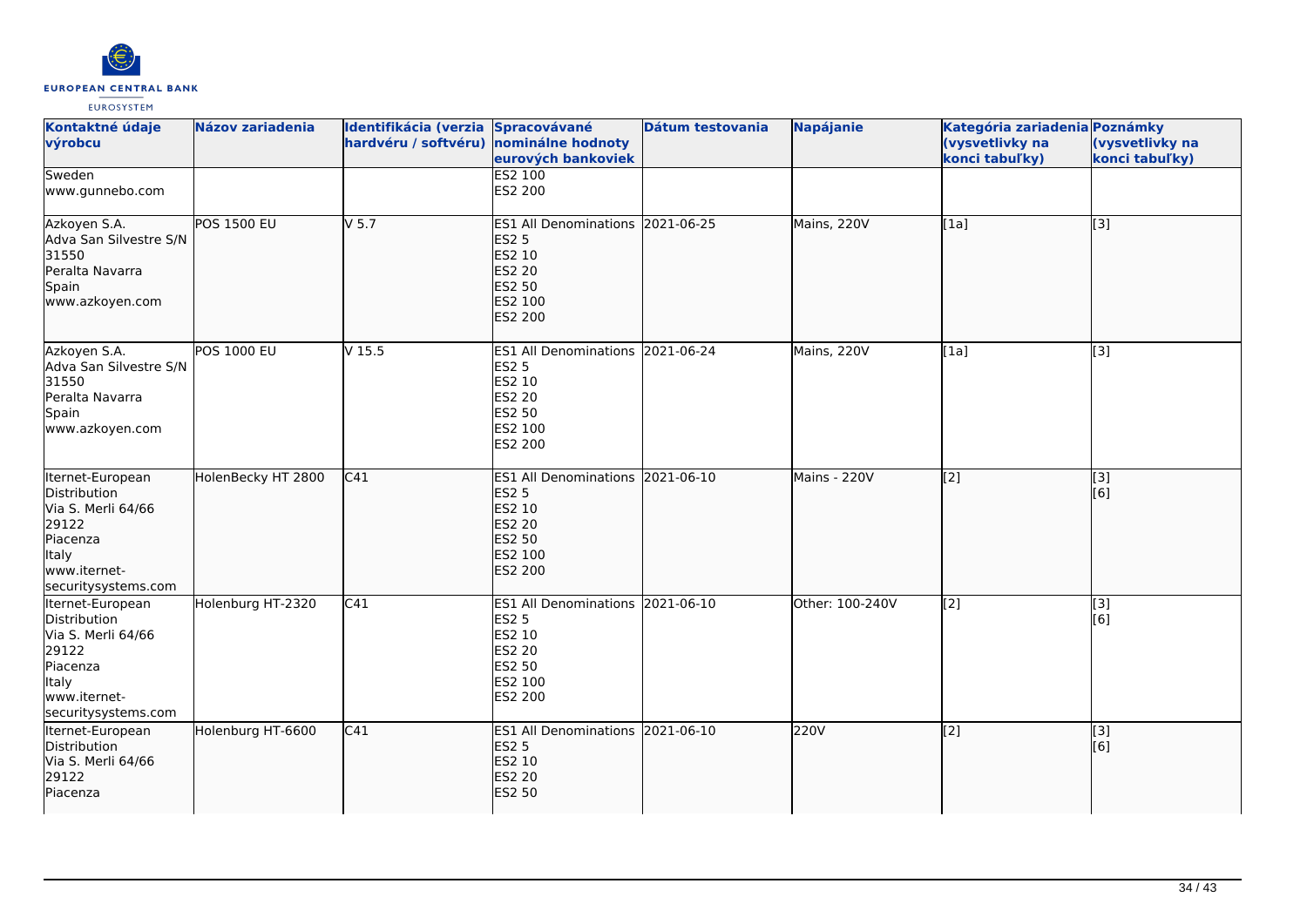

| Kontaktné údaje<br>výrobcu                                                                                               | <b>Názov zariadenia</b> | Identifikácia (verzia Spracovávané<br>hardvéru / softvéru) nominálne hodnoty | eurových bankoviek                                                                                                 | Dátum testovania | <b>Napájanie</b>    | Kategória zariadenia Poznámky<br>(vysvetlivky na<br>konci tabuľky) | (vysvetlivky na<br>konci tabuľky) |
|--------------------------------------------------------------------------------------------------------------------------|-------------------------|------------------------------------------------------------------------------|--------------------------------------------------------------------------------------------------------------------|------------------|---------------------|--------------------------------------------------------------------|-----------------------------------|
| <b>Italy</b><br>lwww.iternet-<br>securitysystems.com                                                                     |                         |                                                                              | <b>ES2 100</b><br><b>ES2 200</b>                                                                                   |                  |                     |                                                                    |                                   |
| <b>ICM Europe GmbH</b><br>Mündelheimer Weg 60<br>40472<br>Düsseldorf<br>Germany<br>info@jcmglobal.eu<br>www.jcmglobal.eu | <b>EBA-40</b>           | EBA-4x<br>V1.55-38                                                           | ES1 All Denominations 2021-05-28<br><b>ES2 5</b><br>ES2 10<br><b>ES2 20</b><br>ES2 50<br>ES2 100<br>ES2 200        |                  | Other: 12V/24V      | [1b]                                                               | $\overline{[3]}$<br>[6]<br>[8]    |
| <b>Buic VIP srl</b><br>Via Marconi 11<br>20080<br>Vermezzo (MI)<br>Italy<br>info@buicvip.it<br>www.buicvip.it            | CD330                   | 329                                                                          | ES1 All Denominations 2021-05-20<br><b>ES2 5</b><br>ES2 10<br><b>ES2 20</b><br><b>ES2 50</b><br>ES2 100<br>ES2 200 |                  | Mains - 110V - 220V | [1a]                                                               | $\overline{[}3]$<br>[6]           |
| <b>Buic VIP srl</b><br>Via Marconi 11<br>20080<br>Vermezzo (MI)<br>Italy<br>info@buicvip.it<br>www.buicvip.it            | CD350                   | 329                                                                          | ES1 All Denominations 2021-05-20<br><b>ES2 5</b><br>ES2 10<br><b>ES2 20</b><br>ES2 50<br>ES2 100<br>ES2 200        |                  | Mains - 110V - 220V | [1a]                                                               | $\overline{[3]}$<br>[6]           |
| <b>HBW Cash Solutions</b><br>GmbH<br>lurastrasse 1<br>73119<br>Zell<br>Germany<br>Info@hbw-cs.de<br>www.hbw-cs.de        | <b>BT 500</b>           | 329                                                                          | <b>ES1 All Denominations</b><br><b>ES2 5</b><br>ES2 10<br><b>ES2 20</b><br><b>ES2 50</b><br>ES2 100<br>ES2 200     | 2021-05-20       | 220V                | [1a]                                                               | [3]<br>[6]                        |
| <b>HBW Cash Solutions</b><br>GmbH<br>Jurastrasse 1<br>73119<br>Zell                                                      | <b>BT 600</b>           | 329                                                                          | ES1 All Denominations 2021-05-20<br><b>ES2 5</b><br>ES2 10<br><b>ES2 20</b><br><b>ES2 50</b>                       |                  | 220V                | [1a]                                                               | [3]<br>[6]                        |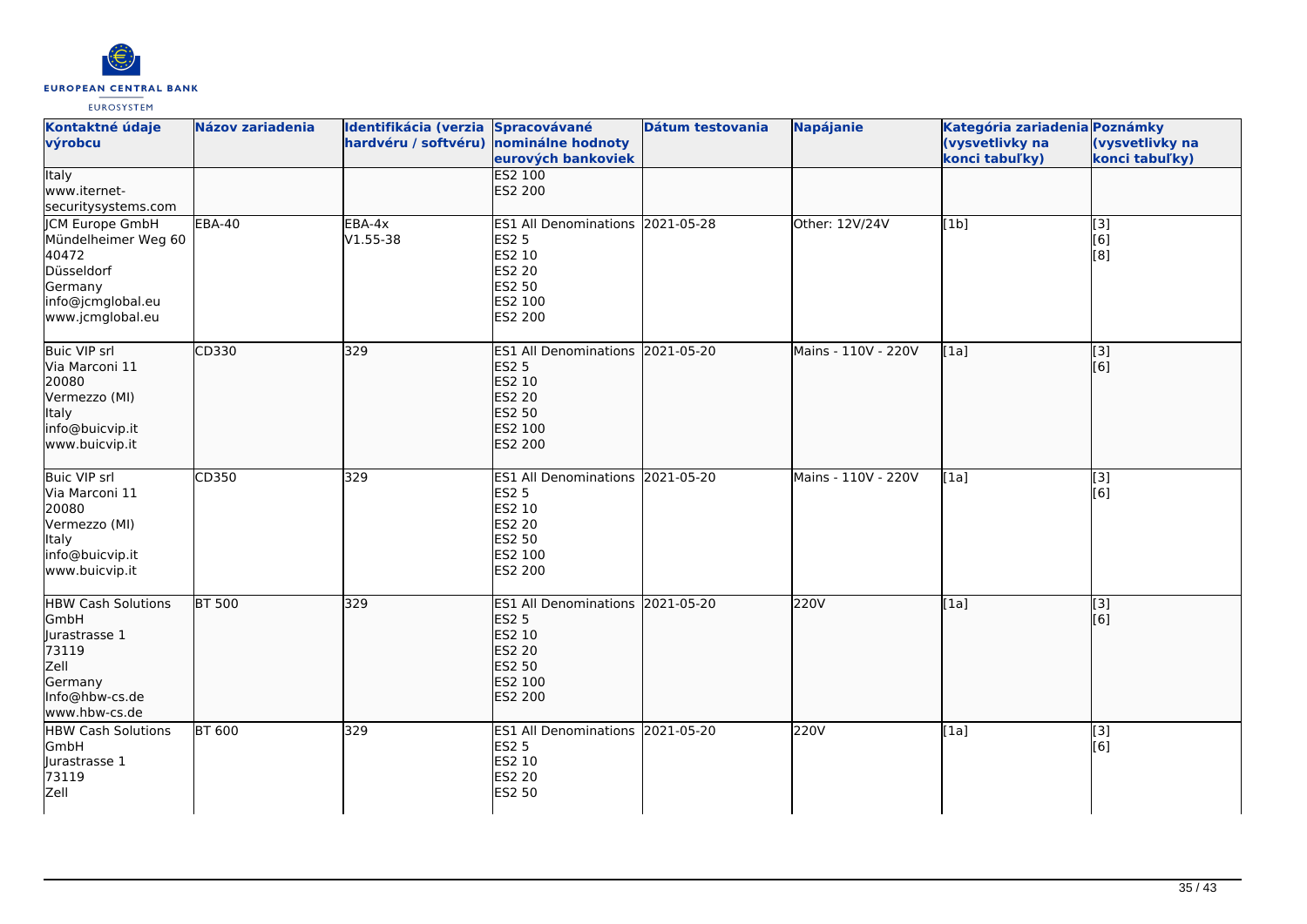

| Kontaktné údaje<br>výrobcu                                                                                                                                                                                             | <b>Názov zariadenia</b> | Identifikácia (verzia Spracovávané<br>hardvéru / softvéru) nominálne hodnoty | eurových bankoviek                                                                                                        | Dátum testovania | <b>Napájanie</b>               | Kategória zariadenia Poznámky<br>(vysvetlivky na<br>konci tabuľky) | (vysvetlivky na<br>konci tabuľky) |
|------------------------------------------------------------------------------------------------------------------------------------------------------------------------------------------------------------------------|-------------------------|------------------------------------------------------------------------------|---------------------------------------------------------------------------------------------------------------------------|------------------|--------------------------------|--------------------------------------------------------------------|-----------------------------------|
| Germany<br>Info@hbw-cs.de<br>www.hbw-cs.de                                                                                                                                                                             |                         |                                                                              | <b>ES2 100</b><br>ES2 200                                                                                                 |                  |                                |                                                                    |                                   |
| Shenzhen Easycount<br>Technology Co., Ltd.<br>Building A2, YiFang<br>Huigu Technology Park<br>LingNan Road, Tanxia<br>Town<br>523729<br>Dongguan<br>China<br>sales@easycount.com.<br>lcn<br>www.easycount.com.c<br>ln. | EC330                   | 329                                                                          | ES1 All Denominations 2021-05-20<br><b>ES2 5</b><br>ES2 10<br><b>ES2 20</b><br><b>ES2 50</b><br>ES2 100<br><b>ES2 200</b> |                  | Mains, 110V, 220V              | [1a]                                                               | $\overline{[}3]$<br>[6]           |
| Shenzhen Easycount<br>Technology Co., Ltd.<br>Building A2, YiFang<br>Huigu Technology Park<br>LingNan Road, Tanxia<br>Town<br>523729<br>Dongguan<br>China<br>sales@easycount.com.<br>lcn<br>www.easycount.com.c<br>ln. | EC350                   | 329                                                                          | <b>ES1 All Denominations</b><br><b>ES2 5</b><br>ES2 10<br><b>ES2 20</b><br>ES2 50<br>ES2 100<br>ES2 200                   | 2021-05-20       | Mains, 110V, 220V              | [1a]                                                               | [3]<br>[6]                        |
| Shenzhen Easycount<br>Technology Co., Ltd.<br>Building A2, YiFang<br>Huigu Technology Park<br>LingNan Road, Tanxia<br>Town<br>523729<br>Dongguan<br>China<br>sales@easycount.com.<br>lcn<br>www.easycount.com.c        | EC500                   | 329                                                                          | <b>ES1 All Denominations</b><br><b>ES2 5</b><br>ES2 10<br><b>ES2 20</b><br><b>ES2 50</b><br>ES2 100<br><b>ES2 200</b>     | 2021-05-20       | 220V - Rechargeable<br>battery | [1a]                                                               | [[3]<br>[6]                       |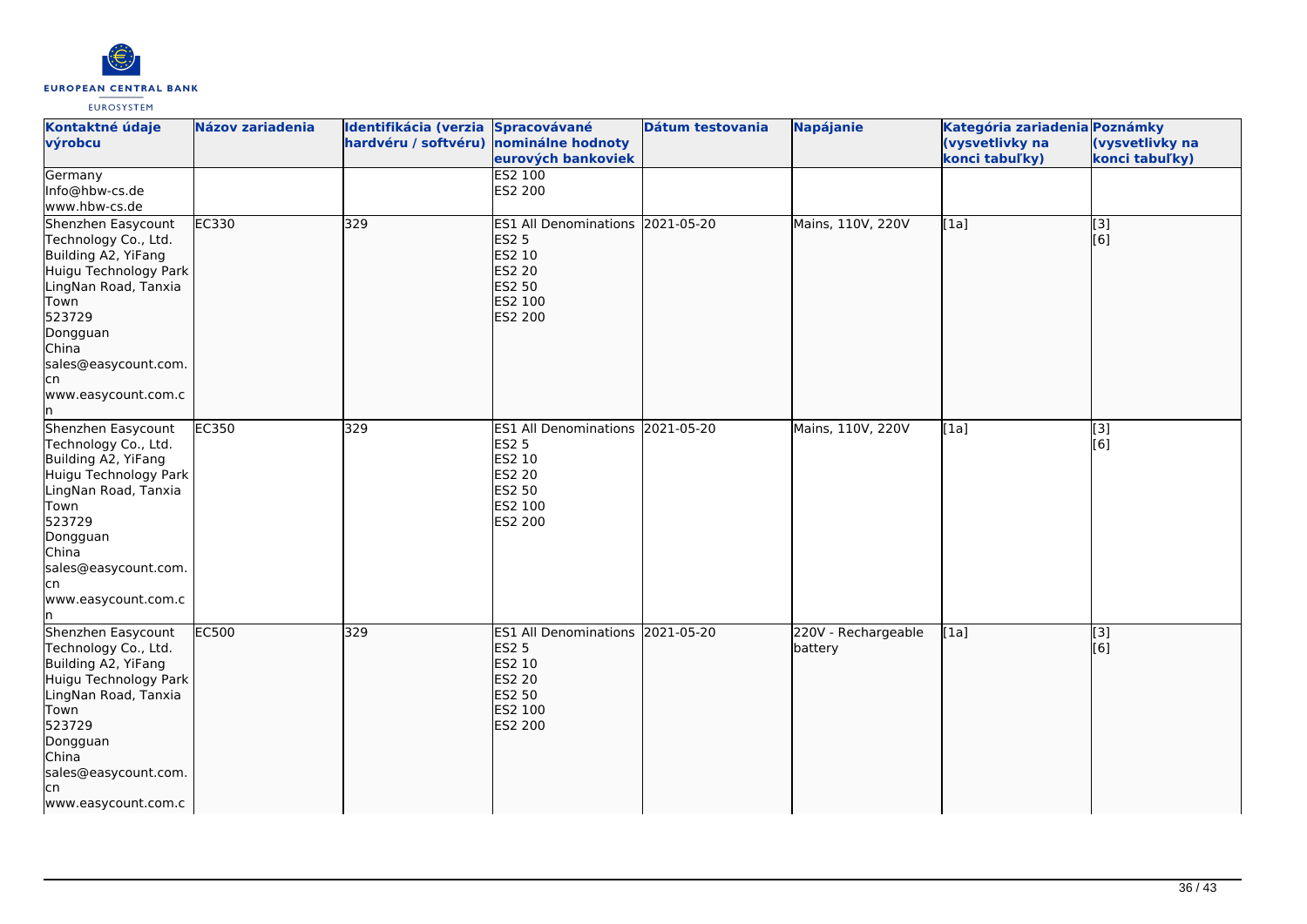

| Kontaktné údaje<br>výrobcu<br>In                                                                                                                                                                                     | <b>Názov zariadenia</b> | Identifikácia (verzia Spracovávané<br>hardvéru / softvéru) | nominálne hodnoty<br>eurových bankoviek                                                                     | Dátum testovania | <b>Napájanie</b>               | Kategória zariadenia Poznámky<br>(vysvetlivky na<br>konci tabuľky) | (vysvetlivky na<br>konci tabuľky) |
|----------------------------------------------------------------------------------------------------------------------------------------------------------------------------------------------------------------------|-------------------------|------------------------------------------------------------|-------------------------------------------------------------------------------------------------------------|------------------|--------------------------------|--------------------------------------------------------------------|-----------------------------------|
| Shenzhen Easycount<br>Technology Co., Ltd.<br>Building A2, YiFang<br>Huigu Technology Park<br>LingNan Road, Tanxia<br>Town<br>523729<br>Dongguan<br>China<br>sales@easycount.com.<br>cn<br>www.easycount.com.c<br>'n | <b>EC580</b>            | 329                                                        | ES1 All Denominations 2021-05-20<br><b>ES2 5</b><br>ES2 10<br><b>ES2 20</b><br>ES2 50<br>ES2 100<br>ES2 200 |                  | 220V - Rechargeable<br>battery | [1a]                                                               | $\overline{[}3]$<br>[6]           |
| Shenzhen Easycount<br>Technology Co., Ltd.<br>Building A2, YiFang<br>Huigu Technology Park<br>LingNan Road, Tanxia<br>Town<br>523729<br>Dongguan<br>China<br>sales@easycount.com.<br>cn<br>www.easycount.com.c<br>n  | <b>EC 1800</b>          | 1.9                                                        | ES1 All Denominations 2021-05-20<br><b>ES2 5</b><br>ES2 10<br><b>ES2 20</b><br>ES2 50<br>ES2 100<br>ES2 200 |                  | Mains, 110V, 220V              | [[2]                                                               | $\overline{[}3]$<br>[6]           |
| Sourxing Ltd<br>G1, 13/F, World Tech<br>Centre<br>95 How Ming Street<br>Kwun Tong<br>Kowloon<br>Hong Kong<br>China<br>info@sourxing.com<br>www.sourxing.com                                                          | S <sub>X</sub> 530      | 329                                                        | ES1 All Denominations 2021-05-20<br><b>ES2 5</b><br>ES2 10<br><b>ES2 20</b><br>ES2 50<br>ES2 100<br>ES2 200 |                  | 220V - rechargeable<br>battery | [1a]                                                               | [3]<br>[6]                        |
| <b>HBW Cash Solutions</b><br>GmbH<br>Jurastrasse 1                                                                                                                                                                   | <b>BT 700</b>           | 329                                                        | ES1 All Denominations 2021-05-20<br><b>ES2 5</b><br>ES2 10                                                  |                  | 220V                           | [1a]                                                               | [3]<br>[6]                        |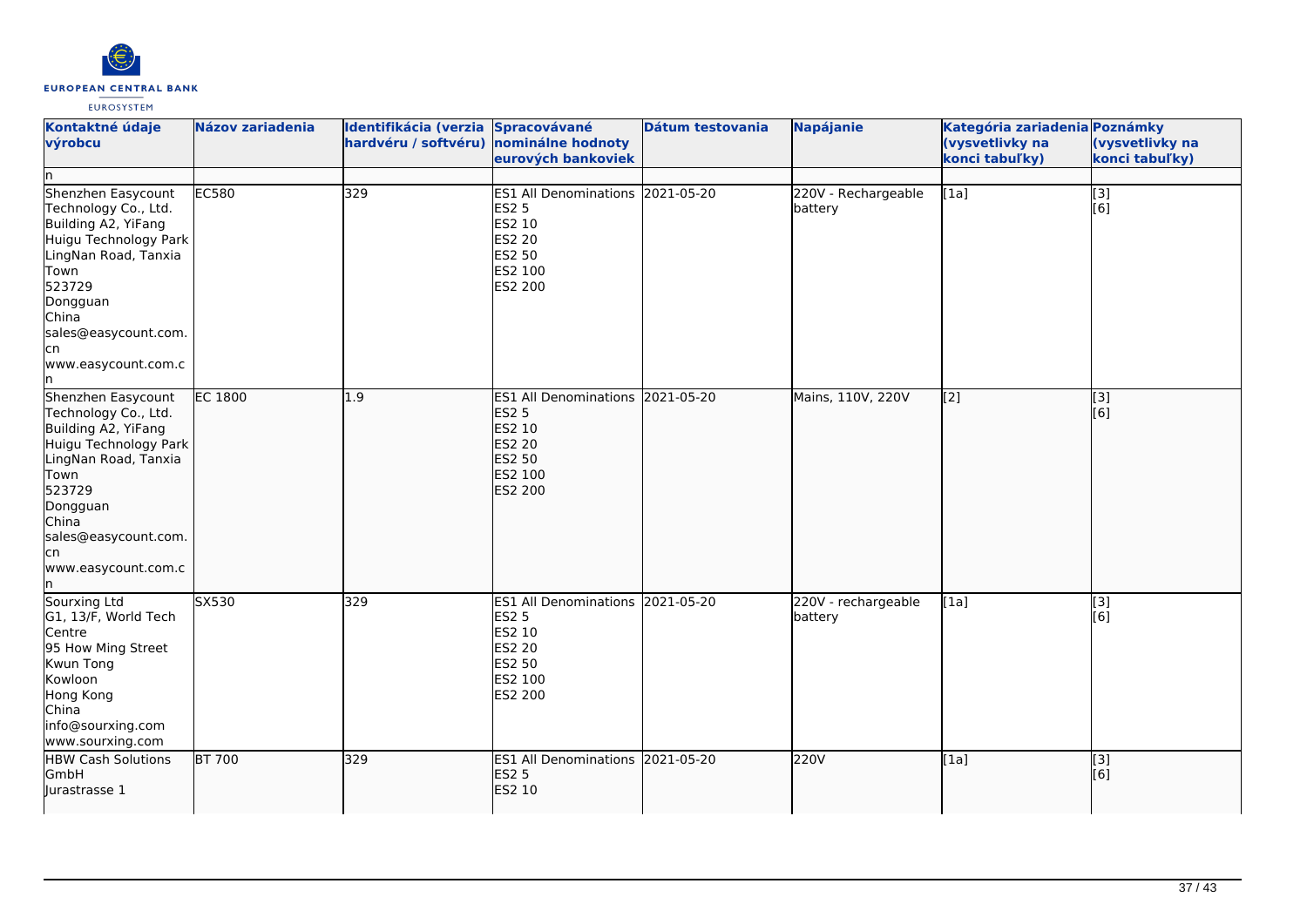

| Kontaktné údaje<br>výrobcu                                                                                                                                                                                      | <b>Názov zariadenia</b> | Identifikácia (verzia Spracovávané<br>hardvéru / softvéru) nominálne hodnoty | eurových bankoviek                                                                                          | Dátum testovania | <b>Napájanie</b>               | Kategória zariadenia Poznámky<br>(vysvetlivky na<br>konci tabuľky) | (vysvetlivky na<br>konci tabuľky) |
|-----------------------------------------------------------------------------------------------------------------------------------------------------------------------------------------------------------------|-------------------------|------------------------------------------------------------------------------|-------------------------------------------------------------------------------------------------------------|------------------|--------------------------------|--------------------------------------------------------------------|-----------------------------------|
| 73119<br>Zell<br>Germany<br>Info@hbw-cs.de<br>www.hbw-cs.de                                                                                                                                                     |                         |                                                                              | <b>ES2 20</b><br>ES2 50<br>ES2 100<br><b>ES2 200</b>                                                        |                  |                                |                                                                    |                                   |
| Sourxing Ltd<br>G1, 13/F, World Tech<br>Centre<br>95 How Ming Street<br>Kwun Tong<br>Kowloon<br>Hong Kong<br>China<br>info@sourxing.com<br>www.sourxing.com                                                     | SX333                   | 329                                                                          | ES1 All Denominations 2021-05-20<br><b>ES2 5</b><br>ES2 10<br>ES2 20<br>ES2 50<br>ES2 100<br>ES2 200        |                  | Mains - 110V - 220v            | [1a]                                                               | [3]<br>[6]                        |
| Sourxing Ltd<br>G1, 13/F, World Tech<br>Centre<br>95 How Ming Street<br>Kwun Tong<br>Kowloon<br>Hong Kong<br>China<br>info@sourxing.com<br>www.sourxing.com                                                     | SX580                   | 329                                                                          | ES1 All Denominations 2021-05-20<br><b>ES2 5</b><br>ES2 10<br>ES2 20<br><b>ES2 50</b><br>ES2 100<br>ES2 200 |                  | 220V - rechargeable<br>battery | [1a]                                                               | [3]<br>[6]                        |
| Shenzhen Easycount<br>Technology Co., Ltd.<br>Building A2, YiFang<br>Huigu Technology Park<br>LingNan Road, Tanxia<br>Town<br>523729<br>Dongguan<br>China<br>sales@easycount.com.<br>lcn<br>www.easycount.com.c | <b>EC600</b>            | 329                                                                          | ES1 All Denominations 2021-05-20<br><b>ES2 5</b><br>ES2 10<br><b>ES2 20</b><br>ES2 50<br>ES2 100<br>ES2 200 |                  | Mains, 110V, 220V              | [1a]                                                               | $[3]$<br>[6]                      |
| POSIFLEX NORESTE SL Mustek D8<br>C/ Entenza, 202                                                                                                                                                                |                         | 329                                                                          | ES1 All Denominations 2021-05-20<br><b>ES2 5</b>                                                            |                  | 220V                           | [1a]                                                               | [3]<br>[6]                        |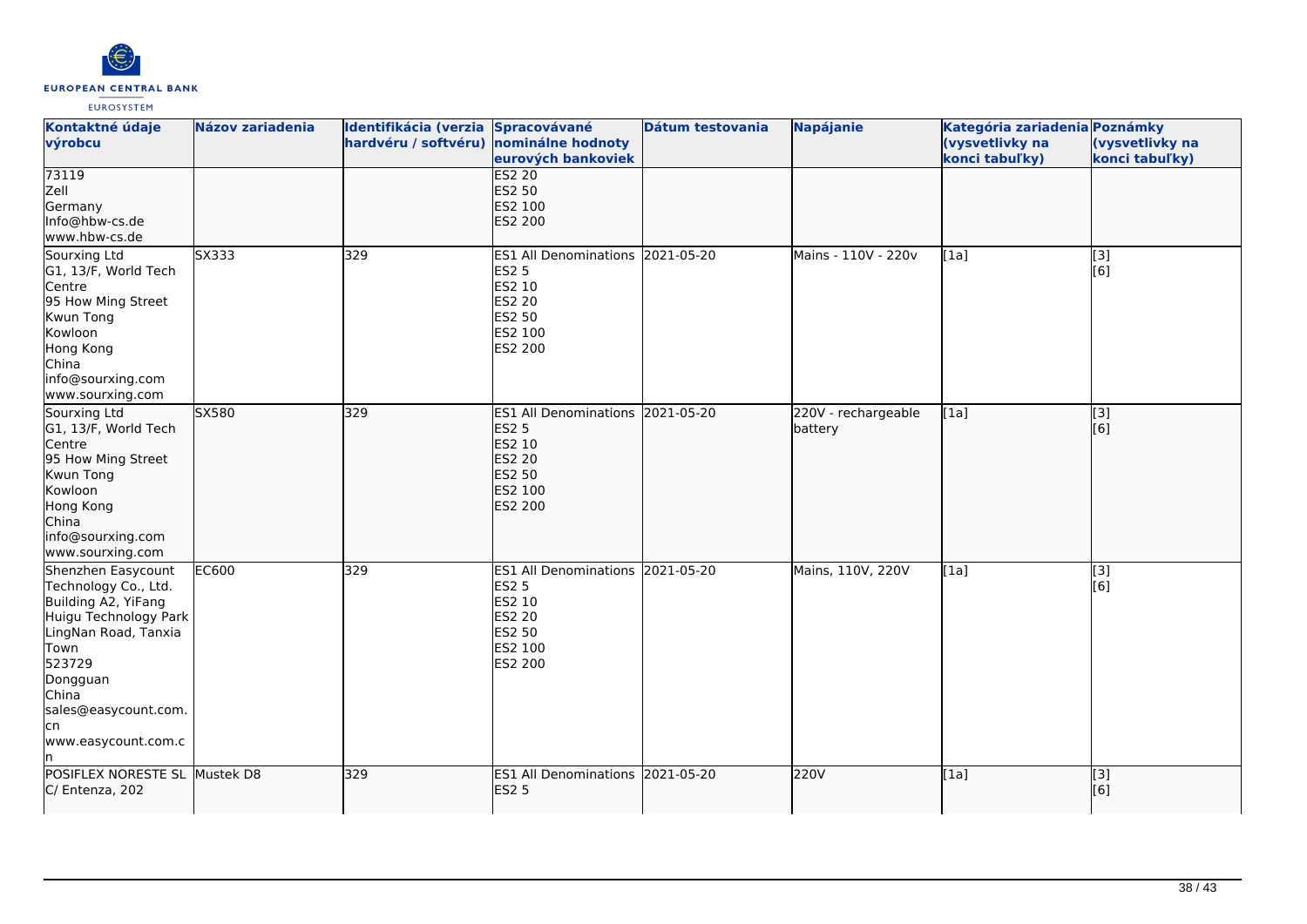

| Kontaktné údaje<br>výrobcu                                                                                                   | <b>Názov zariadenia</b> | Identifikácia (verzia<br>hardvéru / softvéru) nominálne hodnoty | Spracovávané<br>eurových bankoviek                                                                                 | Dátum testovania | Napájanie                      | Kategória zariadenia Poznámky<br>(vysvetlivky na<br>konci tabuľky) | (vysvetlivky na<br>konci tabuľky)  |
|------------------------------------------------------------------------------------------------------------------------------|-------------------------|-----------------------------------------------------------------|--------------------------------------------------------------------------------------------------------------------|------------------|--------------------------------|--------------------------------------------------------------------|------------------------------------|
| 08029<br>Barcelona<br>Spain<br>compras@posiflex.es<br>www.posiflex.es                                                        |                         |                                                                 | <b>ES2 10</b><br><b>ES2 20</b><br><b>ES2 50</b><br>ES2 100<br><b>ES2 200</b>                                       |                  |                                |                                                                    |                                    |
| <b>HBW Cash Solutions</b><br>GmbH<br>Jurastrasse 1<br>73119<br>Zell<br>Germany<br>Info@hbw-cs.de<br>www.hbw-cs.de            | VC 4040                 | 1.9                                                             | ES1 All Denominations 2021-05-20<br><b>ES2 5</b><br>ES2 10<br><b>ES2 20</b><br>ES2 50<br>ES2 100<br>ES2 200        |                  | Mains - 110V - 220V            | [2]                                                                | [3]<br>$\overline{[}6\overline{]}$ |
| POSIFLEX NORESTE SL Mustek C1800<br>C/ Entenza, 202<br>08029<br>Barcelona<br>Spain<br>compras@posiflex.es<br>www.posiflex.es |                         | 1.9                                                             | ES1 All Denominations 2021-05-20<br><b>ES2 5</b><br>ES2 10<br><b>ES2 20</b><br>ES2 50<br>ES2 100<br>ES2 200        |                  | Mains-110V-220V                | [2]                                                                | $\overline{[}3]$<br>[6]            |
| POSIFLEX NORESTE SL Mustek D9<br>C/ Entenza, 202<br>08029<br>Barcelona<br>Spain<br>compras@posiflex.es<br>www.posiflex.es    |                         | 329                                                             | ES1 All Denominations 2021-05-20<br><b>ES2 5</b><br>ES2 10<br><b>ES2 20</b><br><b>ES2 50</b><br>ES2 100<br>ES2 200 |                  | 220V                           | [1a]                                                               | $[3]$<br>[6]                       |
| Francopost srl<br>Via Prina 15<br>20154<br>Milano<br><b>Italy</b><br>www.francopost.it                                       | <b>SPEEDY UV</b>        | 329                                                             | ES1 All Denominations 2021-05-20<br><b>ES2 5</b><br>ES2 10<br>ES2 20<br>ES2 50<br>ES2 100<br>ES2 200               |                  | 220V - Rechargeable<br>battery | [1a]                                                               | [3]<br>[6]                         |
| Francopost srl<br>Via Prina 15                                                                                               | <b>SPEEDY</b>           | 329                                                             | ES1 All Denominations 2021-05-20<br><b>ES2 5</b>                                                                   |                  | 220V - Rechargeable<br>battery | [1a]                                                               | $\overline{[}3]$<br>[6]            |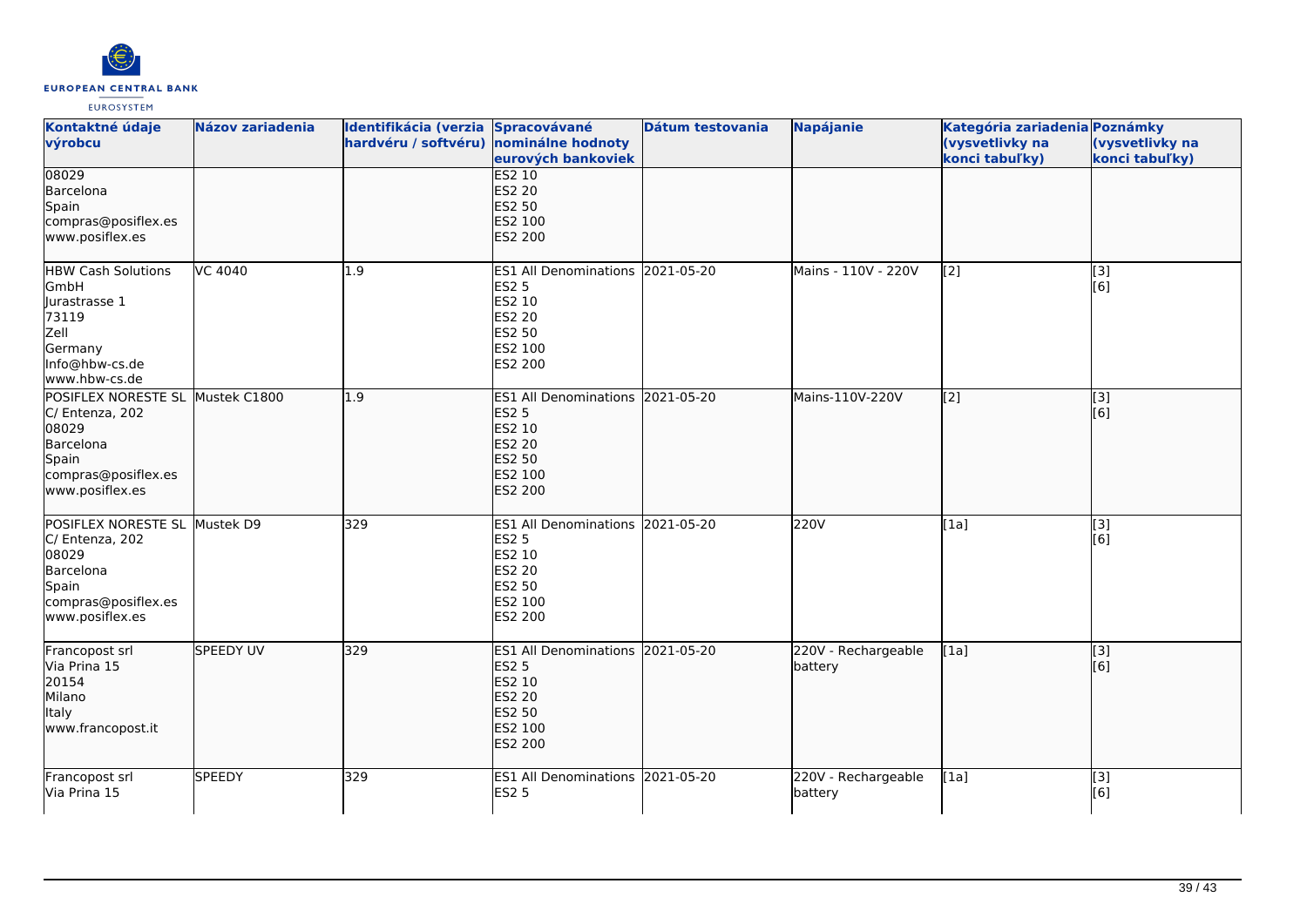

| Kontaktné údaje<br>výrobcu                                                                                                                                              | <b>Názov zariadenia</b>                  | Identifikácia (verzia Spracovávané<br>hardvéru / softvéru) nominálne hodnoty | eurových bankoviek                                                                                                 | Dátum testovania | <b>Napájanie</b>    | Kategória zariadenia Poznámky<br>(vysvetlivky na<br>konci tabuľky) | (vysvetlivky na<br>konci tabuľky) |
|-------------------------------------------------------------------------------------------------------------------------------------------------------------------------|------------------------------------------|------------------------------------------------------------------------------|--------------------------------------------------------------------------------------------------------------------|------------------|---------------------|--------------------------------------------------------------------|-----------------------------------|
| 20154<br>Milano<br>Italy<br>www.francopost.it                                                                                                                           |                                          |                                                                              | <b>ES2 10</b><br><b>ES2 20</b><br>ES2 50<br>ES2 100<br>ES2 200                                                     |                  |                     |                                                                    |                                   |
| MBS s.r.l.<br>Via Cosenza, 5<br>81030<br>Succivo (CE)<br>Italy<br>info@mbs-srl.com<br>www.mbs-srl.com                                                                   | <b>EASYCONTROL NEW</b><br><b>AGE PRO</b> | 329                                                                          | ES1 All Denominations 2021-05-20<br><b>ES2 5</b><br>ES2 10<br><b>ES2 20</b><br><b>ES2 50</b><br>ES2 100<br>ES2 200 |                  | 220v                | [1a]                                                               | [3]<br>[[6]                       |
| MBS s.r.l.<br>Via Cosenza, 5<br>81030<br>Succivo (CE)<br>Italy<br>info@mbs-srl.com<br>www.mbs-srl.com                                                                   | <b>MBS 1800N</b>                         | 1.9                                                                          | ES1 All Denominations 2021-05-20<br>ES2 5<br>ES2 10<br><b>ES2 20</b><br>ES2 50<br>ES2 100<br>ES2 200               |                  | mains-110v-220v     | [2]                                                                | [3]<br>[6]                        |
| <b>DISTRIBUCIONES</b><br>MYLAR S.A.U.<br>Avda. De la Industria 1,<br>Pol. Ind. Guadalquivir<br>41120<br>Gelves<br>Spain<br>mariaj@mylar.es<br>www.mylar.es              | appBILLDETECTOR                          | 329                                                                          | ES1 All Denominations 2021-05-20<br><b>ES2 5</b><br>ES2 10<br><b>ES2 20</b><br>ES2 50<br>ES2 100<br><b>ES2 200</b> |                  | Mains - 110V - 220V | [1a]                                                               | [3]<br>[6]                        |
| Guangzhou SuperEyes SE330<br>Electronics Technology<br>Co. Ltd<br>3/F, No. 5, East Eleven<br>Heng Road, Xingye<br>Avenue, Chenchong Vil<br>511400<br>Guangzhou<br>China |                                          | 329                                                                          | ES1 All Denominations 2021-05-20<br><b>ES2 5</b><br>ES2 10<br>ES2 20<br>ES2 50<br>ES2 100<br>ES2 200               |                  | Mains - 110V - 220V | [1a]                                                               | $\overline{[3]}$<br>[6]           |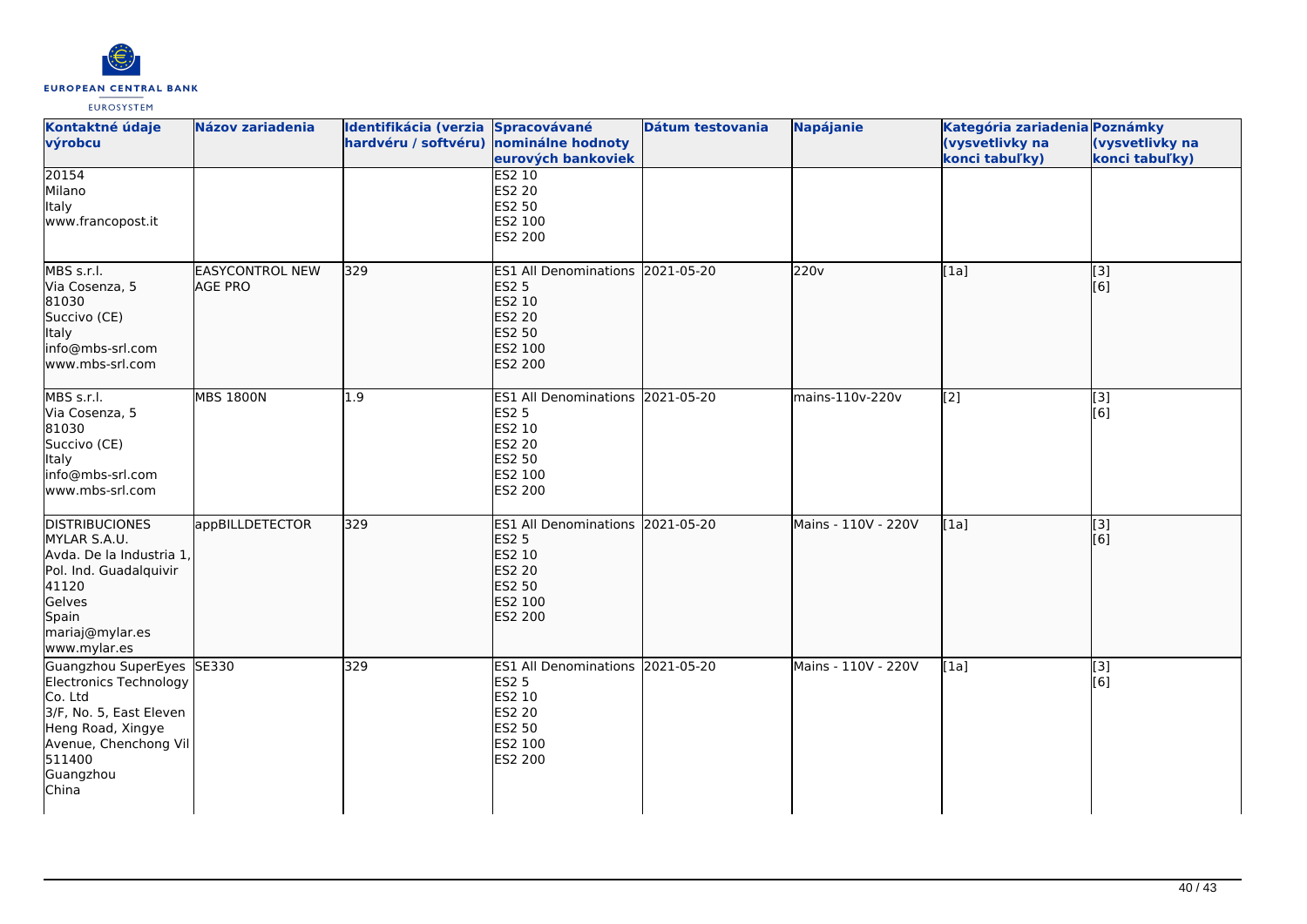

| Kontaktné údaje<br>výrobcu                                                                                                                                                                                           | <b>Názov zariadenia</b> | Identifikácia (verzia Spracovávané<br>hardvéru / softvéru) | nominálne hodnoty                                                                                                  | Dátum testovania | Napájanie           | Kategória zariadenia Poznámky<br>(vysvetlivky na | (vysvetlivky na         |
|----------------------------------------------------------------------------------------------------------------------------------------------------------------------------------------------------------------------|-------------------------|------------------------------------------------------------|--------------------------------------------------------------------------------------------------------------------|------------------|---------------------|--------------------------------------------------|-------------------------|
|                                                                                                                                                                                                                      |                         |                                                            | eurových bankoviek                                                                                                 |                  |                     | konci tabuľky)                                   | konci tabuľky)          |
| info@super-eyes.com<br>www.super-eyes.com                                                                                                                                                                            |                         |                                                            |                                                                                                                    |                  |                     |                                                  |                         |
| Guangzhou SuperEyes SE350<br>Electronics Technology<br>Co. Ltd<br>3/F, No. 5, East Eleven<br>Heng Road, Xingye<br>Avenue, Chenchong Vil<br>511400<br>Guangzhou<br>China<br>info@super-eyes.com<br>www.super-eyes.com |                         | 329                                                        | ES1 All Denominations 2021-05-20<br><b>ES2 5</b><br>ES2 10<br>ES2 20<br><b>ES2 50</b><br>ES2 100<br><b>ES2 200</b> |                  | Mains - 110V - 220V | [1a]                                             | $\overline{[3]}$<br>[6] |
| Guangzhou SuperEyes SE500<br>Electronics Technology<br>Co. Ltd<br>3/F, No. 5, East Eleven<br>Heng Road, Xingye<br>Avenue, Chenchong Vil<br>511400<br>Guangzhou<br>China<br>info@super-eyes.com<br>www.super-eyes.com |                         | 329                                                        | ES1 All Denominations 2021-05-20<br>ES2 5<br>ES2 10<br>ES2 20<br>ES2 50<br>ES2 100<br>ES2 200                      |                  | Mains - 110V - 220V | [1a]                                             | [3]<br>[6]              |
| Guangzhou SuperEyes SE580<br>Electronics Technology<br>Co. Ltd<br>3/F, No. 5, East Eleven<br>Heng Road, Xingye<br>Avenue, Chenchong Vil<br>511400<br>Guangzhou<br>China<br>info@super-eyes.com<br>www.super-eyes.com |                         | 329                                                        | ES1 All Denominations 2021-05-20<br><b>ES2 5</b><br>ES2 10<br>ES2 20<br>ES2 50<br>ES2 100<br><b>ES2 200</b>        |                  | Mains - 110V - 220V | [1a]                                             | $\overline{[3]}$<br>[6] |
| Guangzhou SuperEyes SE600<br>Electronics Technology<br>Co. Ltd<br>3/F, No. 5, East Eleven<br>Heng Road, Xingye                                                                                                       |                         | 329                                                        | ES1 All Denominations 2021-05-20<br><b>ES2 5</b><br>ES2 10<br><b>ES2 20</b><br><b>ES2 50</b>                       |                  | Mains - 110V - 220V | [1a]                                             | $\overline{[}3]$<br>[6] |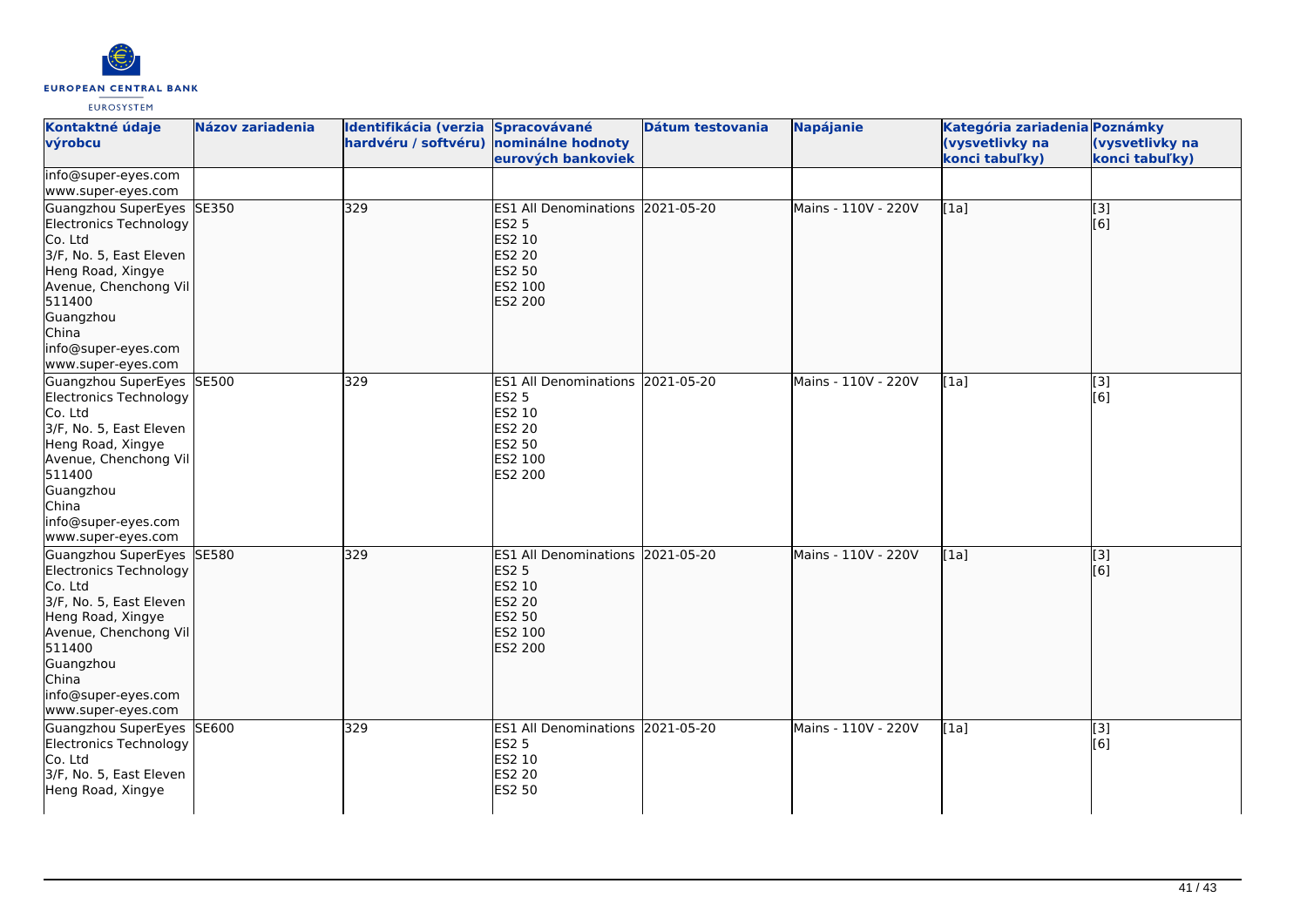

| Kontaktné údaje<br>výrobcu                                                                                                                                                                                             | <b>Názov zariadenia</b> | Identifikácia (verzia Spracovávané<br>hardvéru / softvéru) nominálne hodnoty | eurových bankoviek                                                                                                                       | Dátum testovania | <b>Napájanie</b>    | Kategória zariadenia Poznámky<br>(vysvetlivky na<br>konci tabuľky) | (vysvetlivky na<br>konci tabuľky) |
|------------------------------------------------------------------------------------------------------------------------------------------------------------------------------------------------------------------------|-------------------------|------------------------------------------------------------------------------|------------------------------------------------------------------------------------------------------------------------------------------|------------------|---------------------|--------------------------------------------------------------------|-----------------------------------|
| Avenue, Chenchong Vil<br>511400<br>Guangzhou<br>China<br>info@super-eyes.com<br>www.super-eyes.com                                                                                                                     |                         |                                                                              | ES2 100<br><b>ES2 200</b>                                                                                                                |                  |                     |                                                                    |                                   |
| Guangzhou SuperEyes SE3020<br>Electronics Technology<br>Co. Ltd<br>3/F, No. 5, East Eleven<br>Heng Road, Xingye<br>Avenue, Chenchong Vil<br>511400<br>Guangzhou<br>China<br>info@super-eyes.com<br>www.super-eyes.com  |                         | 1.9                                                                          | ES1 All Denominations 2021-05-20<br><b>ES2 5</b><br><b>ES2 10</b><br><b>ES2 20</b><br>ES2 50<br><b>ES2 100</b><br><b>ES2 200</b>         |                  | Mains - 110V - 220V | [2]                                                                | [3]<br>[6]                        |
| Hyundai MIB<br>International Co. Ltd.<br>3301, A Bld, 17, Gosan-<br>ro 148beon-gil<br>15850<br>Gunpo-si, Gyeonggi-do,<br>15850, Gunpo City<br>KOREA (Republic)<br>sjpark5423@hyundaim<br>lib.com<br>www.hyundaimib.com | MIB-1S                  | Main: 5.5; Image: 3.0                                                        | <b>ES1 All Denominations 2021-05-17</b><br><b>ES2 5</b><br>ES2 10<br><b>ES2 20</b><br><b>ES2 50</b><br><b>IES2 100</b><br><b>ES2 200</b> |                  | Mains               | [2]                                                                | $\overline{[3]}$<br>[6]           |

# **Kategória zariadenia**

- [1a] 1a. Samostatné zariadenie na overovanie bankoviek automatické.
- [1b] 1b. Modul na príjem bankoviek so vstupom na jednu bankovku.
- [2] 2. Zariadenie na dávkové spracovanie.

# **Poznámky**

- [1] Nie je zrejmé, či zariadenie spĺňa hygienické a bezpečnostné predpisy na národnej úrovni alebo na úrovni Európskej únie.
- [2] Zariadenie neprijíma všetky nominálne hodnoty. Informácie o tom, ktoré nominálne hodnoty zariadenie prijíma, získate od dodávateľa.
- [3] Zariadenie podporuje všetky smery vkladania bankoviek.